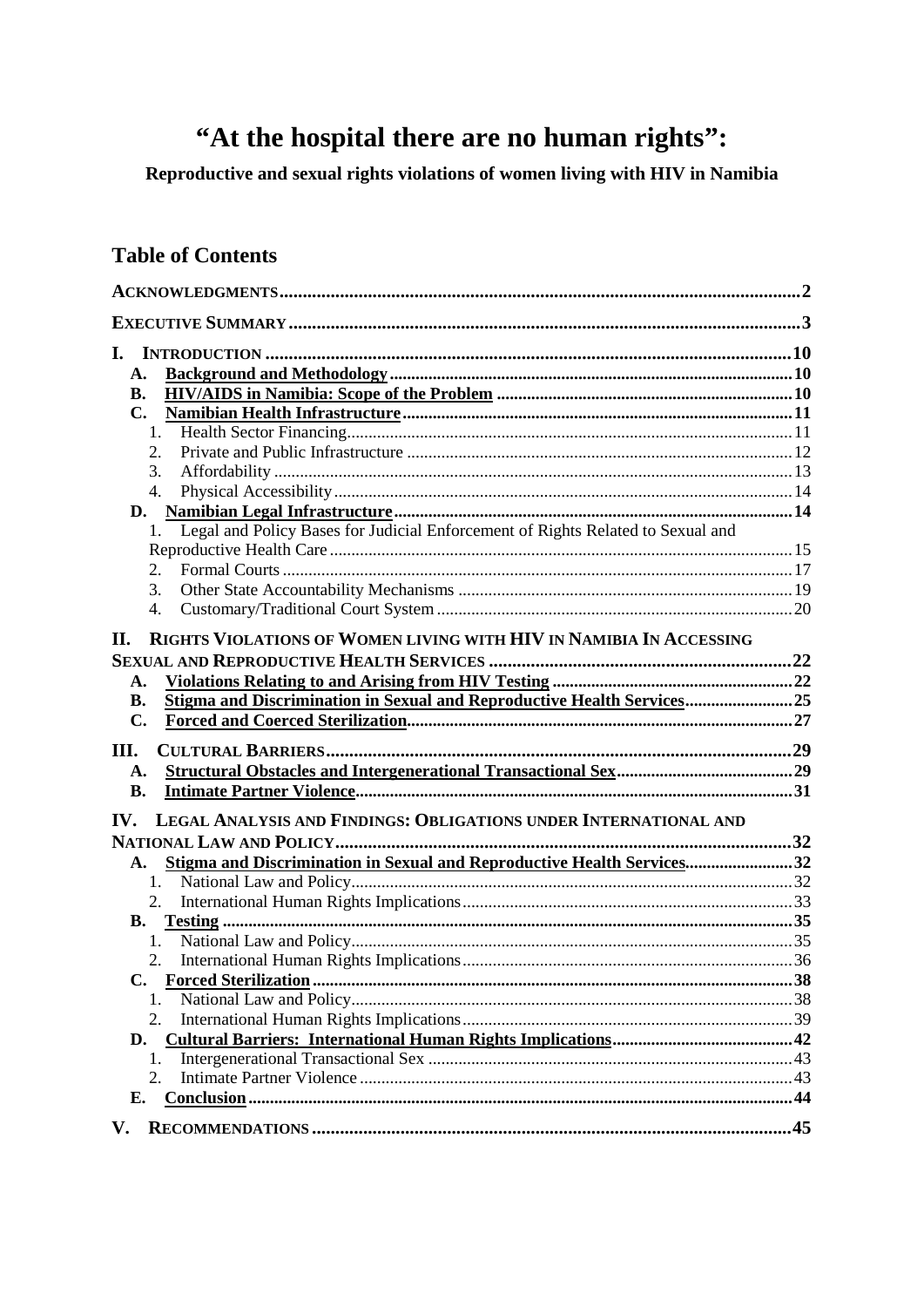#### **ACKNOWLEDGMENTS**

This report is a joint product of the Namibian Women's Health Network (NWHN), Northeastern University Law School, and the International Human Rights Clinic at Harvard Law School (IHRC). Professor Aziza Ahmed of Northeastern Law and Dr. Mindy Jane Roseman at Harvard Law edited the report. Jennifer Gatsi-Mallet, founder and director of the Namibian Women's Health Network, facilitated the project.

Many individuals contributed an enormous amount of time and energy to the report through research, writing, and fact-finding. They include: Veronica Kalambi and Gwen Uises (both with NWHN), Cari Simon, Taylor Landis, Fazeela Siddiqui, and Elizabeth Summers, our law students. In addition, the prior and ongoing efforts of numerous organizations contributed to this report by bringing attention to the issue of forced sterilization in Namibia. We would also like to thank J. Tousy Namiseb, Namibia's Ministry of Justice; J.R. Walters, Namibia's Ombudsman; and Henk Van Renterghem, UNAIDS Country Coordinator, for their time and consideration. Additionally, we thank Tyler Giannini, Cara Solomon, Ethan Thomas, and Yennifer Pedraza, all at Harvard Law School, for their efforts in producing this report. Finally, this report would not have been possible without the support of the many women living with HIV/AIDS (and their male supporters) in Namibia who organized and participated in the human rights trainings, interviews, and focus-group discussions that formed the basis for this publication.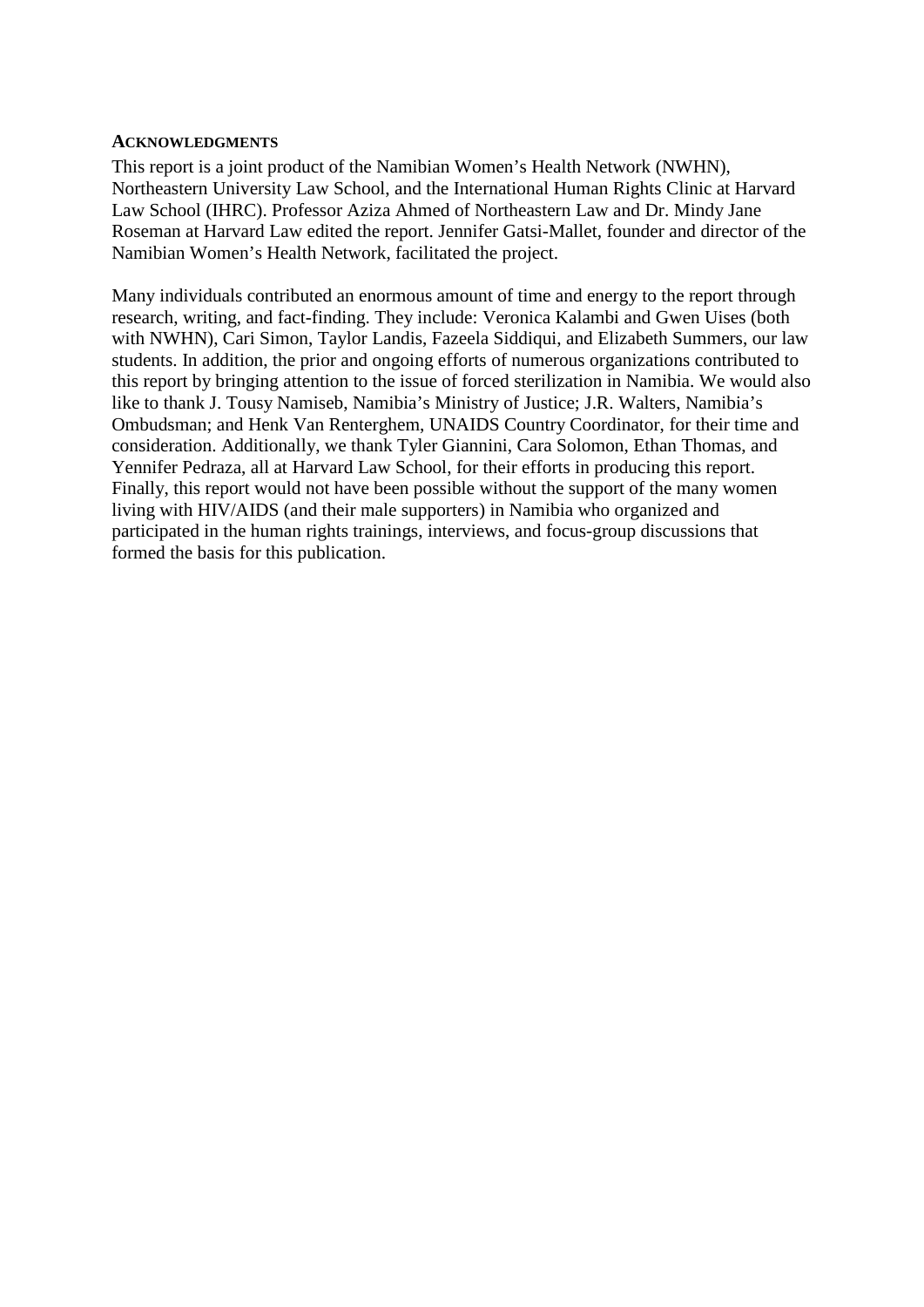#### **EXECUTIVE SUMMARY**

*"At the hospital there are no human rights."* – Anonymous, Rehoboth, Namibia, April 15, 2010

This report documents the ongoing stigma and discrimination of women living with HIV in Namibia, building on prior findings and investigations on the subject, such as the 2008 research conducted by the International Community of Women Living with HIV/AIDS (ICW) and the Namibian Women's Health Network (NWHN). The report, based upon both desk research and a field mission, examines the human rights situation related to sexual and reproductive health of women living with HIV, including the gravity and ongoing nature of forced and coerced sterilizations in Namibia. The report also provides evidence of violations of informed consent in the context of HIV testing, breaches of patient confidentiality, and denial of information to HIVpositive patients. It further considers how persistent stereotypes and gender-based violence contribute to stigma and discrimination in this context. Finally, the report explores how all these issues are interrelated and mutually reinforce the prevention of equal treatment of women living with HIV in Namibia.

The report first outlines the general scope of the HIV epidemic and its feminized nature, as well as how the Government of Namibia has addressed the disease through its health and justice sectors. Next, the report documents incidents of human rights violations experienced by women living with HIV when they attempt to access sexual and reproductive health services. Special attention is paid to HIV testing, discrimination within health treatment facilities, and forced sterilizations. The report further explores the systemic cultural and structural challenges to the enjoyment of human rights faced by women living with HIV. Finally, the report analyzes these issues in light of national and international human rights obligations and concludes with remedial recommendations.

### *International and National Human Rights Legal Analysis and Key Findings*

Access to reproductive and sexual health information and services is a central component of women's human rights protection, as women bear the burden of reproduction. Decisions related to reproduction and sexual activity directly affect women's and girls' bodies, and therefore their lives and health, including their ability to finish school, hold jobs, and participate in public life. This gendered burden of reproduction can have social consequences: the value of women and girls is tied to their sexual availability to men and their caretaking and child-rearing role in families. Furthermore, domestic and gender-based violence is often used to maintain gender hierarchy.

International human rights law recognizes the centrality of sexual and reproductive health to women's rights. It provides support for women and girls to access needed health care and make independent decisions by protecting of a series of rights, including health, life, nondiscrimination, equality, liberty, physical integrity, privacy, and the right to decide freely on the number and spacing of children.

This report indicates a need for further investigation of human rights violations arising from the Government of Namibia's actions. Under international law, the Government is required to respect, protect, and fulfill its human rights obligations. Through Namibian law and policies and international human rights instruments, the Government is bound to uphold these human rights.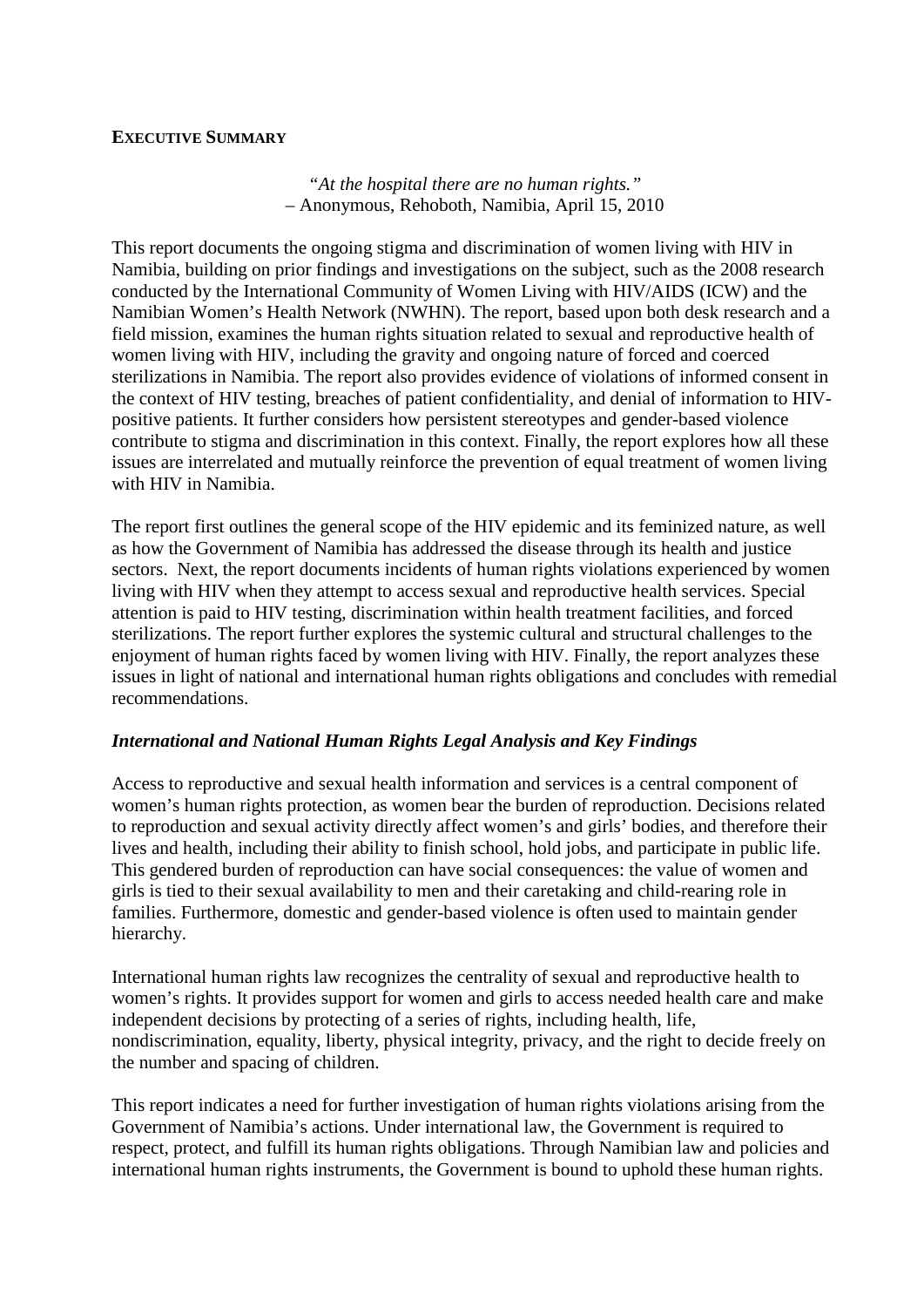## *1. Stigma and Discrimination in the Context of Sexual and Reproductive Rights*

Participants reported that women living with HIV who attempt to access sexual and reproductive health care in Namibia find their rights violated in two key ways with respect to stigma and discrimination.

#### **Segregation**

Participants emphasized that hospital delivery facilities have been designed to segregate those living with HIV from those who are not. The segregation of HIV-positive and HIV-negative patients has often led to mistreatment or lack of treatment by hospital staff.

#### Neglect

HIV-positive participants reported that medical personnel have systematically neglected their care needs, particularly during childbirth. Rather than assisting in the birthing process as they do with HIV-negative women, medical personnel have ignored requests for assistance and in some cases women living with HIV have been forced to deliver without medical assistance, even in health care settings.

International and regional human rights treaties prohibit discrimination on grounds such as race, sex, or "other status," which has been authoritatively interpreted to include HIV. Other international human rights documents, such as the U.N. General Assembly Declaration of Commitment on HIV/AIDS and the U.N. International Guidelines on HIV/AIDS and Human Rights, provide detailed guidance on how to ensure the promotion and protection of privacy, nondiscrimination, and equality rights of people living with HIV.

### *2. Violations of Informed Consent*

### HIV Testing

Participants recounted that women tested for HIV in Namibia have not been provided beforehand with sufficient counseling or information to allow for informed consent. Medical personnel in Namibia's public health care facilities often do not speak the same language as their patients, and translation was reported to be rarely available, complicating the ability to counsel and receive consent. Women spoke of many incidents of miscommunication and misunderstanding. Such circumstances do not afford women the opportunity to make an informed choice regarding HIV testing. Many participants indicated that women can feel pressured into getting tested, for example by the implicit or explicit power differential communicated by a nurse's command, and the women may not fully understand the reasons behind the test or the potential consequences of a positive or negative outcome.

### Forced and Coerced Sterilization

Forced and coerced sterilization have been in Namibian news since the 2008 investigation conducted by ICW and NWHN. However, this public spotlight has provided neither sufficient impetus for Namibian doctors to stop forcibly and coercively sterilizing women living with HIV nor sufficient pressure for the Namibian Government to intervene to stop or punish those who perform such illegal sterilizations. Nearly every focus group led by the International Human Rights Clinic at Harvard Law School (IHRC) and NWHN in April 2010 uncovered an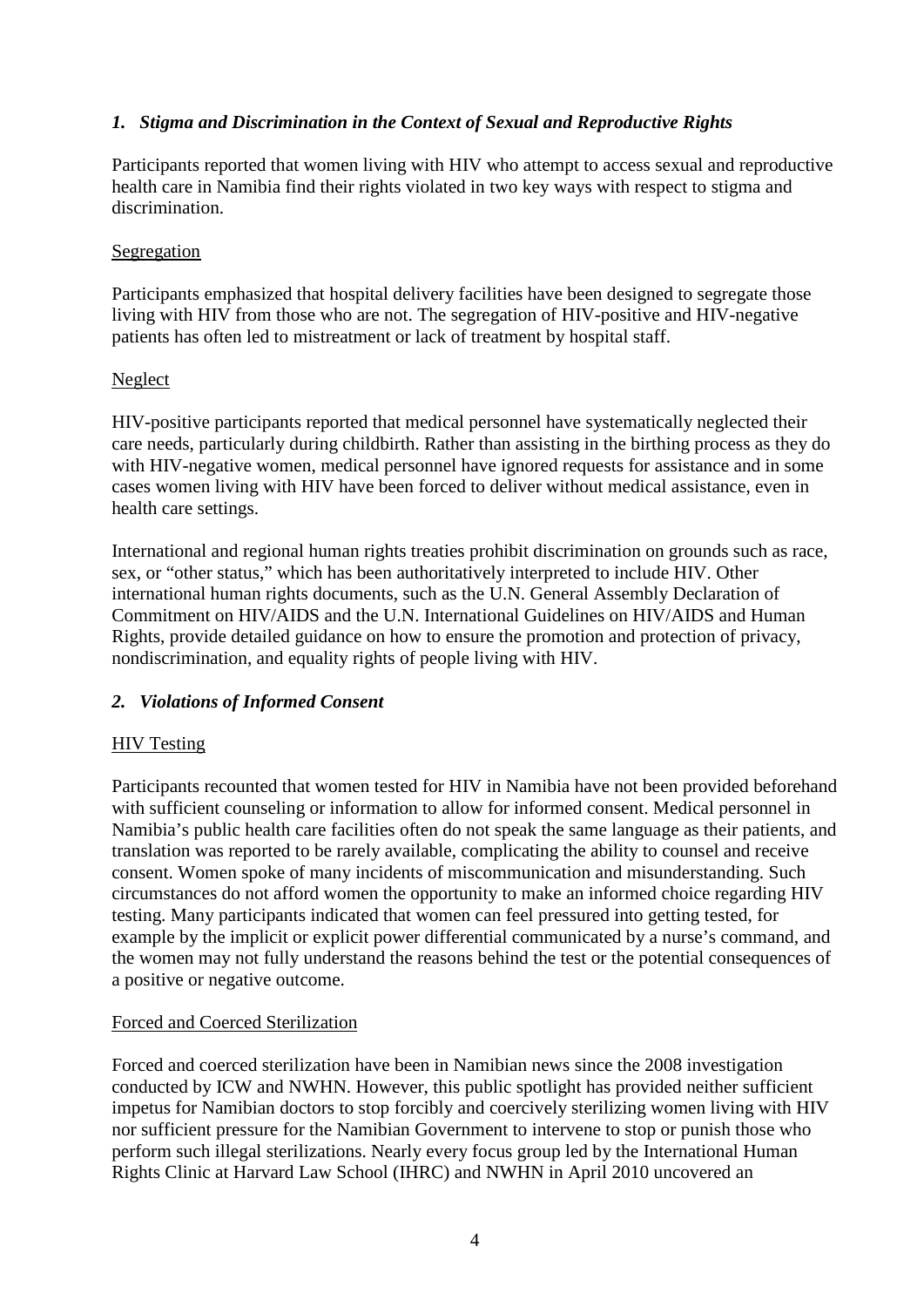undocumented case involving forced or coerced sterilization.

The rights to liberty and security of person, as well as to be free from medical experimentation, have been foundational to the modern human rights movement. These rights are rooted in many international human rights treaties, including the International Covenant on Civil and Political Rights (ICCPR), to which Namibia is a party. The Government has an obligation to ensure that choices surrounding medical procedures are informed, and that individuals can exercise autonomous decision-making in their private lives, such as decisions surrounding the number and timing of children. Moreover, the ICCPR requires States Parties to "ensure . . . an effective remedy" when such rights are violated. This report notes that a court of first instance has allowed for the filing of a few lawsuits against the Government for forced and coerced sterilization, but they have languished for several years, with no decision rendered as of July 2012.

## *3. Lack of Confidentiality*

Participants reported a complete disregard for patient confidentiality, exacerbating discrimination in Namibian public health care facilities. Facilities and/or facility staff segregate HIV-positive patients from those who are HIV-negative, and the medical passports, which patients are required to carry, broadcast the HIV status of the bearer.

International human rights treaties to which Namibia is a party, such as the International Covenant on Economic, Social and Cultural Rights (ICESCR), Convention on the Elimination of All Forms of Discrimination Against Women (CEDAW), and Convention on the Rights of the Child (CRC), have established the right to health. This places obligations on the Government such as ensuring the availability, accessibility, acceptability, and quality of health services, including those for sexual and reproductive matters, without discrimination or coercion. Confidentiality is an aspect of acceptability and quality of the right to health, particularly in guaranteeing that information about individual health status does not circulate beyond those health professionals who need to know it. Confidentiality is paramount in mitigating discrimination and stigma for people living with HIV.

## *4. Denial of Information*

IHRC and NWHN found evidence through their field research to suggest that women living with HIV are routinely denied information while seeking medical care. Participants reported being handed consent forms and test results in languages unknown to them, or at times (such as the onset of labor) when they would be unable to read them properly regardless of language. In verbal exchanges, medical personnel have reportedly been dismissive of HIV-positive women's concerns or understanding of their care. Additionally, caregivers were often described as unable or unwilling to explain procedures and processes to women living with HIV. These female patients have commonly been without necessary information to make informed choices and decisions about their own health and well-being.

The right to seek, receive, and impart information forms part of the interdependent and interrelated corpus of human rights, and is found in many international and regional treaties ratified by the Government of Namibia. Information is a key component of the right to health as well. Accurate information must be available and accessible, both in terms of content and language.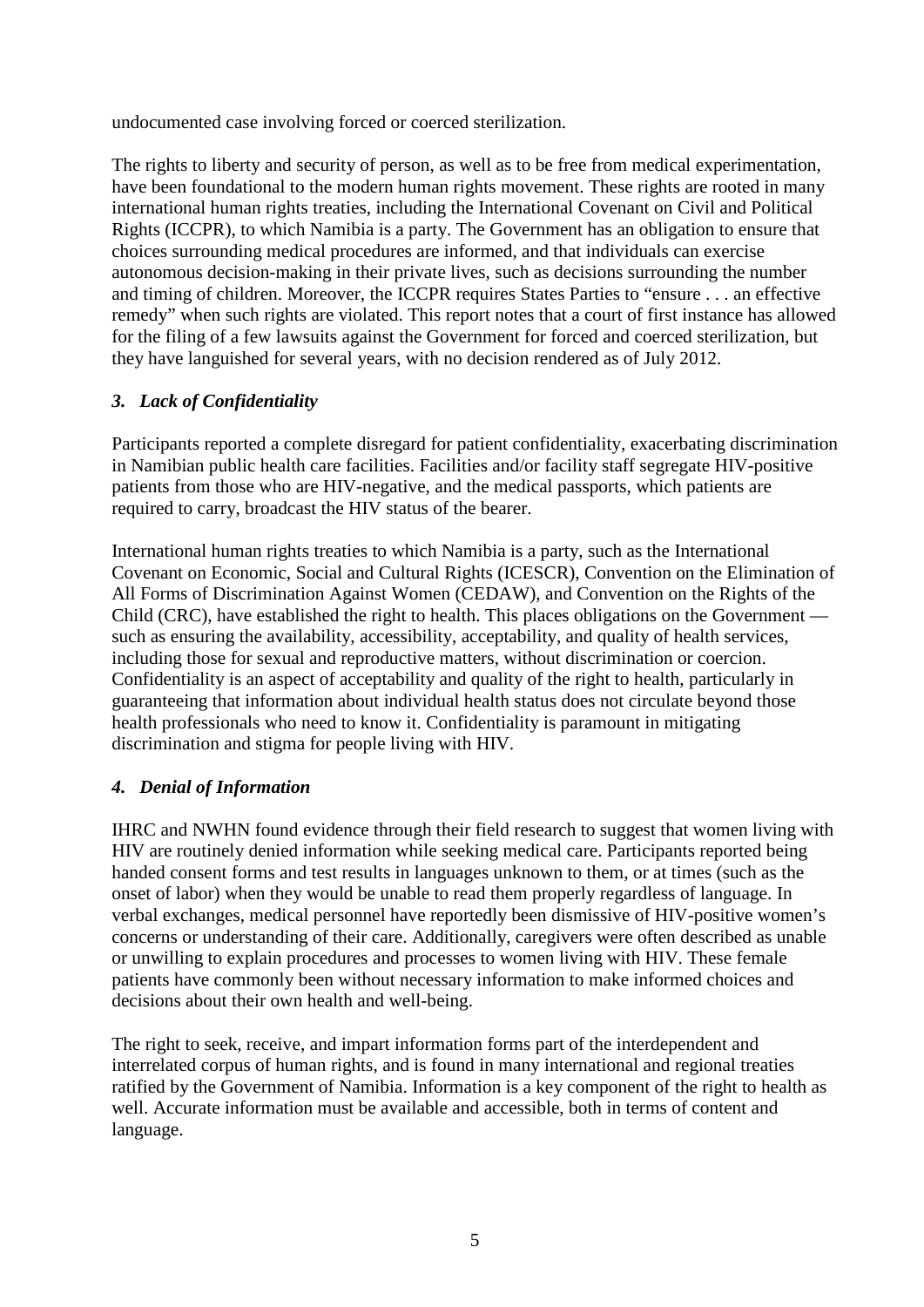## *5. Cultural Barriers: Gender-Based Violence and Persistence of Stereotypes*

Research and discussions with participants also suggest that gender-based violence, such as intergenerational transactional sexual relationships and intimate partner violence, may contribute to the risk of HIV transmission and the violation of the rights of women living with HIV in Namibia. Pervasive gender-based stereotypes limit opportunities for everyone; these attitudes give men and boys license to use violence and coerce sex acts from women and girls, which many women and girls resign themselves to accept.

International and regional human rights law and national laws and policies make clear that violence against women and girls is a form of gender-based discrimination that governments must, using due diligence, eliminate. Gender-based violence contributes to maintaining women and girls in subordinate roles. In such situations, the Government of Namibia is obligated to increase efforts to educate the public and create a society where women, girls, men, and boys are respected, not ascribed to stereotypical roles in the family and community. The Government must ensure that rights are respected, protected, and fulfilled equally and on a basis of nondiscrimination.

#### *Key Recommendations*

This report makes the following recommendations to redress the sexual and reproductive rights violations perpetrated upon women living with HIV and to help ensure that such violations no longer occur in Namibia:

#### *Government of Namibia*

Stigma and Discrimination in the Context of Sexual and Reproductive Health Care

- Remove all barriers to women's access to comprehensive sexual and reproductive health services, education, and information.
- Monitor the provision of health services to women by public, nongovernmental, and private organizations, to ensure equal access and quality of care.
- Require all health services to be consistent with the human rights of women, including the rights to autonomy, privacy, confidentiality, informed consent, and choice.
- Ensure that the training curricula of health workers include comprehensive, mandatory, gender-sensitive courses on women's health and human rights.

#### Informed Consent: Forced and Coerced Sterilization

- Immediately take action to stop ongoing forced and coerced sterilization, including holding accountable those who have committed such acts and taking steps to ensure better surveillance and reporting mechanisms are implemented in health care facilities to prevent future violations.
- Involve women and girls living with HIV in each stage of policy and law design and implementation.
- Develop and implement a system to provide an effective and fair remedy to all women who have been subject to forced or coerced sterilization.
- Create a system that allows individuals to report violations of rights related to sexual and reproductive health care and that monitors responses from the Government.
- Provide long-term assistance to individuals and their families who have suffered forced or coerced sterilization.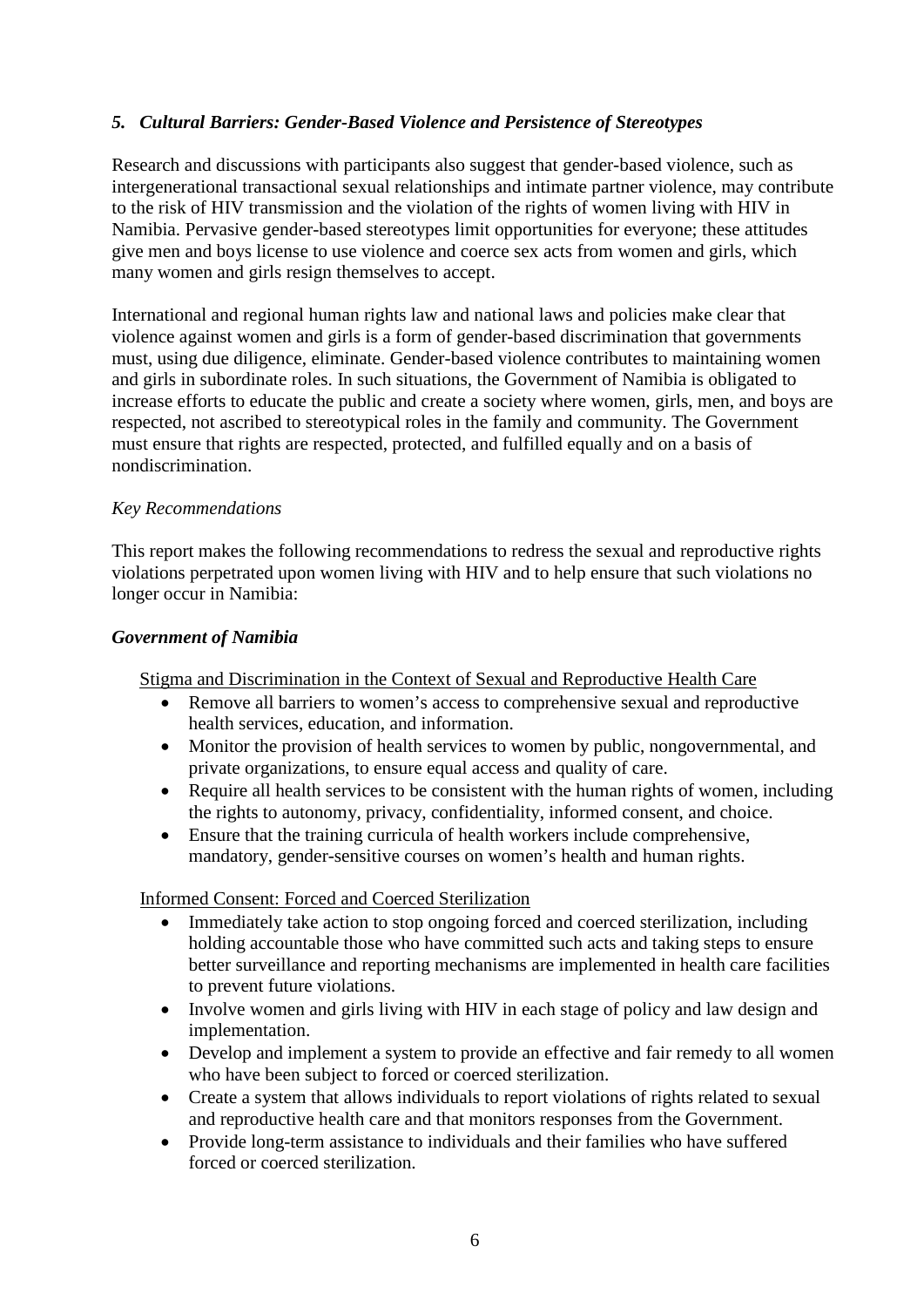Informed Consent: HIV Testing and Discrimination

- Immediately modify any segregated public health care facilities, such that patients are not physically sorted by HIV status either as policy or by hospital staff.
- Ensure that medical passports maintain privacy and are not used in a manner that violates patient confidentiality.
- Train staff and providers in health care facilities on human rights and associated approaches, in order to reduce stigma and discrimination of HIV-positive individuals.
- Build upon HIV education programs that have already proven successful, and institute programs designed to promote gender equality, human rights, and sexual and reproductive rights in particular.

### **Confidentiality**

- Ensure that laws, policies, and regulations appropriately penalize any breach of confidentiality by health professionals regarding the private, health-related data of their patients.
- Establish and monitor the material facilities (locked file cabinets, secure databases, private consultation areas) as well as procedures to maintain the confidentiality of patient information.
- Train staff and providers in health care facilities on maintaining confidentiality.
- Educate patients on their rights to confidentiality and on the redress mechanisms available to them should their rights be violated.

#### Information

- Ensure that health professionals provide complete, medically accurate sexual and reproductive health information in a manner consistent with U.N. CESCR General Comment 14 in terms of accessibility, acceptability, and quality.
- Establish oversight and redress mechanisms to ensure that such information is provided to patients.
- Train staff and providers to provide such information.
- Educate patients on their rights to information.

Cultural Barriers: Gender-Based Violence and Persistence of Stereotypes

- Eliminate gender-based violence by implementing Namibian and international laws and policies sanctioning such behavior.
- Educate community and youth leaders on gender equality.
- Provide educational and income generation opportunities to youth, men, and women in order to create alternative life choices, other than those based on gender-based stereotypes.

#### *Donors*

Stigma and Discrimination in the Context of Sexual and Reproductive Health Care

- Support programming that integrates rights related to sexual and reproductive health care and HIV to ensure a full range of continuous care for women living with HIV.
- Support the training of hospital staff to decrease stigma and discrimination.
- Support grassroots efforts, especially organizations of women living with HIV, in advocating for and monitoring change.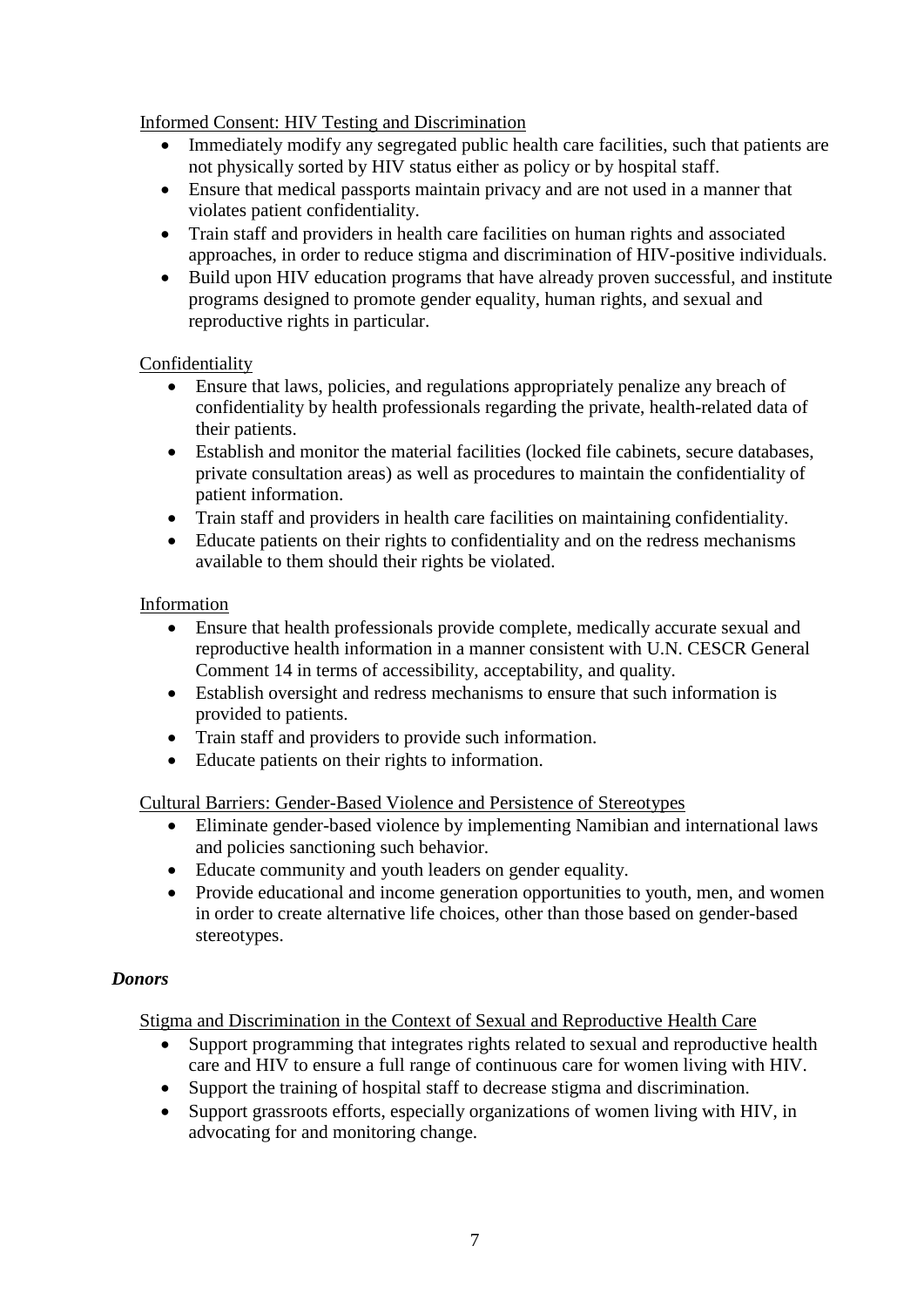## Informed Consent: Forced and Coerced Sterilization

- Support funding that investigates instances of forced or coerced sterilization and takes an active role in holding doctors and providers accountable for rights violations.
- Fund ongoing documentation of rights violations, legal services, and the litigation process.

## Informed Consent: HIV Testing and Discrimination

• Provide technical and financial assistance to the Government of Namibia, its schools, and professional associations of medicine, nursing, midwifery, public health, and law, as well as civil society (especially nongovernmental organizations (NGOs) of and for people living with HIV) to ensure that rights related to informed consent are respected, protected, and fulfilled.

## **Confidentiality**

• Provide technical and financial assistance to the Government of Namibia, its schools, and professional associations of medicine, nursing, midwifery, public health, and law, as well as civil society (especially NGOs of and for people living with HIV) to ensure that rights related to confidentiality are respected, protected, and fulfilled.

### Information

• Provide technical and financial assistance to the Government of Namibia, its schools, and professional associations of medicine, nursing, midwifery, public health, and law, as well as civil society (especially NGOs of and for people living with HIV) to ensure that rights related to information (in the context of health) are respected, protected, and fulfilled.

Cultural Barriers: Gender-Based Violence and Persistence of Stereotypes

- Ensure that women living with HIV play a leadership role in programs.
- Prioritize funding for HIV-positive women's organizations and networks of HIVpositive people.
- Support programming that integrates a gender perspective with specific attention to gender-based violence.
- Fund educational programming that targets Namibian youth and aims to reduce HIVrelated stigma in Namibian society through dialogue and education.

### *Namibian Civil Society*

Stigma and Discrimination in the Context of Sexual and Reproductive Health Care

- Provide safe spaces for dialogue about sexual and reproductive health rights, as well as other challenges facing Namibian women and girls.
- Monitor the availability, accessibility, acceptability, and quality of the provision of sexual and reproductive health care and seek redress where appropriate.

### Informed Consent: Forced and Coerced Sterilization

• Continue to build capacity to document discrimination against women living with HIV in Namibia, with a particular focus on recognizing and investigating violations of sexual and reproductive rights, especially forced and coerced sterilization.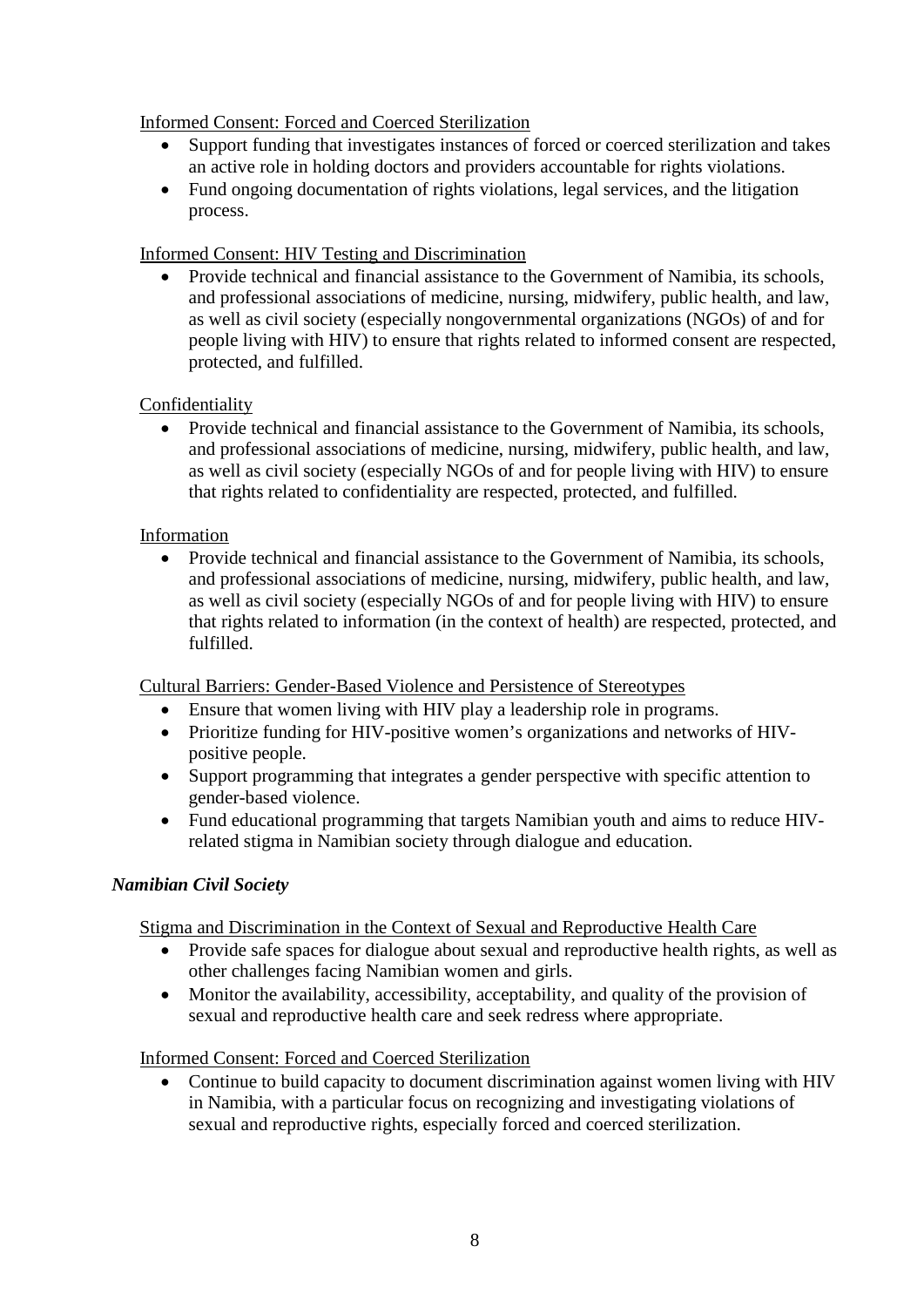## Informed Consent: HIV Testing and Discrimination

• Continue to build capacity to document discrimination against women living with HIV in Namibia, with a particular focus on recognizing and investigating violations of sexual and reproductive rights, especially relating to HIV testing.

## Confidentiality

• Continue to build capacity to document discrimination against women living with HIV in Namibia, with a particular focus on recognizing and investigating violations of sexual and reproductive rights, especially related to confidentiality.

## Information

• Strengthen capacity to document discrimination against women living with HIV in Namibia, with a particular focus on violations of sexual and reproductive rights to information.

## Cultural Barriers: Gender-Based Violence and Persistence of Stereotypes

- Build the leadership of women living with HIV in community-based organizations and NGOs.
- Design and implement new outreach measures to involve men in efforts to end discrimination against women living with HIV in Namibia.
- Continue to advocate for equal access to sexual and reproductive health services for women living with HIV.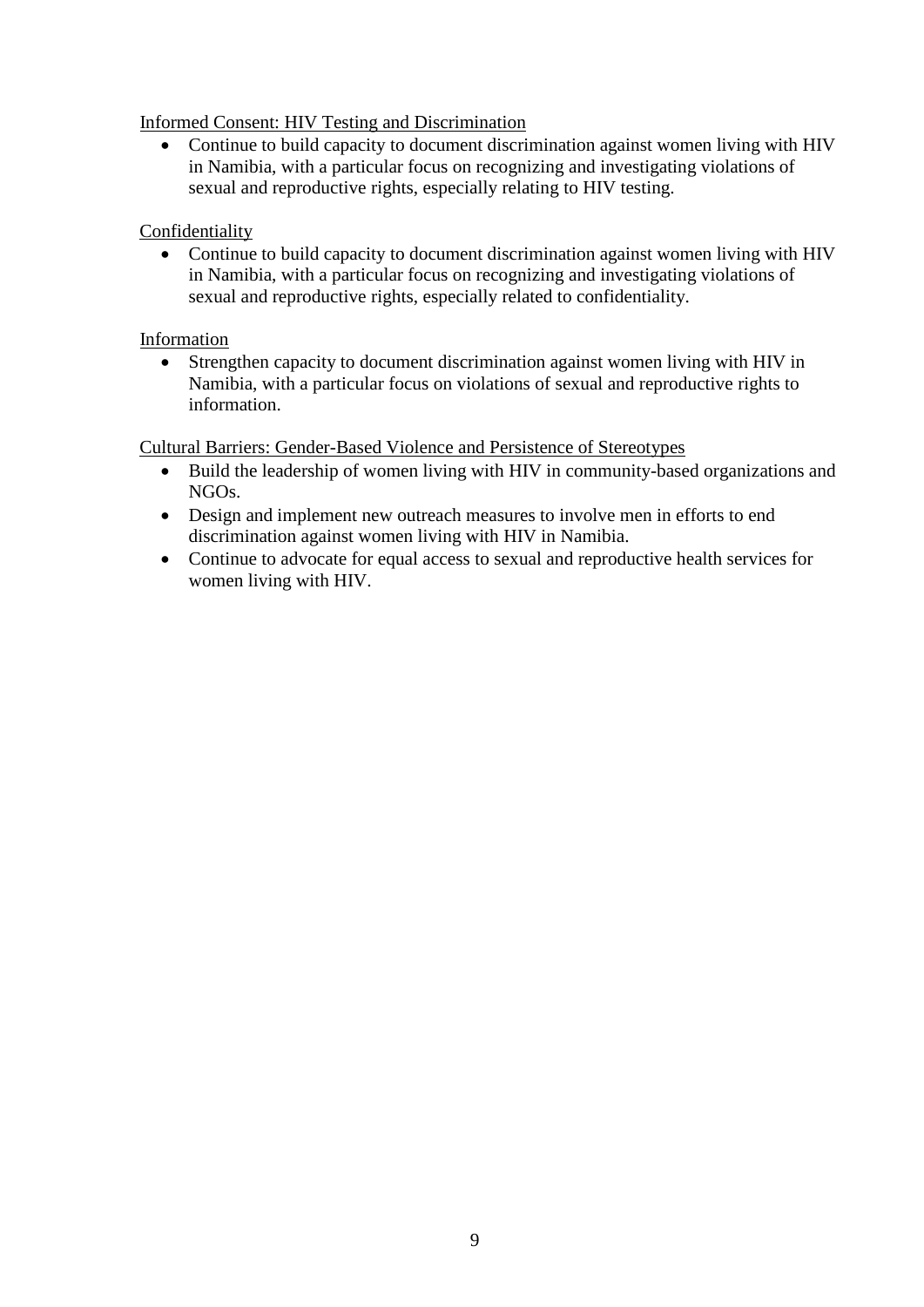## **I. INTRODUCTION**

## **A. Background and Methodology**

This report is based upon research conducted in 2009 and 2010, including a fact-finding mission in April 2010 by the International Human Rights Clinic at Harvard Law School (IHRC), in conjunction with the Namibian Women's Health Network (NWHN). Northeastern University School of Law assisted in the drafting of this report. This research builds upon findings from a 2008 fact-finding effort conducted by the International Community of Women Living with HIV/AIDS (ICW) and NWHN. The 2008 investigation launched a project focused on forced and coerced sterilization of women living with HIV. In the course of researching such sterilization, many broader issues of stigma and discrimination came to light. This report examines the multiple layers and forms of discrimination women living with HIV in Namibia have faced when they have sought access to sexual and reproductive health services.

In April 2010, IHRC and NWHN jointly conducted focus groups and individual interviews with approximately 90 women in four Namibian communities: Katatura; Havana (Hakahana); Rehoboth; and Dordabis. Focus groups consisted of a minimum of 20 participants each. A small number of men, fewer than 20 in all, also participated in the focus groups. Most participants were selected through their affiliation with HIV support groups in the identified communities. A small subset joined after independently contacting NWHN to express an interest in participating. More in-depth interviews were done with individuals drawn from the focus groups. These indepth interviews are highlighted in the report and are consistent with previous accounts of violations of human rights, such as those referenced in the 2008 fact-finding report.

A number of additional interviews were held in Windhoek with UNAIDS, the Namibian Ministry of Justice, and the Ombudsman of Namibia. These interviews focused on the rights of, and potential remedies available to, Namibian women facing HIV-related discrimination during their pursuit of sexual and reproductive health care.

Further meetings with civil society organizations yielded information relevant to discrimination faced by the HIV-positive community in Namibia, with particular emphasis on sexual and reproductive health care, women, and children. Finally, IHRC also partnered with NWHN to lead a two-day training session in Windhoek for 20 female community leaders; the purpose of the training was to equip these community leaders with knowledge and skills to identify and document sexual and reproductive rights violations.

## **B. HIV/AIDS in Namibia: Scope of the Problem**

Despite its relatively large geographic size, the population of Namibia is small at approximately  $2,130,000$  $2,130,000$  $2,130,000$ .<sup>1</sup> While Namibia is one of the five countries considered most affected by HIV/AIDS,<sup>[2](#page-9-1)</sup> the burden of the epidemic does not fall evenly across its population. Of the 150,000 adult

<span id="page-9-0"></span> $\frac{1}{1}$  World Statistics Pocketbook and United Nations Statistics Division, *Country Profile: Namibia*, UNdata, *available at* http://data.un.org/CountryProfile.aspx?crName=Namibia.

<span id="page-9-1"></span><sup>2</sup> *See*, *e.g.*, *Namibia Country Grant Portfolio*, THE GLOBAL FUND TO FIGHT AIDS, TUBERCULOSIS AND MALARIA, *available at* http://portfolio.theglobalfund.org/Grant/Index/NMB-202-G01-H-00?lang=en [hereinafter THE GLOBAL FUND TO FIGHT AIDS, TUBERCULOSIS AND MALARIA].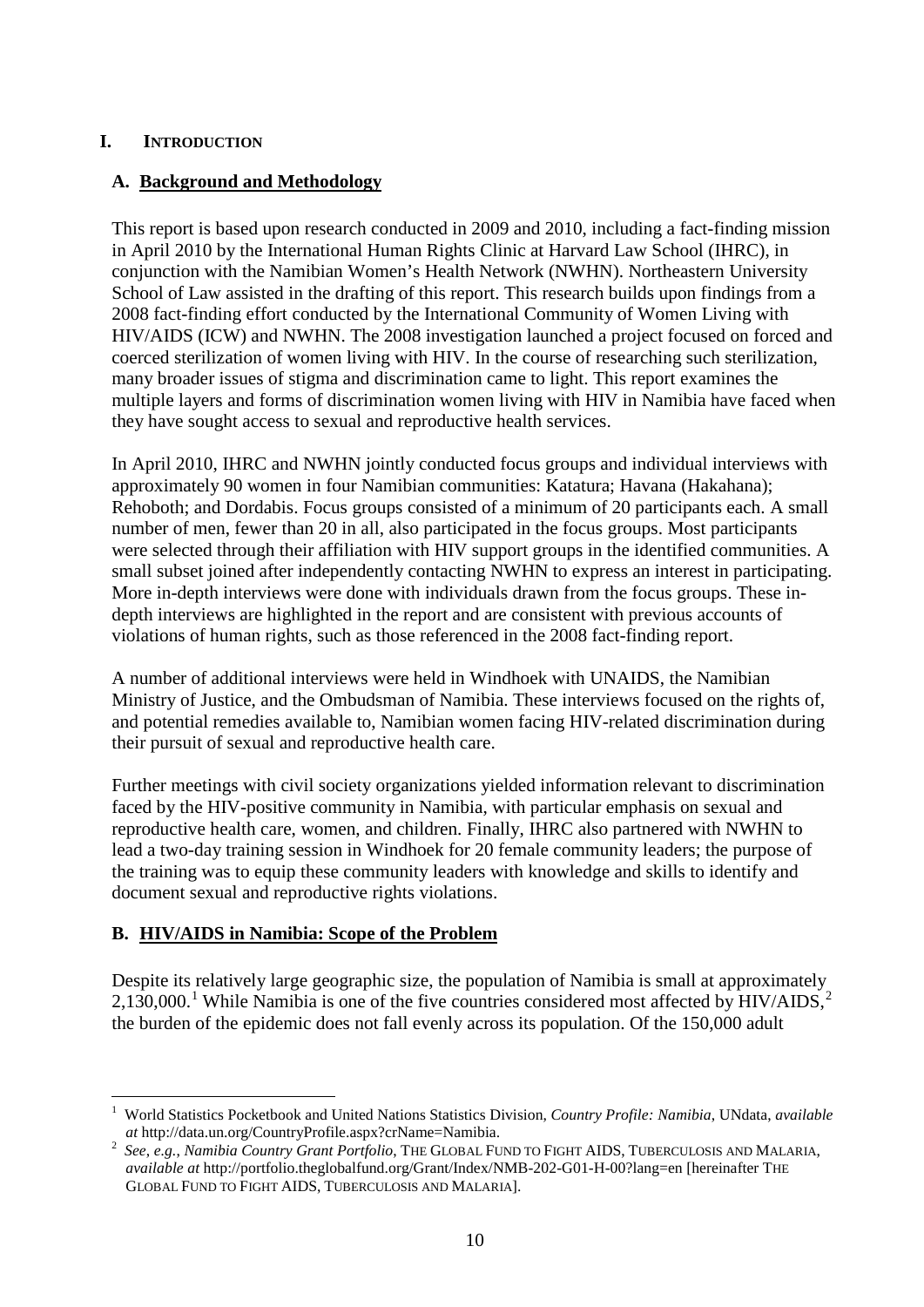Namibians whom UNAIDS calculates to be living with HIV, it estimates 95,000 are women.<sup>[3](#page-10-0)</sup> The most recent available data indicate that 17.8 percent of pregnant women in Namibia tested HIV-positive in 2008.<sup>[4](#page-10-1)</sup> While this figure represents progress from the 22 percent prevalence among pregnant women in 2002,<sup>[5](#page-10-2)</sup> it suggests the burden of HIV/AIDS in Namibia falls primarily on women.

Official data on HIV/AIDS treatment and care services in Namibia are inconsistent. In its 2010 submission to the United Nations General Assembly Special Session (UNGASS) on HIV/AIDS, the Namibian Government estimated 83 percent of adults and 95 percent of children with advanced HIV infection received antiretroviral treatment (ART) in 2009. [6](#page-10-3) This data is in tension with the UNAIDS Report on the Global AIDS Epidemic for 2010, which states that only 76 percent of eligible Namibian adults received ART. $^7$  $^7$ 

On the other hand, Namibia's 2010 UNGASS submission indicates only 58 percent of pregnant women living with HIV received ART to reduce the risk of mother-to-child transmission in 2009,<sup>[8](#page-10-5)</sup> while both the UNAIDS Global Report for 2010 and the United States Centers for Disease Control and Prevention note that more than 80 percent of Namibian women "in need" received services geared toward prevention of mother-to-child HIV transmission (PMTCT).<sup>[9](#page-10-6)</sup> Meanwhile, the latest figures from the World Health Organization (WHO) indicate that as of 2008, Namibia reached an astonishing 91 percent ART coverage rate for pregnant women living with HIV.<sup>[10](#page-10-7)</sup> It would be ideal if the WHO data were the most accurate. However, IHRC-NWHN research casts doubt on the value of such figures due to our findings regarding the pervasive neglect and discrimination against women in Namibia, especially against those who are poor and HIV-positive.

#### <span id="page-10-8"></span>**C. Namibian Health Infrastructure**

### **1. Health Sector Financing**

Ensuring that the health system is adequately financed is one of the pillars of the right to health. While this report does not consider the adequacy of Namibia's overall health expenditures and

<span id="page-10-0"></span> $\frac{1}{3}$  UN Joint Programme on HIV/AIDS (UNAIDS), GLOBAL REPORT: UNAIDS REPORT ON THE GLOBAL AIDS EPIDEMIC: 2010 181-82 (2010) [hereinafter UNAIDS, GLOBAL REPORT]. It is important to note that the USAID 2006-07 Demographic Health Survey data show, and recent IHRC research confirms that women are far more likely than men to be tested for HIV. *See* USAID, *Namibia Demographic and Health Survey 2006-07: Policy Brief*, 2, *available at* [http://www.healthnet.org.na/statistics/HIV%208-11.pdf.](http://www.healthnet.org.na/statistics/HIV%208-11.pdf) As a result, this statistic may be

<span id="page-10-1"></span>skewed. 4 NAMIB. MINISTRY OF HEALTH AND SOCIAL SERVICES (MOHSS), UNITED NATIONS GENERAL ASSEMBLY SPECIAL SESSION COUNTRY REPORT: REPORTING PERIOD 2008-2009 8 (2010), available *at* 

http://data.unaids.org/pub/Report/2010/ namibia\_2010\_country\_progress\_report\_en. [hereinafter MOHSS, UNGASS Submission]. <sup>5</sup>

<span id="page-10-2"></span> $\int dA$ .

<span id="page-10-3"></span> $6$  Id. at 4.

<span id="page-10-4"></span>UNAIDS, GLOBAL REPORT, *supra* note 3, at 97, 213 (discussing the process by which UNAIDS consults with the World Health Organization, The Global Fund, The US President's Emergency Plan for AIDS Relief, and other groups to evaluate country-submitted data). The inconsistency between Namibian and UNAIDS data needs further investigation, as UNAIDS imposes an extensive verification process of country-submitted UNGASS data,

<span id="page-10-5"></span>crosschecking it with information available from other UN and independent agencies.<br><sup>8</sup> MOHSS, UNGASS Submission, *supra* note 4, at 4.

<span id="page-10-6"></span><sup>&</sup>lt;sup>9</sup> UNAIDS, GLOBAL REPORT, *supra* note 3, at 78; Centers for Disease Control and Prevention (CDC), Namibia Country Profile, Aug. 9, 2010,*available at* http://www.cdc.gov/globalaids/Global-HIV-AIDS-at-CDC/countries/Namibia/. <sup>10</sup> WHO, WORLD HEALTH STATISTICS 2010, 93 (2010) *available at* 

<span id="page-10-7"></span>http://www.who.int/whosis/whostat/EN\_WHS10\_Full.pdf.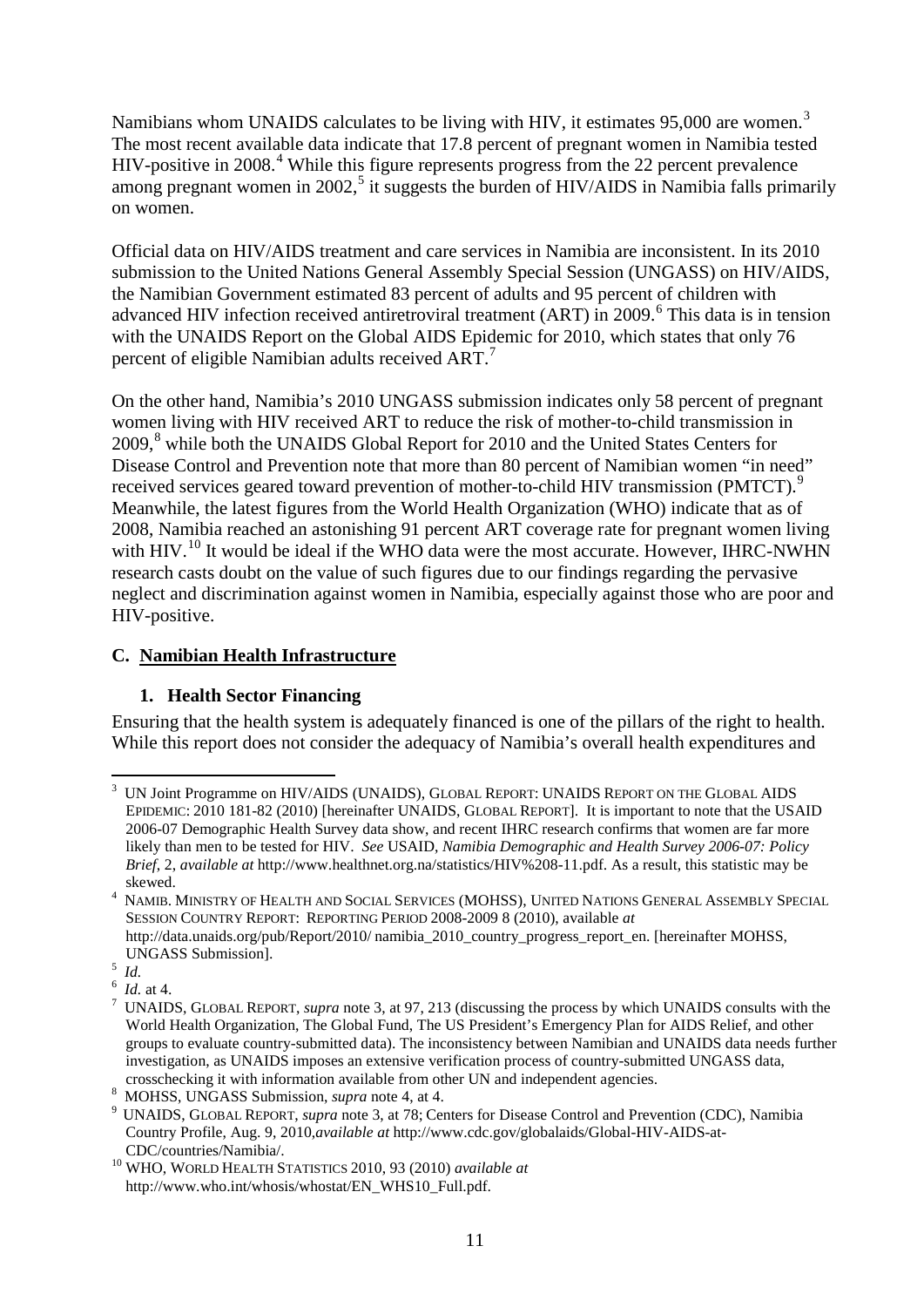budget, it does suggest that there are unmet needs for reproductive and sexual health services for HIV-infected women (and likely the general population). Namibia's 2007 total health expenditure per capita was USD \$319, with the Namibian Government contributing roughly USD \$134 per capita.<sup>[11](#page-11-1)</sup> External resources contribute 10.6 percent of Namibia's total health expenditure.<sup>[12](#page-11-2)</sup> Notwithstanding donor and national financing, a major shortcoming of the Namibian health system is that it has not managed to keep abreast of the HIV/AIDS and tuberculosis (TB) epidemics and faces ongoing tension between building long-term capacity and responding to the more immediate demands of the AIDS and TB crises.<sup>[13](#page-11-3)</sup>

<span id="page-11-0"></span>HIV/AIDS prevention, treatment, care, and support programs in Namibia are funded and supported by a variety of multilateral, bilateral, and domestic funding mechanisms. These include significant grants from the U.S. President's Emergency Plan for AIDS Relief<sup>[14](#page-11-4)</sup> and the Global Fund to Fight AIDS, Tuberculosis, and Malaria.<sup>[15](#page-11-5)</sup> Between 2005 and 2007, total annual expenditure on HIV/AIDS in Namibia increased significantly from USD \$79.1 million to \$130.5 million. However, in its 2010 UNGASS submission, Namibia did not disclose HIV/AIDS expenditures for the 2008-2009 reporting period.<sup>[16](#page-11-6)</sup> HIV/AIDS-related services in Namibia are implemented by international and domestic governmental agencies, such as Namibia's Ministry of Health and Social Services (MOHSS) and the United States Agency for International Development (USAID),<sup>[17](#page-11-7)</sup> as well as domestic and international NGOs and faith-based service delivery mechanisms.

Overall, the Namibian Government has made strong efforts toward managing the AIDS epidemic. However, this report shows that in the face of continued discrimination, the Namibian Government's efforts to combat the AIDS epidemic fall short in protecting poor women living with HIV.

### <span id="page-11-12"></span>**2. Private and Public Infrastructure**

Access to health care is one aspect of enjoying the right to health and the Government of Namibia must provide such access through its health system. Namibia provides health services through both public and private institutions. The public sector makes up 95 percent of the overall health care sector. This sector is comprised of both state-run and faith-based institutions.<sup>[18](#page-11-8)</sup> There are 35 government-run hospitals and 305 additional facilities, including more than 250 health centers and clinics.<sup>[19](#page-11-9)</sup> Although the private sector accounts for only about 5 percent of health care provision in Namibia,<sup>[20](#page-11-10)</sup> it employs twice as many doctors as the public sector.<sup>[21](#page-11-11)</sup> In other words,

<span id="page-11-11"></span><span id="page-11-1"></span> $\int_{12}^{11}$  *Id.* 

<span id="page-11-2"></span>

<span id="page-11-3"></span><sup>12</sup> *Id.* <sup>13</sup> *See* World Health Organization, *Country Strategy at a Glance: Namibia* (May 2010), *available at* http://www.who.int/countryfocus/cooperation\_strategy/ccsbrief\_nam\_en.pdf; Willy McCourt & Magda Awases, *Addressing the Human Resources Crisis: A Case Study of the Namibian Health Service*, 5 HUMAN RESOURCES FOR HEALTH 1 (2007) , *available at* http://www.ncbi.nlm.nih.gov/pmc/articles/PMC1779804/. <sup>14</sup> *See* USAID, *Africa: Namibia*, July 22, 2010, *available at* http://www.usaid.gov/locations/sub-

<span id="page-11-4"></span>saharan\_africa/countries/namibia/ (stating "the United States provided nearly \$100 million to Namibia in 2009

<span id="page-11-5"></span>through the U.S. President's Emergency Plan for AIDS Relief").<br><sup>15</sup> The Global Fund alone granted over USD 150 million to Namibia's Ministry of Health and Social Services for services related to HIV/AIDS. As of December 2010, 87 percent of the grant has been delivered and spent (roughly USD 120 million), with the grant set to close in 2013 (*see* THE GLOBAL FUND TO FIGHT AIDS,

<span id="page-11-7"></span>

<span id="page-11-6"></span>TUBERCULOSIS AND MALARIA, *supra* note 2).<br><sup>16</sup> MOHSS, UNGASS Submission, *supra* note 4, at 4.<br><sup>17</sup> See USAID, *supra* note [14](#page-11-0) (indicating "USAID's programs focus on ... reducing the spread of HIV").<br><sup>18</sup> MOHSS, UNGASS Su

<span id="page-11-8"></span>

<span id="page-11-10"></span><span id="page-11-9"></span> $^{20}$   $I$ *d.*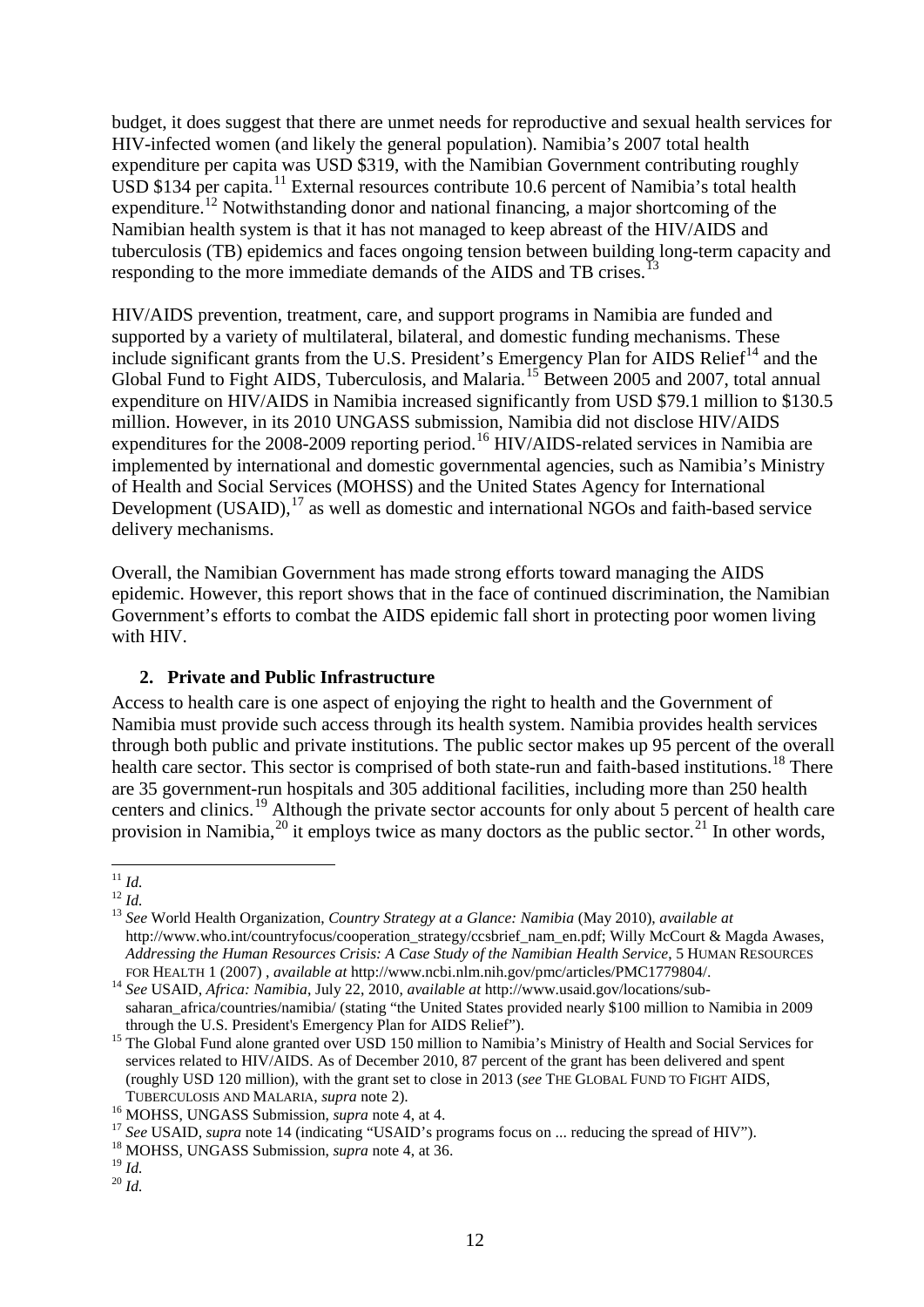the private sector absorbs a disproportionate amount of human and financial resources, which raises basic concerns about equality and fairness in accessing health care services.<sup>[22](#page-12-0)</sup>

Evidence suggests that many turn to the private sector for health care services, straining their financial wherewithal due to the expense. A 2008 peer-reviewed study shows middle-income households resort to selling assets or borrowing money to pay for their care more than twice as often as the highest income families do. $^{23}$  $^{23}$  $^{23}$ 

## **3. Affordability**

A critical aspect of access to health care services is affordability. Namibia imposes "user fees" on those who access the public health care system, although there is an exemption policy for indigent patients.<sup>[24](#page-12-2)</sup> In addition, the Government of Namibia reports that out-of-pocket spending for Namibian households stands at 6 percent of total health expenditures, a level that rivals industrialized economies.<sup>[25](#page-12-3)</sup> However, the majority of Namibia's population does not earn what most residents of industrialized countries do; more than 50 percent of Namibians live below the international poverty line. [26](#page-12-4) This 6 percent (comprising "user fees" and other out-of-pocket costs) therefore unfairly burdens the majority of Namibians who are poor. For an individual woman living with HIV, her entire household budget could be absorbed by such costs, and be a barrier to accessing health services and medication.

In the context of maternal health, the requirement of a user fee can serve to prevent or deter women from seeking and obtaining the health care services they require.<sup>[27](#page-12-5)</sup> This results from a variety of factors, including the timing at which the fees are imposed (at the time of provision of services), lack of alternative means of payment (no room for payment on credit), and pre-existing discriminatory tendencies against women on a societal and familial level.<sup>[28](#page-12-6)</sup> In practice, even the presence of exemptions on the basis of need does not suffice to ensure that health care is available to those who require it. These exemptions may not operate effectively for a number of reasons: unequal provision of such exemptions; a lack of sufficient socioeconomic information, which leads to under-inclusion of individuals who would otherwise qualify for such exemptions;

 <sup>21</sup> MOHSS, ANNUAL REP. 2007/2008 11-12 (2008), available *at* http://www.healthnet.org.na/documents/annual\_reports/Annual%20Report%202007-2008.pdf [hereinafter] MOHSS, Annual Report].

<span id="page-12-0"></span><sup>&</sup>lt;sup>22</sup> For example, as of 2007, the Namibian Government's expenditure accounted for only 42.1 percent of Namibia's total health expenditure, a drop from the 70 percent of total expenditure for which it used to be responsible. *See*

<span id="page-12-1"></span>WHO, *supra* note 12, at 134. 23 Adam Leive & Ke Xu, *Coping with Out-of-Pocket Health Payments: Empirical Evidence from 15 African Countries*, 86 BULL. WORLD HEALTH ORG. 849C, 851-52C (2008), available *at* http://www.scielosp.org/pdf/bwho/v86n11/a14v8611.pdf. This study did not explicitly discuss traditional healers

<sup>(</sup>who are classified as "private" care providers and are sought after in rural communities.) 24 *See* REPUBLIC OF NAMIBIA, MINISTRY OF HEALTH AND SOCIAL SERVICES , Health Facility Census 2009(2011) 70

<span id="page-12-3"></span><span id="page-12-2"></span>available *at* http://www.measuredhs.com/pubs/pdf/SPA16/SPA16.pdf. <sup>25</sup>*See* MOHSS, *supra* note 21; *See also* REPUBLIC OF NAMIBIA, MINISTRY OF HEALTH AND SOCIAL SERVICES, HEALTH AND HIV/AIDS RESOURCE TRACKING: 2007/08 &2008/09, 40 (Dec. 2011) *available at* 

[http://www.who.int/nha/country/nam/nha\\_namibia\\_2009.pdf](http://www.who.int/nha/country/nam/nha_namibia_2009.pdf)

<span id="page-12-4"></span><sup>26</sup> CIA World Factbook, *Namibia* (2011) *available at* [https://www.cia.gov/library/publications/the-world](https://www.cia.gov/library/publications/the-world-factbook/geos/wa.html)[factbook/geos/wa.html](https://www.cia.gov/library/publications/the-world-factbook/geos/wa.html) (based on UNDP 2005 poverty estimates). The World Bank also states that "Namibia's income distribution is among the most unequal in the world, with a Gini coefficient estimated at 0.58 by the latest (2009/10) household survey. Namibia is ranked 120 out of 187 countries surveyed in the 2011 Human

<span id="page-12-5"></span>Development Report." See World Bank National Country Brief, *available at* http://tinyurl.com/7povs5q.<br><sup>27</sup> See Margaux J. Hall, Aziza Ahmed and Stephanie E. Swanson, *Answering the Millennium Call for the Right to Maternal Health: The Need to Eliminate User Fees, 12 YALE HUM. RTS. & DEV. L. J 62.* <sup>28</sup> *Id.* at 82.

<span id="page-12-6"></span>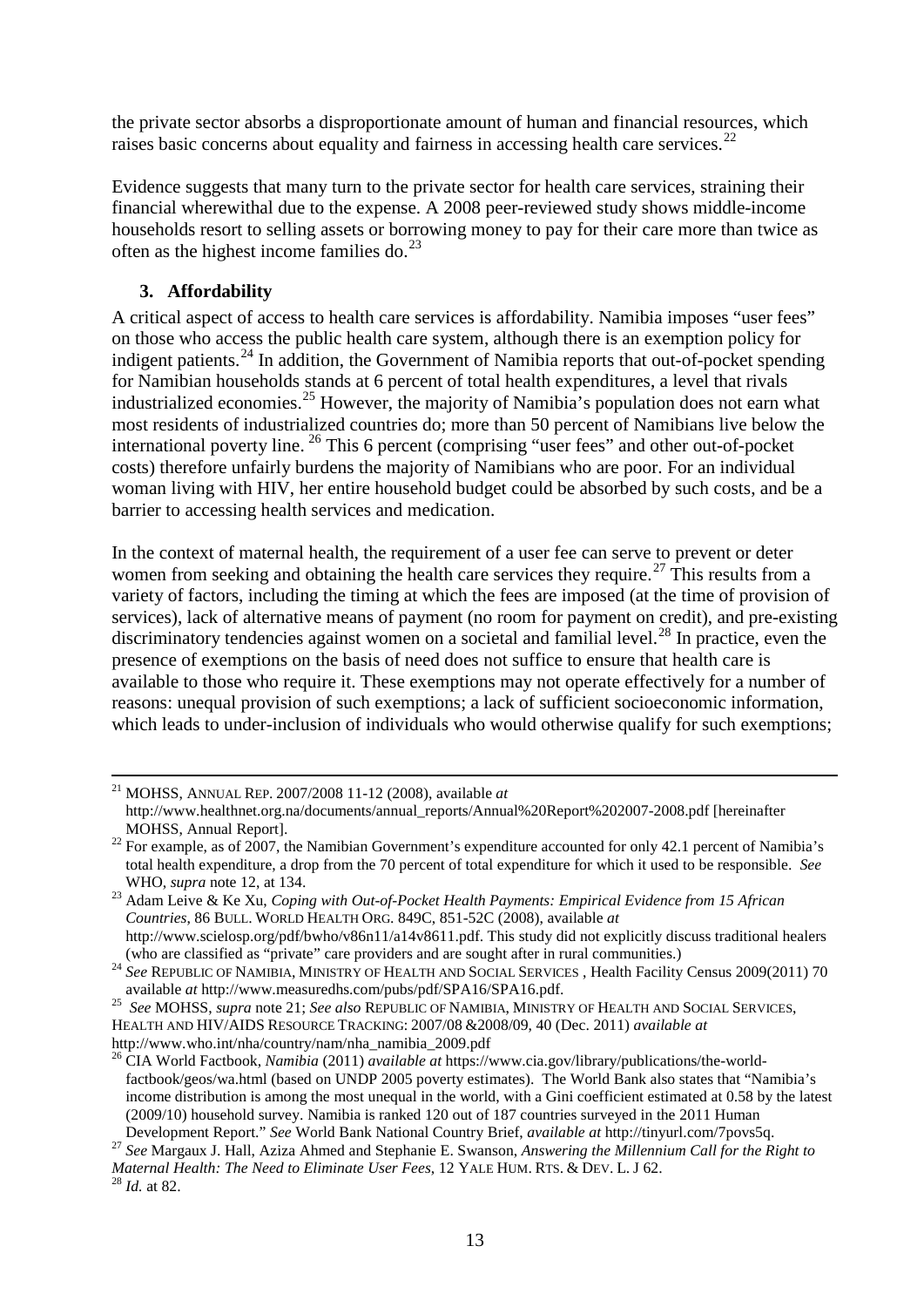and a lack of awareness among the women of the availability of the exemptions.<sup>[29](#page-13-0)</sup>

## **4. Physical Accessibility**

The proximity of health facilities to populations is one important element of health care access. Seven of Namibia's 13 regions do not have private hospitals, thus limiting availability of basic and/or emergency services.<sup>[30](#page-13-1)</sup> A recent study found the "Caprivi, Ohangwena and Omusati regions as being the most deprived" in terms of access to health care.<sup>[31](#page-13-2)</sup> The same study found unequal access of rich and poor populations to health care to be reflective of both the great wealth disparity between the richest and poorest segments of Namibian society and the apartheid-era system of fund allocation.<sup>[32](#page-13-3)</sup> Even in rural areas that have public hospitals, those hospitals are located at a great distance from rural populations.

Transportation to distant hospitals can be difficult to find and very costly to hire. About 70 percent of the population lives in rural areas. Of these, the poorest are households headed by women (approximately 43 percent of all households) in rural areas. Female-led households are particularly disadvantaged with decreased access to resources, less secure employment opportunities, limited control over earnings, and a heavier burden of physical labor.

As a result, traditional healers are often the most geographically accessible private-care option for rural populations. Additionally, Namibia's MOHSS observes that the concentration of private-care facilities in wealthier areas "also affects the geographic distribution of health professionals and contributes to the relatively lower access to health services in rural areas."<sup>[33](#page-13-4)</sup> This evidence all suggests that socioeconomic status is a key determinant of Namibians' ability to access medical care.

<span id="page-13-6"></span>These physical barriers to access coupled with the barriers imposed by administrative requirements such as user fees are indicative of some of the key features of the health care system that fail to meet the requirements of successful health care delivery (namely, availability,  $accessibility$ , acceptability, and quality<sup>[34](#page-13-5)</sup>). As a result, HIV-positive women in Namibia are not receiving the full extent of health care to which they are legally entitled. This in turn raises the question of what means of recourse are available to these women to address such deprivations.

## **D. Namibian Legal Infrastructure**

The enjoyment of the right to health requires oversight and accountability to ensure, for example, nondiscrimination in access to health services. It is in this context that access to justice, the judicial system, and all other accountability mechanisms becomes most salient. Formal accountability mechanisms include courts, Ombudsman offices, and professional licensing boards; informal ones include customary dispute resolution mechanisms.

<span id="page-13-2"></span><span id="page-13-1"></span>

<span id="page-13-0"></span><sup>&</sup>lt;sup>29</sup> *Id.* at 85-87.<br><sup>30</sup> MOHSS, Annual Report, *supra* not[e 21,](#page-11-12) at 14.<br><sup>31</sup> Eyob Zere et al., *Equity in Health Care in Namibia: Developing a Needs-based Resource Allocation Formula Using Principal Components Analysis*, 6 INT'L J. FOR EQUITY HEALTH (2007), *available at* http://www.ncbi.nlm.nih.gov/pmc/articles/PMC1851011/.

<span id="page-13-5"></span>

<span id="page-13-4"></span><span id="page-13-3"></span><sup>&</sup>lt;sup>32</sup> *Id.*<br><sup>33</sup> MOHSS, Annual Report, *supra* not[e 21,](#page-11-12) at 12.<br><sup>34</sup> U.N. Committee on Economic, Social and Cultural Rights (CESCR), *General Comment No. 14*, ¶ 38, U.N. Doc. E/C.12/2000/4 (Aug. 11, 2000).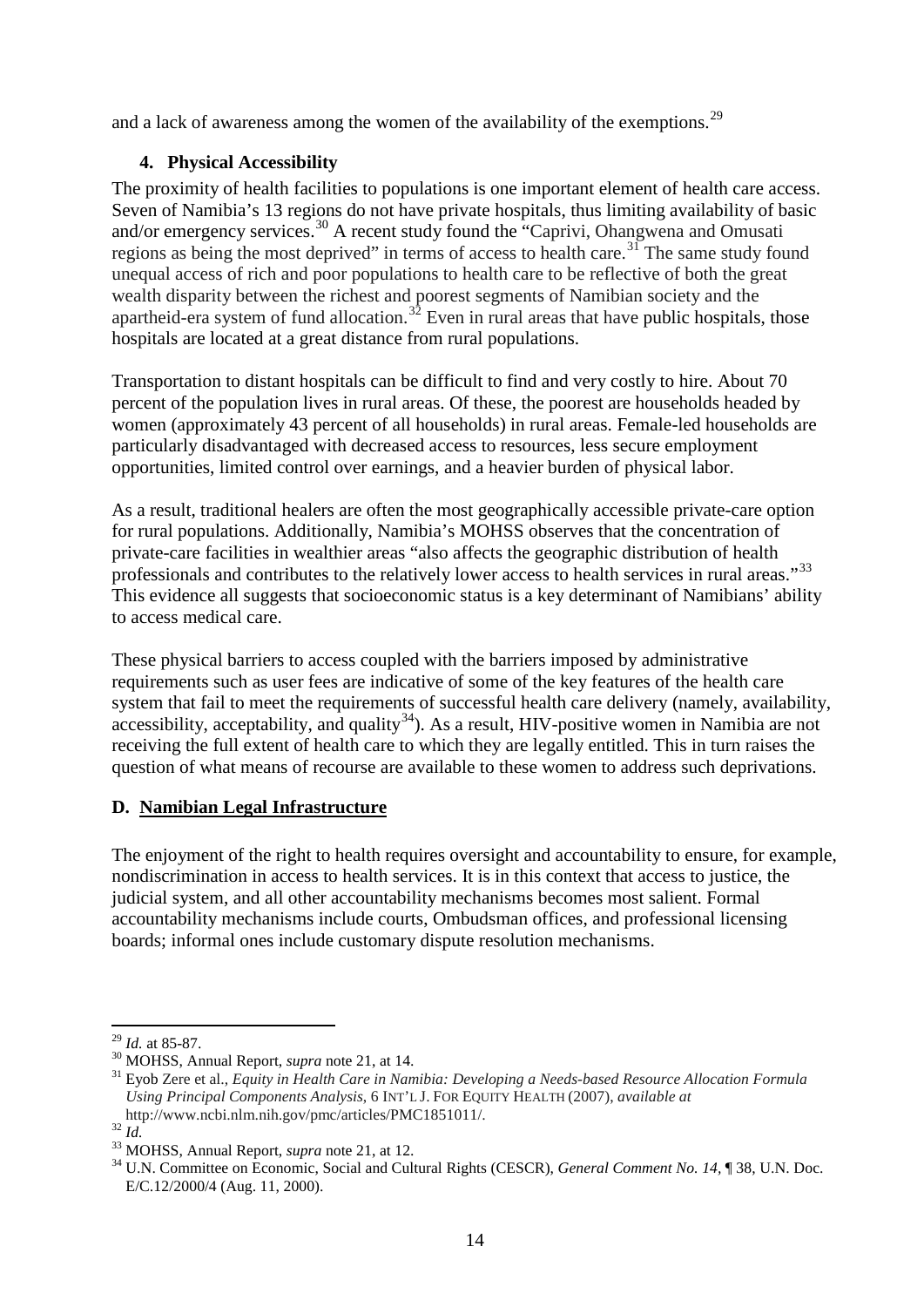#### **1. Legal and Policy Bases for Judicial Enforcement of Rights Related to Sexual and Reproductive Health Care**

Namibian courts rely on a variety of sources to guide decisions on health. First, the Namibian Constitution (the Constitution) enumerates and protects numerous rights relevant to violations related to the delivery of health care service generally, and sexual and reproductive health of women living with HIV specifically. Among these, the Constitution protects the right to found a family,<sup>[35](#page-14-0)</sup> as well as the rights to: life;<sup>[36](#page-14-1)</sup> human dignity;<sup>[37](#page-14-2)</sup> freedom from cruel, inhuman, and degrading treatment;<sup>[38](#page-14-3)</sup> equality;<sup>[39](#page-14-4)</sup> and freedom from discrimination.<sup>[40](#page-14-5)</sup> The explicit grounds that the Constitution protects from discrimination are "sex, race, colour, ethnic origin, religion, creed or social or economic status," thereby not expressly encompassing discrimination based on HIV status.<sup>[41](#page-14-6)</sup>

Further, the Constitution provides that treaties Namibia is party to and the "general rules of public international law and international agreements" are constituent parts of the applicable law in Namibia. Courts have interpreted this to mean that treaties to which Namibia is a party have been incorporated automatically into the country's domestic law.<sup>[42](#page-14-7)</sup> Individual provisions of ratified international instruments are "binding upon the state" and government officials must give effect to those instruments just as they must give effect to any other legislative act of Parliament.<sup>[43](#page-14-8)</sup> Some of the relevant international agreements to which Namibia is a party include the International Covenant on Economic, Social, and Cultural Rights (ICESCR);<sup>[44](#page-14-9)</sup> the International Covenant on Civil and Political Rights (ICCPR);<sup>[45](#page-14-10)</sup> the Convention on the Elimination of All Forms of Discrimination Against Women (CEDAW);<sup>[46](#page-14-11)</sup> the Convention Against Torture (CAT);<sup>[47](#page-14-12)</sup> and the Convention on the Rights of the Child (CRC).<sup>[48](#page-14-13)</sup>

<span id="page-14-10"></span><sup>45</sup> Namibia became a state party on Nov. 28, 1994. *Status of the International Covenant on Civil and Political Rights*, UNITED NATIONS TREATY COLLECTION, *available at*

<span id="page-14-0"></span><sup>&</sup>lt;sup>35</sup> NAMIB. CONST. art. 14, § 1 includes the right of "men and women  $\dots$  to marry and to found a family", and further notes each partner "shall be entitled to equal rights as to marriage, during marriage, and its dissolu

<span id="page-14-2"></span>

<span id="page-14-3"></span>

<span id="page-14-1"></span><sup>&</sup>lt;sup>36</sup> Art. 6 states, in relevant part, "The right to life shall be respected and protected." *Id.*<br><sup>37</sup> Art. 8, § 1 notes "the dignity of all persons shall be inviolable." *Id.*<br><sup>38</sup> Art. 8, § 2(b) prohibits "cruel, inhuma

<span id="page-14-6"></span><span id="page-14-5"></span><span id="page-14-4"></span><sup>&</sup>lt;sup>40</sup> Art. 10, § 2. *Id.*  $\overline{A}$  *Id.*  $\overline{A}$  *Id.* However, its ratification of the International Covenant on Economic, Social, and Cultural Rights would impute HIV status as a protected ground. *See* U.N.Committee on Economic, Social, and Cultural Rights, *General Comment* 20, 133, U.N. Doc. E/C.12/GC/20 (July 2, 2009) (discussed in text).

<span id="page-14-7"></span>*Comment 20,*  $\parallel$  33, U.N. Doc. E/C.12/GC/20 (July 2, 2009) (discussed in the Caprivitude 2, 2009) (discussed in the Caprivitude 2, 2009) (discussed in the Caprivitude 2, 2009) (discussed in the Caprivitude 2, 2009) (disc *treason trial*, 2002 NR 235, 259 (SC) (ICCPR was ratified in accordance with art. 63 and therefore is domestic

<span id="page-14-8"></span>law by virtue of art. 144).<br><sup>43</sup> *See Mwilima*, 2002 NR at 260 (director of Legal Aid must ensure that State provides legal assistance to persons "as justice requires" as stipulated in the ICCPR).

<span id="page-14-9"></span><sup>&</sup>lt;sup>44</sup> Namibia became a state party on Feb. 28, 1995. *Status of the International Covenant on Economic, Social, and Cultural Rights*, UNITED NATIONS TREATY COLLECTION, *available at*

<span id="page-14-11"></span>http://treaties.un.org/Pages/ViewDetails.aspx?src=TREATY&mtdsg\_no=IV-3&chapter=4&lang=en. <sup>46</sup> Namibia became a state party on Nov. 23, 1992. *Status of the Convention on the Elimination of All Forms of Discrimination against Women*, UNITED NATIONS TREATY COLLECTION, *available at* http://treaties.un.org/Pages/ViewDetails.aspx?src=TREATY&mtdsg\_no=IV-8&chapter=4&lang=en.

<span id="page-14-12"></span><sup>&</sup>lt;sup>47</sup> Namibia became a state party on Nov. 28, 1994. *Status of the Convention against Torture and Other Cruel, Inhuman or Degrading Treatment or Punishment*, UNITED NATIONS TREATY COLLECTION, *available at* http://treaties.un.org/Pages/ViewDetails.aspx?src=TREATY&mtdsg\_no=IV-9&chapter=4&lang=en.

<span id="page-14-13"></span><sup>&</sup>lt;sup>48</sup> Namibia became a state party on Sept. 30, 1990. *Status of the Convention on the Rights of the Child*, UNITED NATIONS TREATY COLLECTION, http://treaties.un.org/Pages/ViewDetails.aspx?src=TREATY&mtdsg\_no=IV-11&chapter=4&lang=en (last visited Aug. 24, 2011).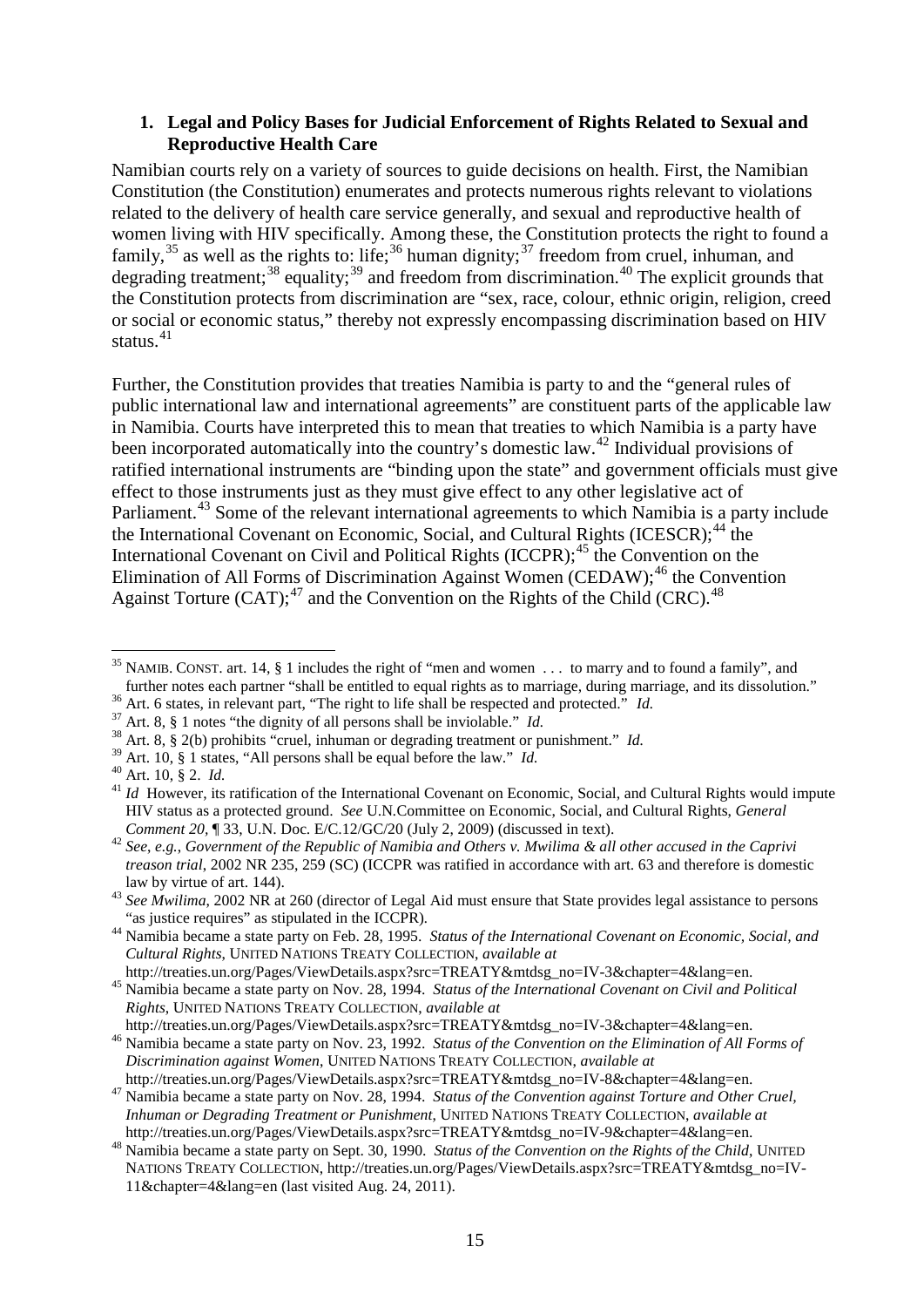Additionally, Namibia is a party to regional human rights treaties, including the African Charter on Human and Peoples' Rights (the African Charter)<sup>[49](#page-15-1)</sup> and the Protocol to the African Charter on Human and Peoples' Rights on the Rights of Women in Africa (African Protocol on the Rights of Women). [50](#page-15-2)

<span id="page-15-0"></span>The Namibian Government consented to documents negotiated at U.N. conferences that address the right to accessible and appropriate reproductive health care. These documents interpretation the legally binding international human rights treaties, and permit more meaningful implementation. Such conferences include the 1994 International Conference on Population and Development  $(ICPD)^{51}$  $(ICPD)^{51}$  $(ICPD)^{51}$  and its regional and periodic reviews, as well as the 1995 Fourth World Conference on Women and its regional and periodic reviews. At the ICPD, the international community established and reaffirmed the 1994 ICPD Programme of Action (POA).<sup>[52](#page-15-4)</sup> The Fourth World Conference on Women also marked the creation of the Beijing Declaration and Platform for Action (PFA), a document regarded as the most comprehensive "articulation of international commitments related to women's rights."[53](#page-15-5) The Beijing PFA and ICPD POA embody the international community's recognition that human rights, including sexual and reproductive rights, are at the core of efforts to achieve gender equality.<sup>[54](#page-15-6)</sup> Finally, at the United Nations General Assembly Special Session on HIV/AIDS in 2001, Namibia pledged "to eliminate gender inequalities [and] gender-based abuse" with respect to HIV/AIDS.<sup>[55](#page-15-7)</sup>

<span id="page-15-15"></span><span id="page-15-14"></span><span id="page-15-13"></span>The National HIV/AIDS Policy of 2007 ("the Policy") identifies human rights as a driving force behind its text<sup>[56](#page-15-8)</sup> and articulates standards for health in the context of HIV/AIDS. In its first section, the Policy recognizes that "an effective response to HIV/AIDS requires respect for, protection and fulfillment of all human, civil, political, economic, social and cultural rights."<sup>57</sup> At the outset of the Policy, the Government concedes that people living with HIV/AIDS are "discriminated against and marginalized"<sup>[58](#page-15-10)</sup> and recognizes the "unequal position of girls and " women in society."<sup>[59](#page-15-11)</sup>

Furthermore, in two key points, the Policy states: "(1) [t]he rights and dignity of people living with or affected by HIV/AIDS shall be respected, protected, and fulfilled; [and] (2) a conducive legal, political, economic, social, and cultural environment in which the rights of people living with HIV/AIDS are respected, protected, and fulfilled shall be created."<sup>[60](#page-15-12)</sup>

<span id="page-15-1"></span> <sup>49</sup> Namibia became a state party on July 30, 1992. *List of Countries Who Have Signed, Ratified/Adhered to the African Charter On Human And Peoples' Rights*, *available at* UNIVERSITY OF MINNESOTA HUMAN RIGHTS

<span id="page-15-2"></span>LIBRARY, http://www1.umn.edu/humanrts/instree/ratz1afchr.htm.<br><sup>50</sup> Namibia became a state party on 23 Nov. 1992. *Status of Treaties, Conventions, Protocols, and Charters,*<br>AFRICAN UNION, *available at* http://www.africa-u

<span id="page-15-3"></span><sup>&</sup>lt;sup>51</sup> *Programme of Action of the International Conference on Population and Development* (ICPD), Cairo, Egypt, Sept. 5-13, 1994, U.D. Doc. A/CONF.171/13.Rev.1 (1995).

<span id="page-15-4"></span>Sept. 5-13, 1994, U.D. Doc. A. U.S. C. C. A. T. P. P. C. C. A. T. P. P. C. C. C. A. P. P. P. 2009, *available at*<br>http://reproductive Rights (CRR), "Beijing +15," 2009, *available at*<br>http://reproductiverights.org/sites/cr

<span id="page-15-5"></span><sup>&</sup>lt;sup>53</sup> Beijing Declaration and Platform for Action, adopted at the Fourth World Conference on Women, Beijing, China, 27 October 1995, *available at* http://www.unhcr.org/refworld/docid/3dde04324.html [hereinafter Beijing PFA].<br><sup>54</sup> CRR, *supra* note [52](#page-15-0).<br><sup>55</sup> Declaration of Commitment on HIV/AIDS, G.A. Res. S-26/2, U.N. Doc. A/RES/s-26/2

<span id="page-15-6"></span>

<span id="page-15-8"></span><span id="page-15-7"></span>

http://www.ilo.org/wcmsp5/groups/public/---ed\_protect/---protrav/---

<span id="page-15-9"></span>ilo\_aids/documents/legaldocument/wcms\_140589.pdf [hereinafter NATIONAL POLICY ON HIV/AIDS].<br><sup>57</sup> *Id.* § 1.1. 58 *Id.*<br><sup>58</sup> *Id.* 

<span id="page-15-10"></span>

<span id="page-15-11"></span>

<span id="page-15-12"></span><sup>59</sup> *Id.* <sup>60</sup> *Id*., § 2.2.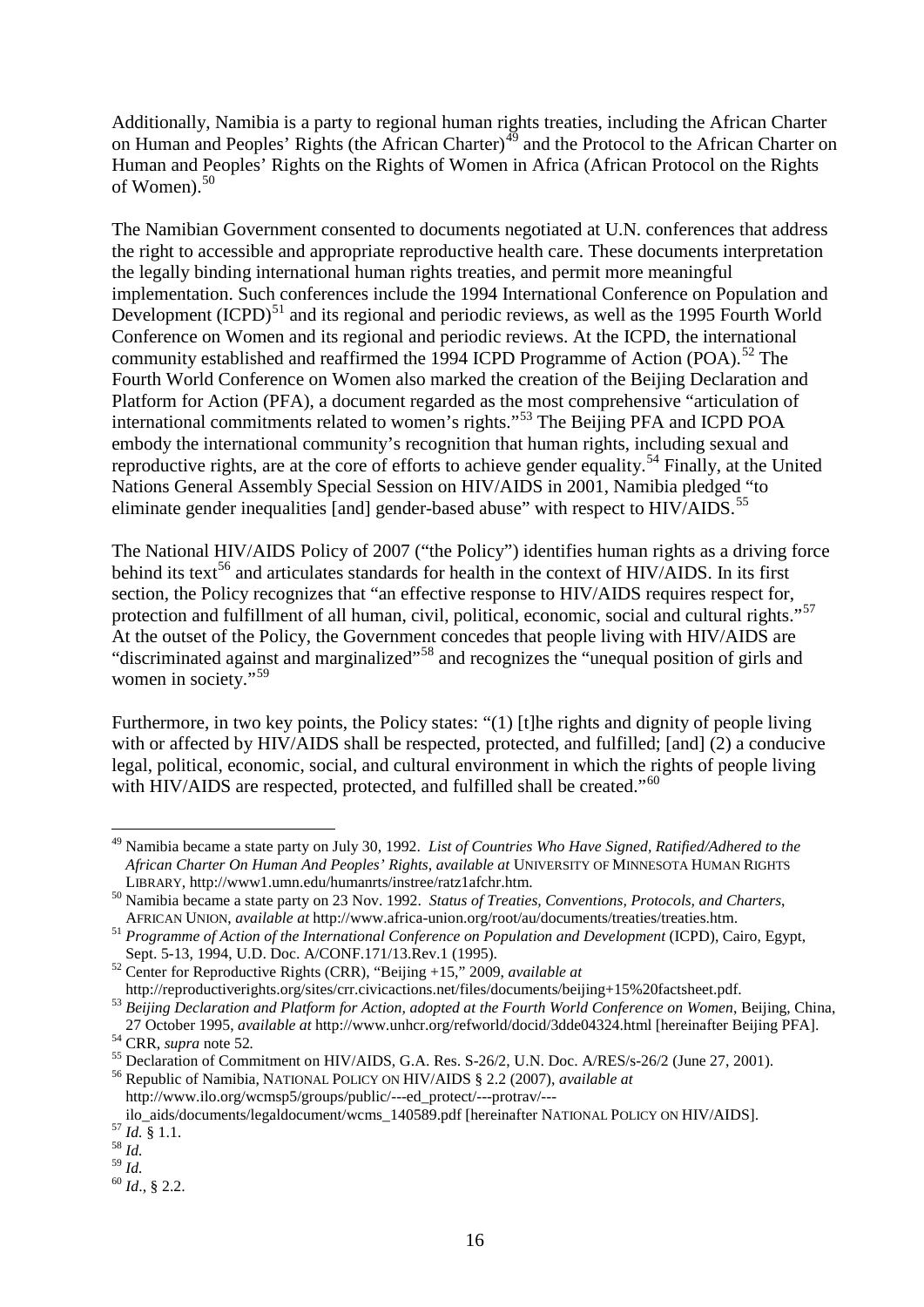The Policy makes explicit gender-conscious provisions, promising that "women and girls, including women living with HIV/AIDS . . . shall have equal access to appropriate, sound HIVrelated information and education programmes [as well as] prevention and health services."<sup>61</sup>The Policy stresses that the latter services must include "sexual and reproductive health services" that are "women and youth friendly."[62](#page-16-1)

With respect to the prevention of mother-to-child transmission (PMTCT) of HIV/AIDS, the Policy provides clear guidance regarding women living with HIV who wish to bear children:

Couples, in which one or both partners are HIV-positive, wanting to have a child should be provided with adequate information on the risk of mother-to-child transmission as well as the risk of re-infecting each other so that they can make an informed decision as to whether or not to have a child. $^{63}$  $^{63}$  $^{63}$ 

The government has further pledged to "provide free access to safe obstetric care and antiretroviral treatment to all HIV-positive pregnant women to prevent HIV transmission from mother to child."<sup>[64](#page-16-3)</sup>

MOHSS also issued Guidelines for Voluntary Counseling and Testing in 2006. These guidelines articulate the need to respect the human rights of HIV-positive individuals as well as those of the community at large. [65](#page-16-4)

#### **2. Formal Courts**

In terms of structure, Namibia's judiciary consists of three tiers: the Supreme Court, the High Court, and the Lower Courts.<sup>[66](#page-16-5)</sup> The Supreme Court is the highest court of appeal<sup>[67](#page-16-6)</sup> and "functions both as a court of last resort over disputes in all areas of the law as well as an equivalent of a constitutional court."<sup>[68](#page-16-7)</sup> The High Court has "original jurisdiction to hear and adjudicate upon all civil disputes and criminal prosecutions, including cases which involve the interpretation, implementation and upholding of [the] Constitution."[69](#page-16-8) The High Court also hears appeals from decisions of the Lower Courts.<sup>[70](#page-16-9)</sup> Acts of Parliament created the Lower Courts, which include the magistrate courts, labor courts, and customary/traditional courts.<sup>[71](#page-16-10)</sup> Magistrate courts address more cases than any other type of court in the system.<sup>[72](#page-16-11)</sup> Their decisions are not

<span id="page-16-12"></span><span id="page-16-0"></span> $^{61}_{62}$  *Id.* § 2.3.1.<br> $^{62}$  *Id.* 

<span id="page-16-4"></span>

<span id="page-16-3"></span><span id="page-16-2"></span><span id="page-16-1"></span><sup>&</sup>lt;sup>63</sup> *Id.* § 3.5.3.<br><sup>64</sup> *Id.* § 3.5.6.<br><sup>65</sup> Republic of Namibia Ministry of Health and Social Services, GUIDELINES FOR VOLUNTARY COUNSELLING AND TESTING, (2006) § 1.2.<br><sup>66</sup> *See* NAMIB. CONST. art 78, § 1(a)-(c).<br><sup>67</sup> NAMIB. CONST. art. 79, § 2 (noting the Supreme Court "shall hear and adjudicate upon appeals emanating from

<span id="page-16-5"></span>

<span id="page-16-7"></span><span id="page-16-6"></span>the High Court").<br><sup>68</sup> Welcoming Message by the Chief Justice of the Republic of Namibia, the Honourable Mr. Justice Peter Shivute,<br>SUPREME COURT OF NAMIBIA, *available at* http://www.superiorcourts.org.na/supreme/default.

<span id="page-16-10"></span><span id="page-16-9"></span>

<span id="page-16-8"></span><sup>&</sup>lt;sup>69</sup> NAMIB. CONST. art. 80, § 2.<br>
<sup>70</sup> Id.<br>
<sup>71</sup> These include NAMIB. MAGISTRATES COURT ACT (1944), NAMIB. MAGISTRATES ACT (2003), NAMIB. LABOUR<br>
ACT (1992), and NAMIB. COMMUNITY COURTS ACT (2003).

<span id="page-16-11"></span><sup>&</sup>lt;sup>72</sup> Geraldine Mwanza Geraldo and Isabella Skeffers, *Researching Namibian Law and the Namibian Legal System*, *in* GLOBALEX, Hauser Global Law School Program, N.Y.U School of Law (2007), *available at* http://www.nyulawglobal.org/Globalex/Namibia.htm.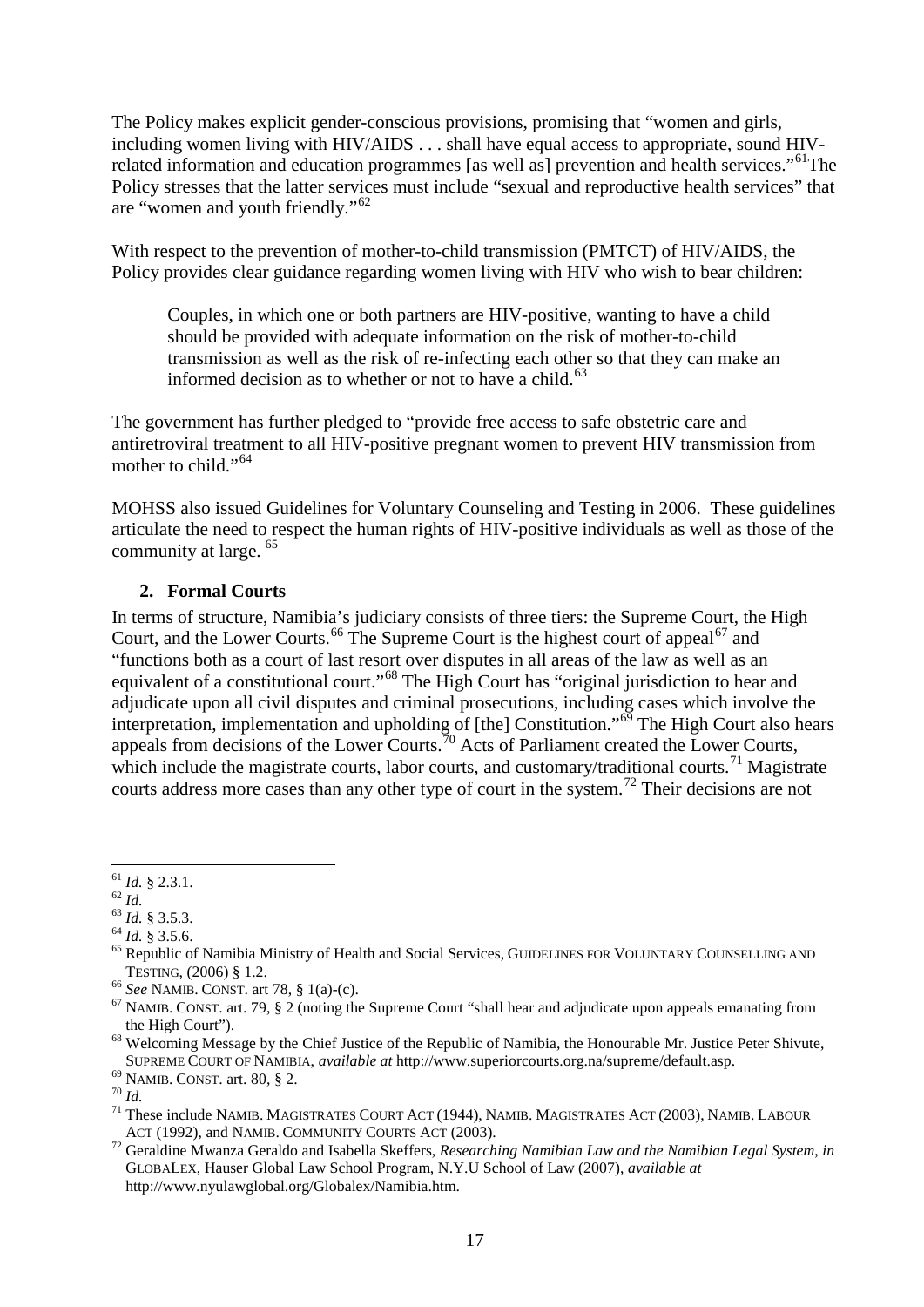formally recorded in law reports, but rather are documented in case of appeal to the High Court.<sup>[73](#page-17-2)</sup>

<span id="page-17-1"></span><span id="page-17-0"></span>Although the judicial system is formally independent from the other branches of government, international observers consider corruption to be a significant problem<sup>[74](#page-17-3)</sup> and note that the "lack" of capacity" of the judicial system has resulted in "substantial trial delays . . . especially at lower levels."[75](#page-17-4) Three key consequences of "a lack of resources" within the judicial system are: (1) an insufficient number of "qualified magistrates and other court officials"; (2) "slow or incomplete police investigations"; and (3) "a serious backlog of criminal cases and delays of years between arrest and trial."<sup>[76](#page-17-5)</sup> Furthermore, a 2006 Freedom House report discussed the "deplorable physical conditions at most Lower Courts," which it found "contributed to a substandard system of administration of justice."<sup>[77](#page-17-6)</sup> Observers stress that "[e]conomic and geographic barriers [and] a shortage of public defenders" make access to justice more difficult, particularly for rural Namibians.<sup>[78](#page-17-7)</sup> Some ethnic groups in Namibia have also alleged that the government "favors the majority Ovambo [ethnic group] in allocating funding and services."<sup>[79](#page-17-8)</sup>

<span id="page-17-13"></span>Thus, while in theory aggrieved individuals have the right to sue, in practice access to courts is quite difficult. There are material difficulties: shortage of lawyers, distance to courthouses, costs of litigation, and so on; there are also conceptual and cultural barriers including recourse to state courts to settle disputes and linguistic difficulties, etc. As to the material barriers, there is an identified shortage of lawyers and judges in Namibia.<sup>[80](#page-17-9)</sup> High and multiple fees are also a problem; while the Law Society of Namibia has set benchmark tariffs that can be charged by practitioners for non-litigious, conveyancing and trademark-related matters, no similar guidance is set for litigious actions.<sup>[81](#page-17-10)</sup> The Professional Standards of the Law Society mandate that practitioners should not charge a fee that is "unreasonably high, having regard to the circumstances of the matter."[82](#page-17-11)

While this would appear to include litigious matters within its scope, the ability of the Council of the Law Society to meaningfully engage in the exercise of determining what are "unreasonably high" fees in the absence of any benchmarks for tariffs in the context of litigious matters is questionable. Further, given the challenges in achieving gender equality in Namibian society, <sup>[83](#page-17-12)</sup> it cannot be assumed that all women are sufficiently empowered to utilize legal or administrative mechanisms to rectify failings in the delivery of health care services.

<span id="page-17-2"></span> <sup>73</sup> *Id.*

<span id="page-17-3"></span><sup>74</sup> *See* U.S. DEPARTMENT OF STATE, BUREAU OF DEMOCRACY, HUMAN RIGHTS, AND LABOR, 2009 HUMAN RIGHTS REPORT: NAMIBIA (March 11, 2010), *available at* http://www.state.gov/g/drl/rls/hrrpt/2009/af/135968.htm (noting legislative steps to address corruption have not halted its occurrence) [hereinafter US State Dept.].<br><sup>75</sup> FREEDOM HOUSE, FREEDOM IN THE WORLD 2010 – NAMIBIA (2010), *available at*<br>http://www.freedomhouse.org/template.cfm?

<span id="page-17-4"></span>

<span id="page-17-6"></span><span id="page-17-5"></span><sup>&</sup>lt;sup>76</sup> U.S. STATE DEPT., *supra* not[e 74.](#page-17-0) **22. State of the State of Tages** 23. SHADOW REPORT: U.N. CONVENTION ON THE ELIMINATION OF ALL FORMS OF DISCRIMINATION AGAINST WOMEN: NGO COMMENTS ON COUNTRY REPORT, 34 (December 9, 2006), available at http://www.iwraw-ap.org/resources/shadow\_reports.htm.<br><sup>78</sup> FREEDOM HOUSE, *supra* note [75.](#page-17-1)<br><sup>79</sup> Id.<br><sup>80</sup> Office of the Prime Minister, Namibia, A DECADE OF PEACE, DEMOCRACY AND PROSPERITY 1990 – 2000:

<span id="page-17-7"></span>

<span id="page-17-8"></span>

<span id="page-17-9"></span>

<span id="page-17-10"></span>*OF JUSTICE* (2000). <sup>81</sup> Non-Litigious Tariffs 2010-2011, Conveyancing Fees and Trademarks Tariffs, pursuant to Rule 23 of Rules of the Law Society (2002), *available at*<br>http://www.lawsocietynamibia.org/index.php?option=com\_content&view=article&id=93&Itemid=126.

<span id="page-17-11"></span>bittp://www.lawsociety.hamiltonic.gr/index.php?option=126. 83<br>83 *Id.* at Rule 21(L)(ii). 83 *See* UNICEF, NAMIBIA'S WOMEN AND GIRLS: REAPING THE BENEFITS OF GENDER EQUALITY? (2007)

<span id="page-17-12"></span>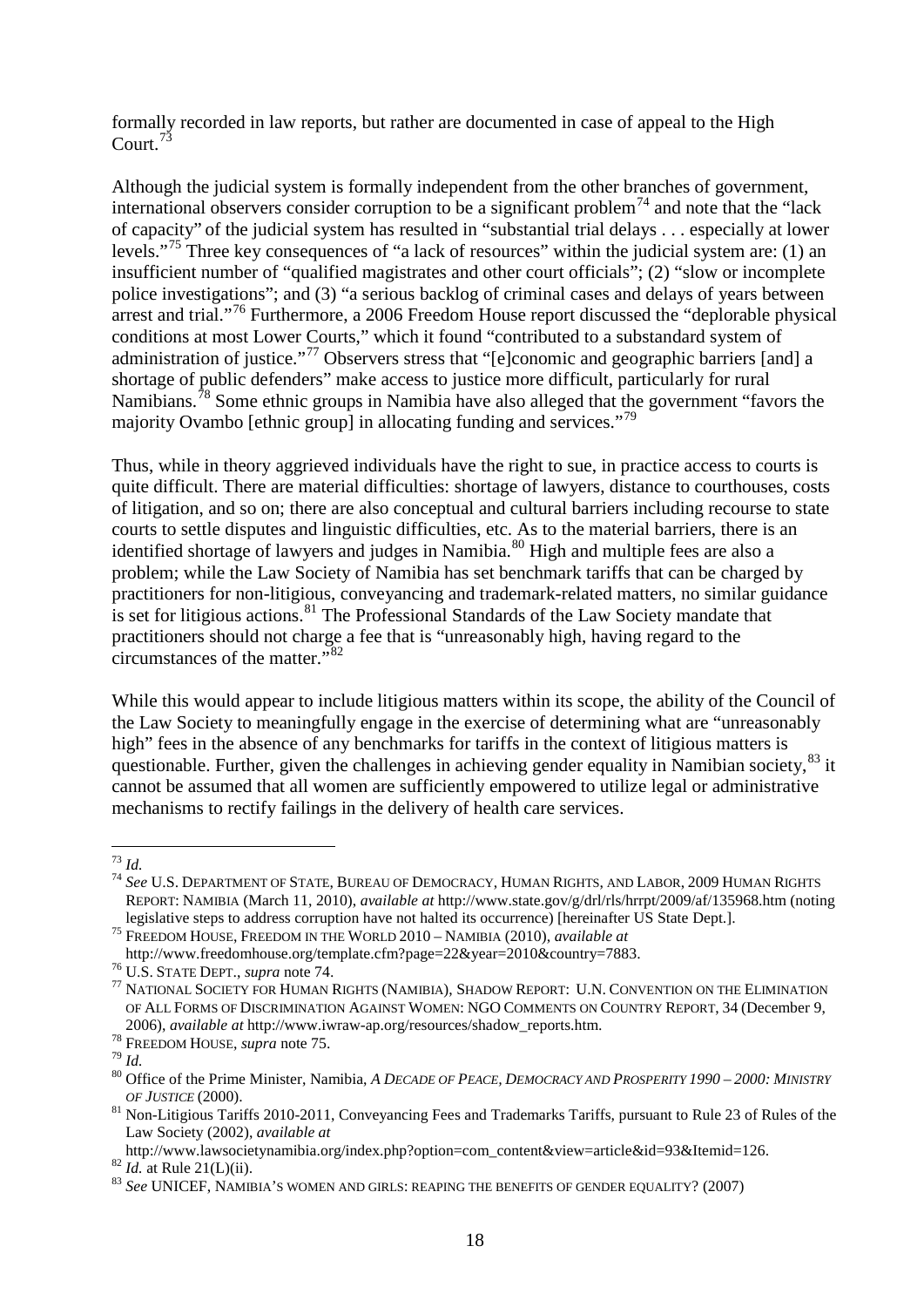Despite these obstacles, women living with HIV/AIDS have been able to bring court challenges against the Namibian Government for violations of their reproductive rights, assisted by the Legal Assistance Centre (LAC) AIDS Law Unit, which focuses on assisting individuals whose HIV status is the cause of violations of their rights. Such legal assistance is quite costly, and the organization is dependent upon international donor funding and other voluntary contributions. It is unclear how long these cases can be sustained or how they will be resolved.

#### *Litigation*

In 2007, ICW, NWHN, and other NGOs began to hear reports indicating that Namibian women living with HIV who had sought medical care via public health services had been forcibly sterilized. These organizations contacted the media and publicized the issue of forced and coerced sterilization.<sup>[84](#page-18-1)</sup> Since early 2008, the LAC has worked in conjunction with ICW and NWHN to document for the purposes of litigation more than 15 cases of women who have allegedly been coerced into sterilization.<sup>[85](#page-18-2)</sup> However, many more cases of forced sterilization have been documented in the country.

<span id="page-18-0"></span>LAC and ICW have filed cases from the Katatura State, Windhoek Central, and Oshakati hospitals against MOHSS on behalf of sterilized women who are seeking monetary compensation for harm suffered.<sup>[86](#page-18-3)</sup> In all of the cases filed to date, the key issue before the court is the meaning of "consent."<sup>[87](#page-18-4)</sup> The Namibian Government contends that the sterilized women provided written consent for their procedures and that the mechanisms for ascertaining informed consent were adequate.<sup>[88](#page-18-5)</sup> MOHSS has stated that the Government insists sterilizations occurred with consent because they "have the medical files and consent forms to prove it."<sup>[89](#page-18-6)</sup> In response, LAC and other advocacy groups have asserted language barriers and illiteracy to discredit the consent forms as sufficient evidence and questioned the ability of the forms to provide women living with HIV with accurate information.<sup>[90](#page-18-7)</sup> At the writing of this report, the cases have been heard and the opinion is forthcoming.

### **3. Other State Accountability Mechanisms**

In addition to courts, there are extrajudicial accountability mechanisms that can be used to vindicate health-related rights violations. The Office of the Ombudsman plays a role in seeking accountability for the provision of health care. The Ombudsman is mandated to receive and investigate complaints relating to violations of human rights, and this would include the right to health.<sup>51</sup> In this regard, it bears noting that the MOHSS developed a Patient's Charter in 2002

<span id="page-18-1"></span> <sup>84</sup> End Forced Sterilization!, *Fact Sheet: Women Living with HIV Have Allegedly Been Sterilised without Their Informed Consent*,  $\P$  2-3, *available at* http://endforcedsterilisation.wordpress.com/about/fact-sheet/.<br><sup>85</sup> *Id.* at  $\P$  4.

<span id="page-18-3"></span><span id="page-18-2"></span><sup>&</sup>lt;sup>86</sup> E.g., Wezi Tjaronda, *Namibia: Sterilisation Cases Headed for Courts*, NEW ERA, Apr. 7, 2008, *available at* http://allafrica.com/stories/200804070421.html; *Women Living with HIV Allegedly Sterilized Without Their* 

<span id="page-18-4"></span>Informed Consent, LEGAL ASSISTANCE CENTRE, available at http://www.lac.org.na/projects/alu/sterilisation.html.<br><sup>87</sup> Priti Patel, Agenda 75: How Did We Get Here and Where to Now? The Coerced Sterilisation of HIV-positive<br>Wo

<span id="page-18-5"></span><sup>&</sup>lt;sup>88</sup> Denver Isaacs, *Forced Sterilisation Claims in Court Soon*, NAMIBIAN, June 24, 2009, *available at* http://www.namibian.com.na/index.php?id=28&tx\_ttnews[tt\_news]=56663&no\_cache=1.<br><sup>89</sup> Tjaronda, *supra* note 86.

<span id="page-18-7"></span><span id="page-18-6"></span><sup>&</sup>lt;sup>90</sup> See generally Pooja Nair, *Litigating against the forced sterilization of HIV-positive women: Recent developments in Chile and Namibia,* 23 HARV. HUM. RTS. J. 223-231 (2010).

<span id="page-18-8"></span><sup>91</sup> *Mandate of the Office of the Ombudsman*, OMBUDSMAN NAMIBIA, *available at* http://www.ombudsman.org.na/index.php/about-us/ 51-mandates-of-the-office-of-the-ombudsman.html?start=1.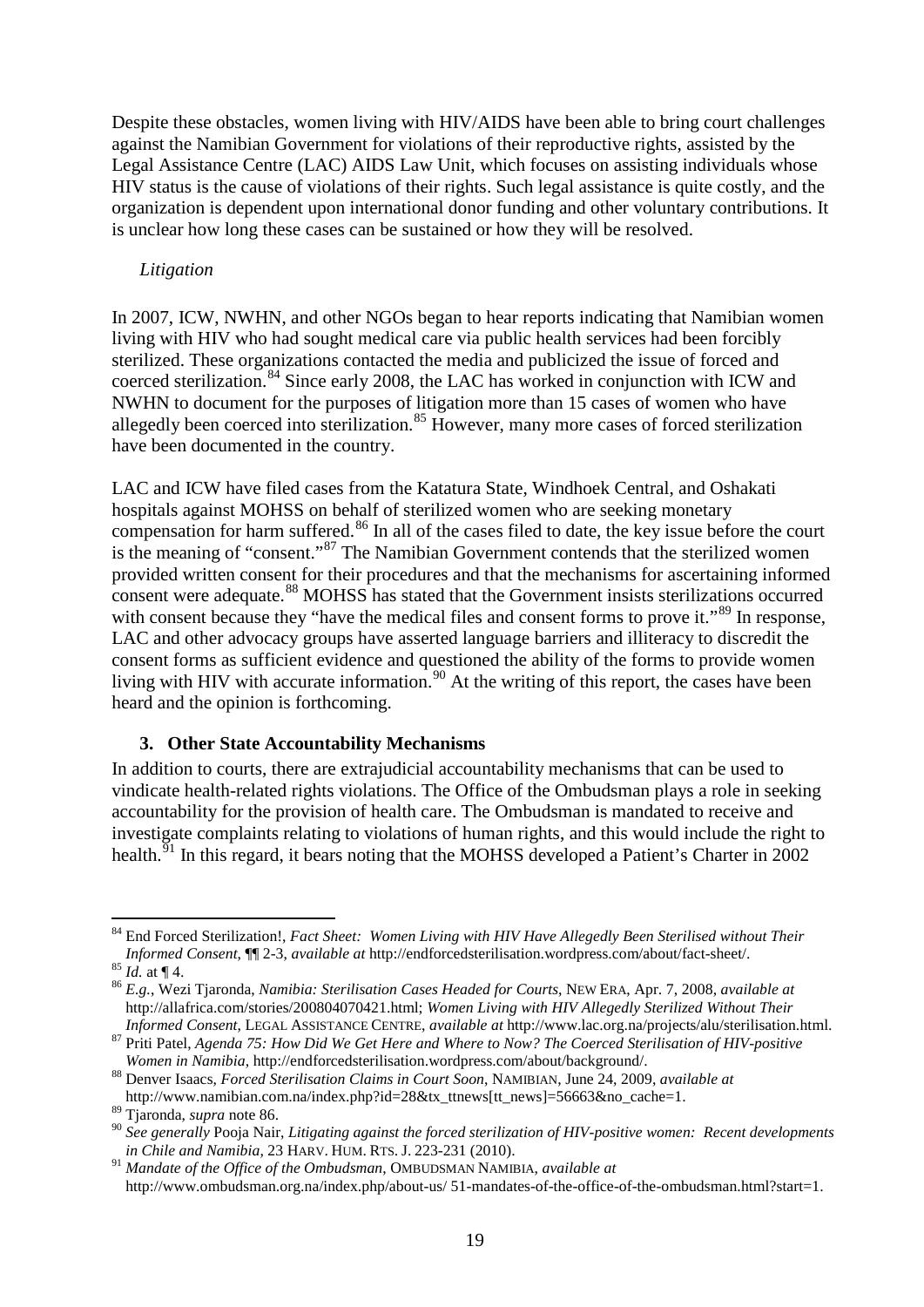<span id="page-19-13"></span>that sets out the rights of patients and the standard of care that they are entitled to receive.<sup>[92](#page-19-0)</sup> The elucidation of such standards aids in serving as a benchmark against which patients are able to assess the delivery of health care services and seek recourse as necessary when the standards are not met.

There are, however, limitations on the extent to which the Ombudsman is able to provide the necessary support in procuring accountability in health care delivery. Due to limited resources, the Ombudsman's office claims it is unable to effectively utilize all the powers that it has available.[93](#page-19-1)

The medical profession itself is self-regulating in nature. The Namibian Medical and Dental Council has the power to investigate formal complaints through the institution of a disciplinary committee.<sup>[94](#page-19-2)</sup> In the absence of an actual complainant, the council may appoint a pro-forma complainant to investigate allegations.<sup>[95](#page-19-3)</sup> In accordance with the findings of the disciplinary hearing, the Namibian Medical and Dental Council has the power to choose among sanctions ranging from a reprimand to removal of the practitioner's name from the register.<sup>[96](#page-19-4)</sup> Additionally, 60 other types of health professionals are subject to the powers of the Allied Health Professions Council of Namibia, which has similar powers to investigate complaints through disciplinary hearings.<sup>[97](#page-19-5)</sup>

### **4. Customary/Traditional Court System**

Under the Namibian Constitution, customary courts apply customary law and operate in parallel to the formal justice system.<sup>[98](#page-19-6)</sup> Customary law is flexible, is not based on precedent, and decisions are not formally reported.<sup>[99](#page-19-7)</sup> The interactions of "[m]ost rural citizens" with the law take place within the traditional/customary courts, which "hear[] most [of the] civil and petty criminal cases in rural areas."[100](#page-19-8) Many rural Namibians reportedly consider it more culturally appropriate to resolve disputes within the family or with mediation from members of the immediate community than to do so within the formal court system.<sup>[101](#page-19-9)</sup> Customary courts often seem to Namibians to be more accessible and efficient than the formal court system, especially given the incomplete development of the formal courts in rural areas.<sup>[102](#page-19-10)</sup>

Although Namibian law "provides that customary law is invalid if it is inconsistent with the [Namibian] constitution,"<sup>[103](#page-19-11)</sup> observers emphasize that "[t]raditional courts in rural areas have often ignored constitutional procedures."<sup>[104](#page-19-12)</sup> These observers do concede that the Government is in the process of implementing legislation that attempts "to create greater uniformity in

<span id="page-19-0"></span><sup>&</sup>lt;sup>92</sup> PRIMARY HEALTH CARE & NURSING SERVICES DIRECTORATE, MINISTRY OF HEALTH AND SOCIAL SERVICES, THE PATIENT CHARTER OF NAMIBIA (July 1998), *available at* http://www.healthnet.org.na/documents.html.

<sup>93</sup> Ombudsman, Windhoek, 19 April 2010.

<span id="page-19-2"></span><span id="page-19-1"></span><sup>94</sup> *See* NAMIB, MEDICAL AND DENTAL ACT (2004), art. 38 § 1(a)-(b). & art. 46 § 1.

<span id="page-19-5"></span><span id="page-19-4"></span><span id="page-19-3"></span><sup>&</sup>lt;sup>96</sup> *Id.* at art. 42, §1.<br><sup>97</sup> *See* NAMIB. ALLIED HEALTH PROFESSIONS ACT (2004), art. 18, art. 37 § 1 & art. 41 § 1.<br><sup>98</sup> *See*, *e.g.*, NAMIB. CONST. art. 66, § 1.

<span id="page-19-9"></span>

<span id="page-19-8"></span><span id="page-19-7"></span><span id="page-19-6"></span><sup>&</sup>lt;sup>99</sup> Geraldo and Skeffers, *supra* note [72.](#page-16-12)<br>
<sup>100</sup> US STATE DEPT., *supra* note [74.](#page-17-0)<br>
<sup>101</sup> Manfred O. Hinz & Frank Thomas Gatter, GLOBAL RESPONSIBILITY - LOCAL AGENDA: THE LEGITIMACY OF MODERN SELF-DETERMINATION AND AFRIC

<span id="page-19-10"></span><sup>&</sup>lt;sup>102</sup> Felicity Thomas, *Global Rights, Local Realities: Negotiating Gender Equality and Sexual Rights in the Caprivi Region, Namibia*, 9 CULTURE, HEALTH & SEXUALITY 599, 611 (2007). <sup>103</sup> US STATE DEPT., *supra* note [74.](#page-17-0) <sup>104</sup> FREEDOM HOUSE, *supra* not[e 75.](#page-17-1)

<span id="page-19-11"></span>

<span id="page-19-12"></span>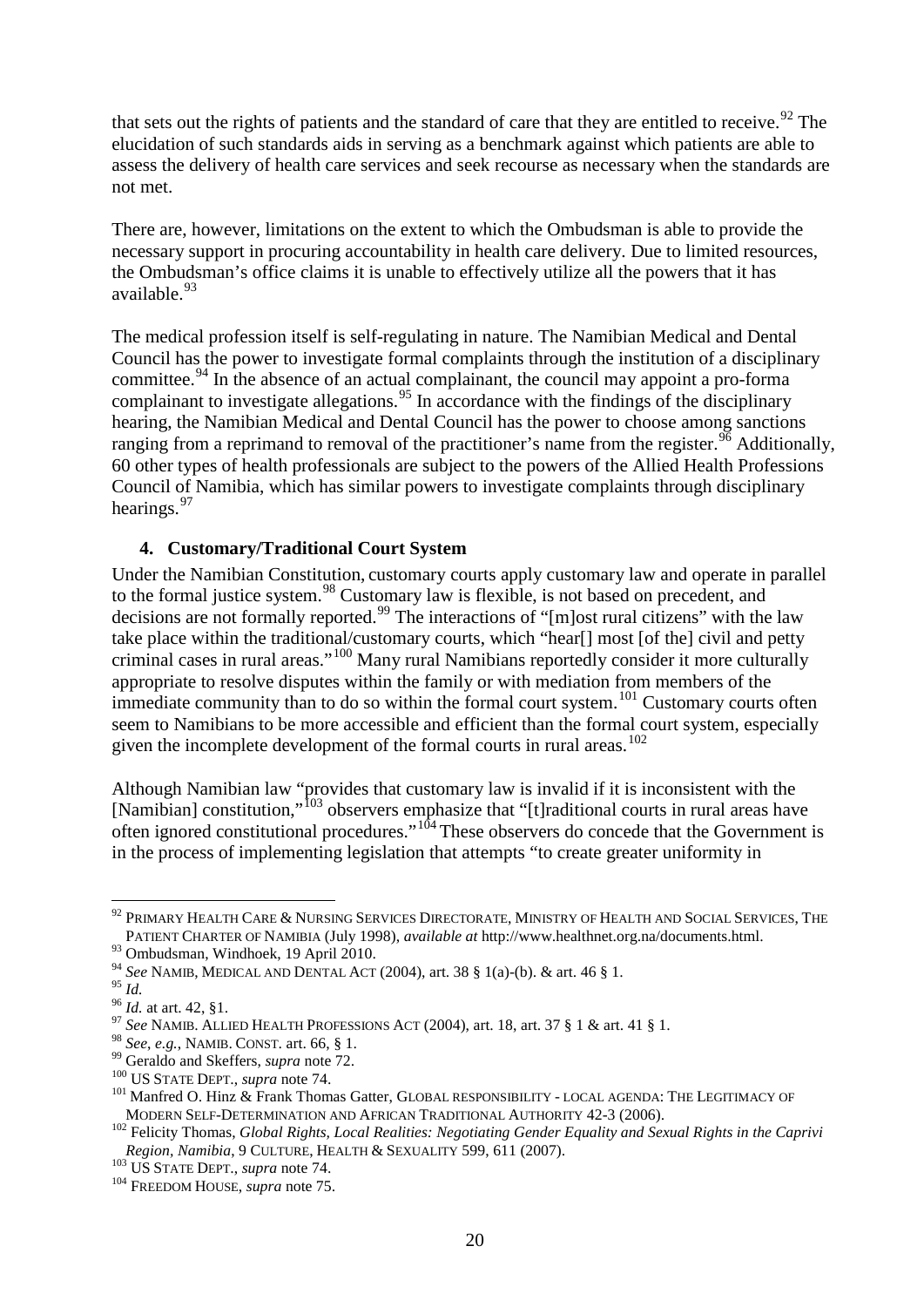traditional court operations and better connect them to the formal judicial system."<sup>[105](#page-20-0)</sup>

Despite reforms undertaken by the Government, women "continue to face discrimination in customary law and other traditional societal practices."[106](#page-20-1) Even with some new legal safeguards in place, "[l]ack of awareness of legal rights as well as informal practices have undermined the success of [those] changes."<sup>[107](#page-20-2)</sup> In 2008, the U.N. Committee on the Elimination of Racial Discrimination "remain[ed] concerned about aspects of customary laws of certain ethnic groups on personal status that discriminate against women and girls."[108](#page-20-3) The Committee suggested that Namibia "consider introducing a system which allows individuals a choice between customary law systems and the national law while ensuring that the discriminatory aspects of customary laws are not applied."[109](#page-20-4) A recent study of the Traditional Authority of Uukwambi in northern Namibia explored the activities that the authority undertook "to combat the severe gender imbalance inherent within its system of customary justice and administration."<sup>[110](#page-20-5)</sup> The study found that "older women in particular still believe that only men can make sound decisions" and tended to "remain quiet during court proceedings."[111](#page-20-6) Men continue to constitute the majority of the "higher levels of the court hierarchy . . . due to the still skewed number of men compared to women traditional leaders."<sup>[112](#page-20-7)</sup> Indeed, "[m]ale dominance is visible" in "leadership, dispute settlement, and normative content" of the traditional court system.<sup>[113](#page-20-8)</sup> A 2006 Freedom House submission to the Committee on the Elimination of Discrimination Against Women (the CEDAW Committee) described the justice system as "unable to help combat the high incidence of [violence against women] and effectively deal with other legal problems afflicting women."[114](#page-20-9)

Traditional justice clearly plays a vital role in Namibian society. The Government's attempt to ensure uniformity in the traditional justice system through legislation (the Community Courts Act) represents an acknowledgment that these mechanisms will continue to remain significant in the future. In the context of access to justice, traditional justice serves as a much easier port of call than the formal legal framework. Nevertheless, access in form does not necessarily translate into substantive accountability. As highlighted above, there remains a gender imbalance in traditional justice mechanisms and this serves to entrench existing gender biases (in contrast to a formal legal system, which has an express commitment toward nondiscrimination on the basis of gender). While the two systems can be viewed as complementary processes, the possibility that they may lead to the promotion of contradictory values ought to be borne in mind as a potential pitfall.

The applicable laws identified above demonstrate that the basis for substantive protections with respect to rights related to sexual and reproductive health care is clearly established in Namibia. Although the institutional mechanisms may be imperfect, they are still a means for enforcing the

<span id="page-20-3"></span><span id="page-20-2"></span>

<span id="page-20-1"></span><span id="page-20-0"></span><sup>105</sup> *Id.*<br><sup>106</sup> *Id.*<br><sup>107</sup> *Id.* 2007 *Id.* 108 Committee on the Elimination of Racial Discrimination, *Concluding Observations: Namibia*, ¶11, U.N. Doc. CERD/C/NAM/CO/12 (Sept. 22, 2008).<br><sup>109</sup> Id.

<span id="page-20-5"></span><span id="page-20-4"></span><sup>&</sup>lt;sup>110</sup> Janine Ubink, *Gender Equality on the Horizon? The case of Uukwambi Traditional Authority, Northern Namibia* 2 (Int'l Dev. Law Org., Enhancing Legal Empowerment through Engagement with Customary Justice Systems, Working Paper Series, Paper No. 4, 2010), *available at*

<span id="page-20-8"></span><span id="page-20-7"></span>

<span id="page-20-9"></span>

<span id="page-20-6"></span>http://www.idlocitomary.org<br>
111 *Id.* at 18.<br>
<sup>113</sup> *Id.* at 24. <sup>113</sup> NATIONAL SOCIETY FOR HUMAN RIGHTS (NAMIBIA), *supra* note [77.](#page-17-13)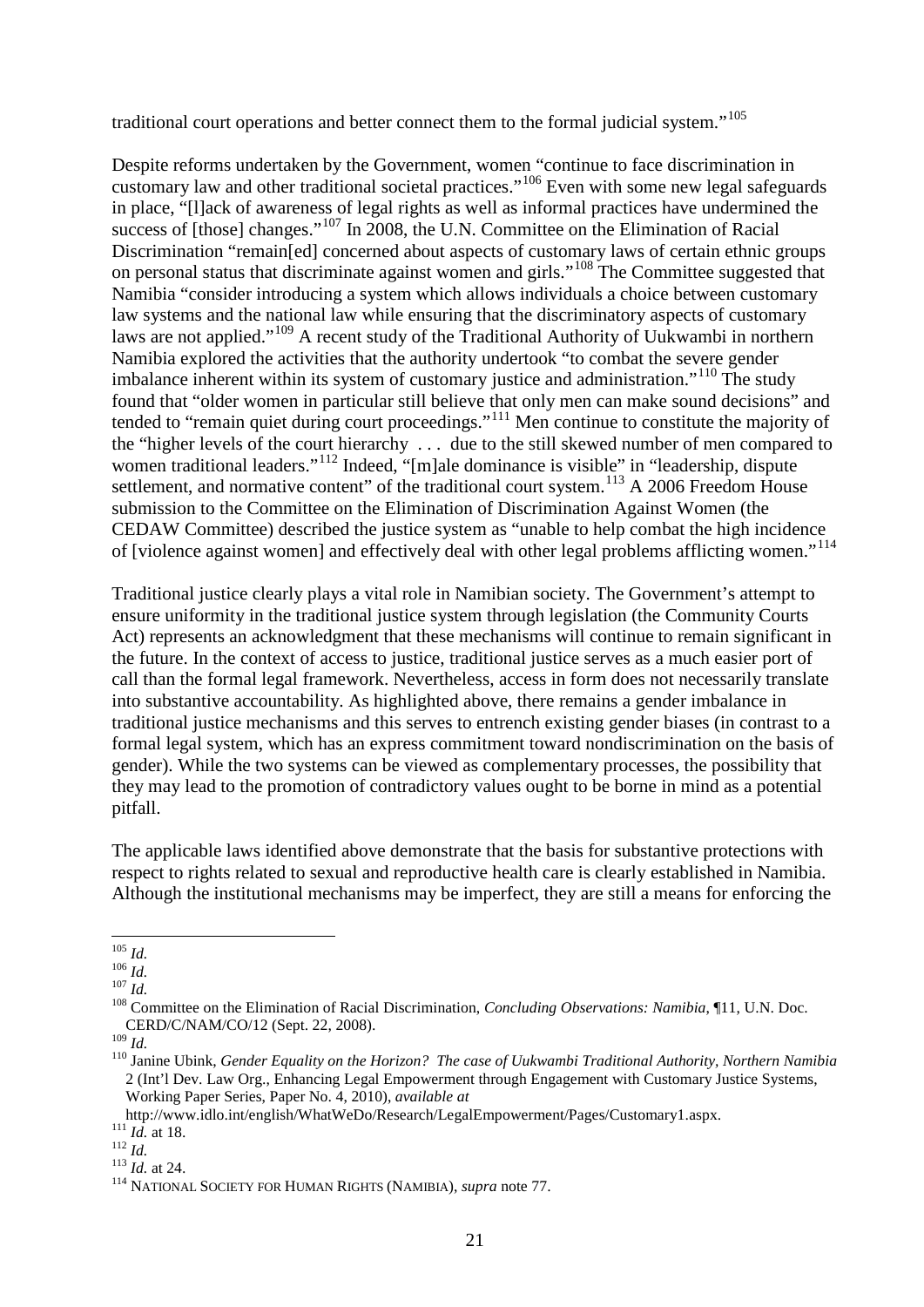existing legal protections for these rights.

As the ratifications of numerous international human rights treaties would suggest, Namibia has endorsed international political goals closely associated with human rights. However, the reality that women living with HIV encounter when they try to access public sexual and reproductive health care services appears to differ drastically from the standards that the Namibian Government articulates in these documents.

#### **II. RIGHTS VIOLATIONS OF WOMEN LIVING WITH HIV IN NAMIBIA IN ACCESSING SEXUAL AND REPRODUCTIVE HEALTH SERVICES**

## **A. Violations Relating to and Arising from HIV Testing**

*Testing is key to the prevention of HIV, as well as to the effective care, support, and treatment of those living with HIV/AIDS. When women know their positive status, they can avoid re-infection by another strain of the virus and take precautions to protect their sexual partners. In cases of pregnancy, HIV-positive women can dramatically decrease the chances of spreading HIV to their children by accessing PMTCT, which they would only be able to do were they aware of their HIV status at an early stage in the pregnancy. [115](#page-21-0)*

*According to UNAIDS, "3 C*'*s" should guide HIV testing: (1) informed consent; (2) confidentiality; and (3) counseling.[116](#page-21-1) In this regard, the Voluntary Counseling and Testing (VCT) model, which involves providing information on the implications of the test results and obtaining the patient's consent, has been considered the best way to strike the balance between health-related goals and protection of the rights of the individual tested.[117](#page-21-2)*

The official Government data point to improvements in access to VCT services in Namibia, especially for antenatal treatment.<sup>[118](#page-21-3)</sup> IHRC-NWHN interviews suggest that the statistics on those who received antenatal care and pre-testing and post-testing counseling should be treated with a dose of caution, as it is unclear whether the quality of the services provided or the continuity of the services was accounted for in the statistics provided. Rather, the interviews would suggest various instances in which national and international standards on HIV and human rights that are prerequisites to testing are not met.

One HIV-infected woman related a discussion she had with a nurse at an antenatal clinic, explaining the prerogatives nurses took: "I told [the nurses]: 'You can't force them to get tested.' But before, the clinic would say: 'We as nurses must know.' So the woman must be tested."<sup>[119](#page-21-4)</sup> The lack of information, as explained by one interviewee, leads women to follow the health workers' views and authority and makes women feel unable to refuse a test when recommended

<span id="page-21-0"></span> <sup>115</sup> UNAIDS, *Fast Facts about HIV Testing and Counseling*, *in* FAST FACTS ABOUT HIV 1 (2011), *available at* http://www.unaids.org/en/media/unaids/contentassets/dataimport/pub/factsheet/2008/20080527\_fastfacts\_testing\_ en.pdf.

<span id="page-21-1"></span><sup>116</sup> UNAIDS/WHO, *Policy Statement on HIV Testing* 1 (2004), *available at* http://www.who.int/hiv/pub/vct/en/hivtestingpolicy04.pdf (noting that this guideline has been "advocated since

<span id="page-21-2"></span>the HIV test became available in 1985").<br><sup>117</sup> Amnesty Int'l, *South Africa: 'I am at the lowest end of all'. Rural Women Living with HIV Face Human Rights <i>Abuses in South Africa*, 63, AI Index AFR AFR53/001/2008, March 1

<span id="page-21-3"></span><sup>&</sup>lt;sup>118</sup> MOHSS, UNGASS Submission, *supra* note 4, at 27-8 (the State recognizes that when same day test results are not provided, the vast distances in the country constitute a challenge for HIV testing). In this regard, see also MOHSS, UNGASS Submission, *supra* note 4, at 22.

<span id="page-21-4"></span><sup>119</sup> Anonymous, Dordabis, Namibia, April 16, 2010.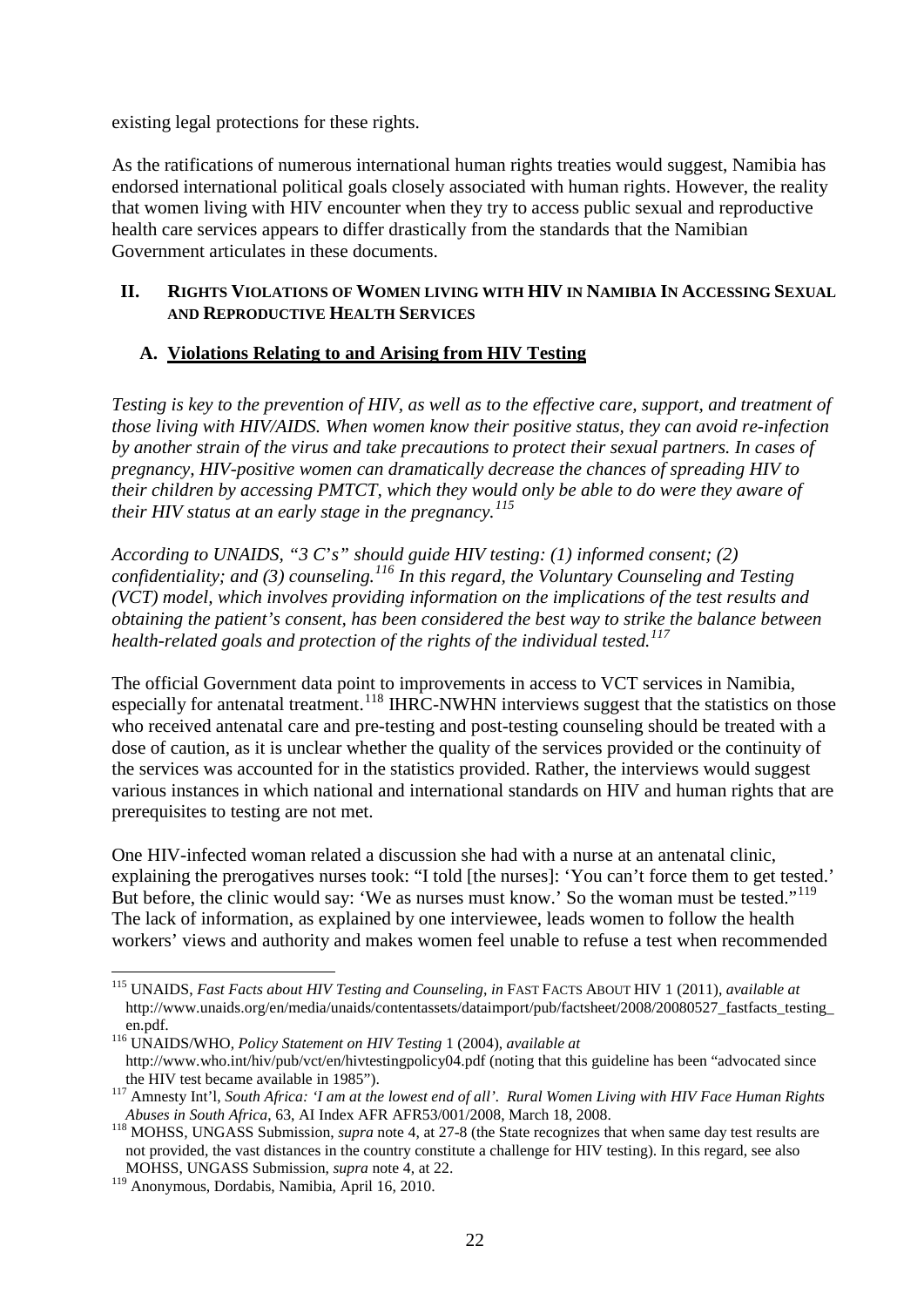by these professionals. Similarly, lack of informed consent was rampant across health facilities. One woman observed that:

In 2003, I became pregnant, but I did not know my status. I ignored people telling me to get tested. Then I got maternity service. The doctor knew I was HIV positive, but he did not tell me. I had my baby. I breast fed for 8 months. When my baby got diarrhea, I found out my baby was HIV positive.<sup>[120](#page-22-0)</sup>

The quotation illustrates the necessity of providing pregnant women who are seeking antenatal care with information as to the importance and consequences of being tested for HIV. These statements also evince a disturbing pattern in the conduct of health care workers — a tendency not to treat pregnant women who are in their care as adults who are capable of making their own decisions. The decision to coerce testing and the withholding of information about the HIV status of a patient from the patient demonstrate a lack of respect of the inherent dignity of the person involved. These decisions deprive women of the benefit of making significant medical decisions relating to their health, lives, and bodily integrity on their own accord. Another interviewee expressed a similar sentiment when recounting her experiences, "Because I did not know my HIV status, I got sick and went for a test. The nurses did not say anything. They took my blood but they did not tell me the results."<sup>[121](#page-22-1)</sup>

Further, interviewees indicated that women often do not have access to clear, accurate, and detailed information on essential issues related to HIV testing, such as the advantages of knowing their HIV status; the possible test results and their consequences; the available treatment for those who tested positive, including PMTCT; and their right to freely choose to take the test in the first place. It would also appear that health care workers lack sensitivity and alarm women in a very counterproductive way. One woman stated:

Sometimes . . . the nurses come during antenatal . . . and tell pregnant women everyone should be tested. They say the reason is to protect children who are born to HIV mother. But you go to the counseling room, and the women come out crying. So you think: I am not going to get tested. Or they say they will go but not come back for result. So it's scary for people. They are scared of the result.<sup>[122](#page-22-2)</sup>

The importance of ensuring that appropriate counseling (both during the decision-making process and subsequent to the release of the test result) is provided to the pregnant women who are encouraged to be tested cannot be understated. As highlighted in the discussion on discrimination and stigma in section B below, pregnancy is an emotionally challenging experience. Given that the nature of the test result carries the potential to significantly alter the woman's life and the life of her unborn child, the role that counseling can play in preparing the pregnant women is significant. However, reality suggests a disregard for the significance of counseling. Our interviews conducted support ICW findings: women who are HIV tested during pregnancy may have a more traumatic experience due to the lack of adequate counseling.<sup>[123](#page-22-3)</sup> One woman said of her testing experience, "At the hospital there are no human rights."<sup>[124](#page-22-4)</sup>

<span id="page-22-5"></span>

<span id="page-22-3"></span><span id="page-22-2"></span>

<span id="page-22-1"></span><span id="page-22-0"></span><sup>&</sup>lt;sup>120</sup> Anonymous, Okuryangava, Namibia, April 13, 2010<br><sup>121</sup> Anonymous, Okuryangava, Namibia, April 16, 2010<br><sup>122</sup> Anonymous, Okuryangava, Namibia, April 16, 2010.<br><sup>123</sup> THE INTERNATIONAL COMMUNITY OF WOMEN LIVING WITH HIV STERILIZATION OF HIV POSITIVE WOMEN IN NAMIBIA 11 (March 2009). The report notes that a pregnant woman who did not receive counseling attempted suicide after learning she was HIV-positive.

<span id="page-22-4"></span>who did not receive counseling attempted  $\frac{1}{24}$  Anonymous, Rehoboth, Namibia, April 15, 2010.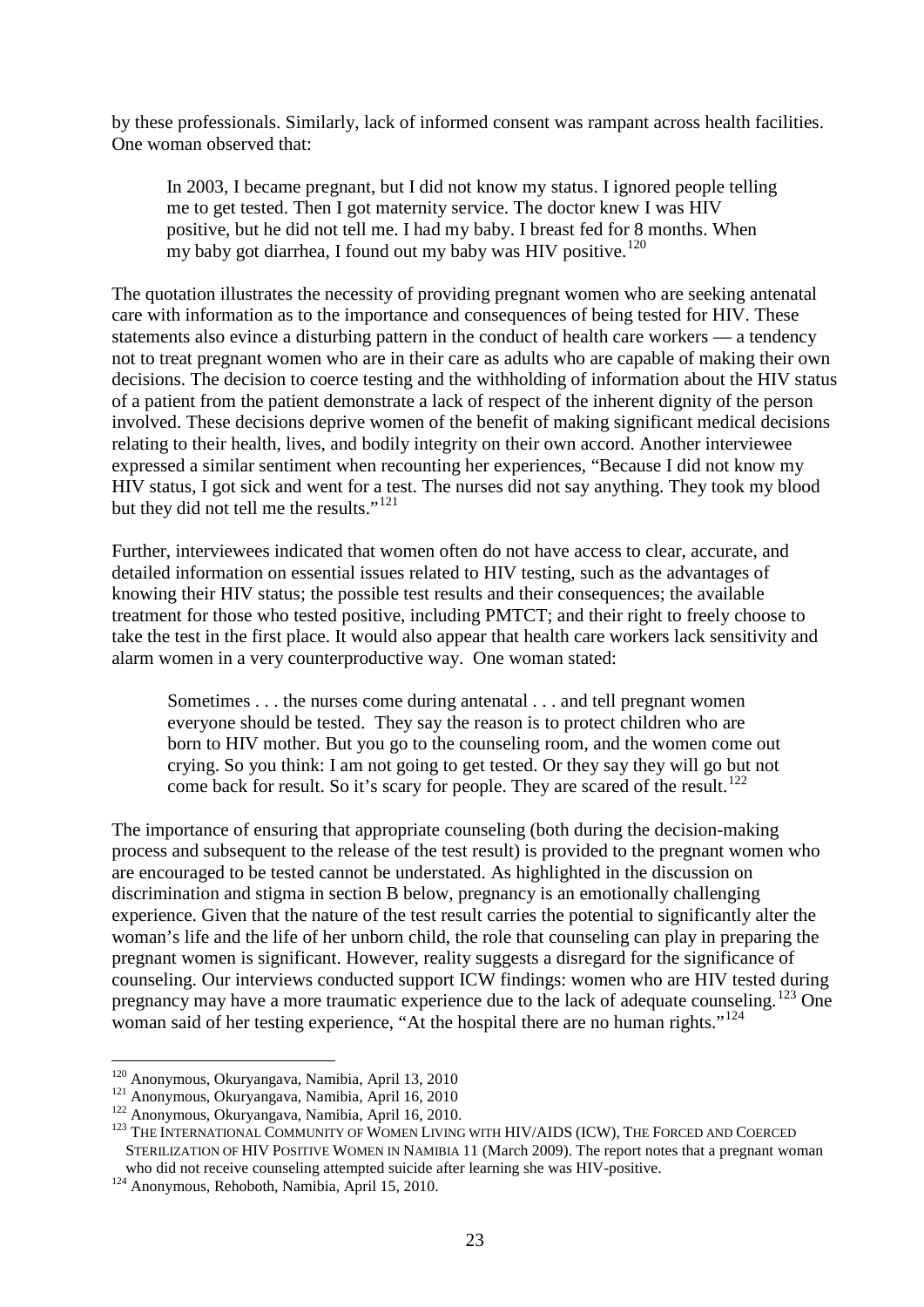IHRC-NWHC researchers observed a difficulty with respect to procuring effective counseling and ensuring informed consent: the language barrier. Our observation corroborates ICW's previous report on women living with HIV in Namibia. Many doctors cannot communicate in the respective dialect of their patients and there is often no translation available. These obstacles resulted in misinformation and miscommunication, and ultimately contribute to patients' lack of informed consent and prevent them from being able to obtain effective counseling.<sup>125</sup>

The challenges presented by the language barrier extend further in time to the stage where the test results are presented to the women. One of the interviewees recounted receiving her test: "The letter was in English, but I couldn't read the letter and I couldn't read it because I was bleeding."<sup>[126](#page-23-1)</sup> The inability to explain what an HIV diagnosis, prognosis, and treatment plan means simply compounds the failure to procure informed consent in the first place.

A similarly callous attitude was encountered by another woman:

He said, 'You are HIV-positive. You [have] to go to Katatura hospital to get your positive test results.' I went to that room, I knocked; they said I need a medical passport, I went and got a medical passport, the man is talk, talk, talk. He said, 'Do you know what HIV is?' I said, 'Yes, it kills,' and he said, 'Well you have HIV.' I walked out and threw away the card. $127$ 

Very few HIV-positive women who were interviewed reported having received a thorough consultation from a medical provider wherein the causes, effects, and available courses of treatment for HIV/AIDS were explained to their satisfaction and understanding. The lack of counseling undermines the intended value of encouraging testing — prevention of retransmission and providing appropriate medical care to the diagnosed individuals.

Another problem that occurs during testing is the failure to respect the right of confidentiality of the individuals who are tested. Confidentiality is routinely breached, as this interviewee expressed:

At the health center, HIV section is where HIV-positive people go. [It's] mixed at reception, but after you go to the HIV section. Even if you go for any illness even with a dentist—people will know [your status] when they see the passport.<sup>[128](#page-23-3)</sup>

This interviewee's account brings home the lack of protection for the privacy and confidentiality of an HIV-positive individual who is seeking treatment.<sup>[129](#page-23-4)</sup> Many IHRC-NWHN interviewees described that Namibian medical facilities generally have two waiting rooms, one for HIVpositive patients, and one for those who are HIV-negative. These positive and negative zones are clearly marked, and reception staff direct patients to one or the other upon registration based on a patient's HIV status. Individuals must disclose HIV status to the clinic staff at the reception so as

<span id="page-23-0"></span> <sup>125</sup> ICW, THE FORCED AND COERCED STERILIZATION OF HIV POSITIVE WOMEN IN NAMIBIA, *supra* note <sup>125</sup> ICW, THE FORCED AND COERCED STERILIZATION OF HIV POSITIVE WOMEN IN NAMIBIA, *supra* note [123,](#page-22-5) at 11.<br><sup>126</sup> Anonymous, Namibia, April 15, 2010. <sup>127</sup> Anonymous, Namibia, April 15, 2010.<br><sup>128</sup> Anonymous, Havana, Namibi

<span id="page-23-1"></span>

<span id="page-23-4"></span><span id="page-23-3"></span><span id="page-23-2"></span><sup>&</sup>lt;sup>128</sup> Anonymous, Havana, Namibia, April 13, 2010.<br><sup>129</sup> As defined by UNAIDS, "*Confidentiality* relates to the right of individuals to protection of their data during storage, transfer, and use, in order to prevent unauthorized disclosure of that information to third parties." *Guidelines on Protecting the Confidentiality and Security of HIV Information: Proceedings from a Workshop 15- 17 May 2006, Geneva, Switzerland*, "Interim Guidelines," May 15, 2007, at 2 (emphasis in original).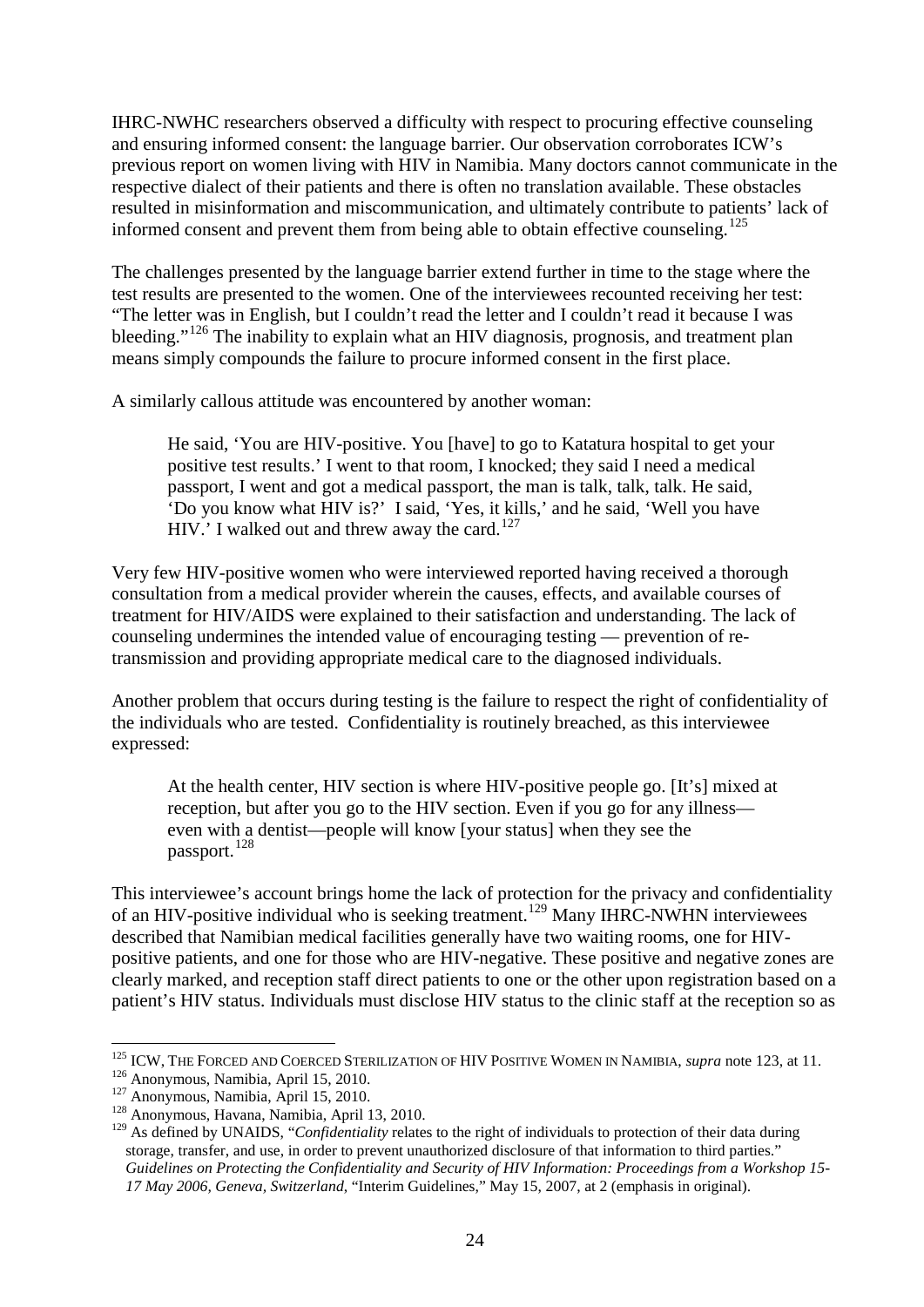to be directed to the appropriate waiting room. Simply by their presence in a given room, they are automatically branded with their HIV status for all to see — employees of the clinic, fellow patients, and all passers-by. Aside from lacking any medical basis, the policy of physically separating HIV-positive patients from those who are not destroys any illusion of confidentiality that may be desired by those with an HIV-positive status.

The disregard of patient confidentiality by the health care service providers begins from the moment that individuals enter the health care facility. IHRC-NWHN researchers heard repeatedly about the medical passport system in Namibia and how HIV status is prominently displayed on each person's passport: "First you go to reception to pay, that is where it starts with a big number on your passport and paper in passport that says HIV patient on top of passport."<sup>[130](#page-24-0)</sup> Patients must present their medical passports in order to receive *any* sort of medical care. Thus, a Namibian woman must disclose her HIV status regardless of the health care she is seeking. Similar to the physical separation policy, the branding of one's HIV status on the medical passport and the requirement that it be brandished at any and every medical-related transaction clearly vitiates any possibility of HIV-status confidentiality for Namibian women. As one of the interviewees stated, "Everyone that is looking at you and can see your card knows that you are an HIV-positive patient." $^{131}$  $^{131}$  $^{131}$ 

## B. **Stigma and Discrimination in Sexual and Reproductive Health Services**[132](#page-24-2)

*HIV-related stigma and discrimination have long been recognized as globally pervasive phenomena and as significant barriers to an effective response to the HIV epidemic.[133](#page-24-3) The UN General Assembly's 2001 Declaration of Commitment on HIV/AIDS notes stigma and discrimination "undermine prevention, care and treatment efforts . . . and must be addressed."[134](#page-24-4) Stigma and discrimination not only increase the burden on those who are HIVpositive, but also on their families and those close to them.[135](#page-24-5) The UNAIDS Programme Coordinating Board states that "[s]tigma and discrimination associated with HIV can be as devastating as the illness itself."[136](#page-24-6)*

*In many cases, either or both factors can lead to devastating effects for HIV-positive individuals such as job and property loss, abandonment by one's family, denial of medical services, and* 

<span id="page-24-2"></span><span id="page-24-1"></span>

<span id="page-24-0"></span><sup>&</sup>lt;sup>130</sup> Anonymous HIV-positive man, Havanah, Namibia, April 13, 2010.<br><sup>131</sup> Anonymous, Okuryangava, Namibia, April 13, 2010.<br><sup>132</sup> The legal framework provides that discrimination on the basis of HIV status is prohibited. H traditionally, the human rights community has treated stigma and discrimination as related factors, which together constitute discrimination that violates legally provided protections to affected individuals. For present purposes, the UNAIDS approach to discrimination and stigma is of guidance — both components are viewed as part of "a 'process of devaluation' of people either living with or associated with HIV and AIDS. . . Discrimination follows stigma and is the unfair and unjust treatment of an individual based on his or her real or perceived HIV status": UNAIDS, REDUCING HIV STIGMA AND DISCRIMINATION: A CRITICAL PART OF NATIONAL AIDS PROGRAMMES – A RESOURCE FOR NATIONAL STAKEHOLDERS IN THE HIV RESPONSE, 9 (2007).

<span id="page-24-3"></span>A RESOURCE FOR NATIONAL STAKEHOLDERS IN THE HIVE STATES IN THE HIVE STATES IN THE HIVE STATES IN THE HIV REGION OF THE HIVE STATES IN THE TABLE PART OF THE STATES OF THE STATES OF THE TABLE PART OF THE STATES OF THE STATES

<span id="page-24-5"></span><span id="page-24-4"></span><sup>&</sup>lt;sup>134</sup> Declaration of Commitment on HIV/AIDS, *supra* note [55,](#page-15-13) at ¶13.<br><sup>135</sup> UNAIDS, HIV-RELATED STIGMA, DISCRIMINATION AND HUMAN RIGHTS VIOLATIONS: CASE STUDIES OF SUCCESSFUL PROGRAMMES 12 (2005), *available at* http://data.unaids.org/publications/irc-pub06/jc999 humrightsviol\_en.pdf.<br><sup>136</sup> UNAIDS PCB, 26th Meeting, *Non-Discrimination in HIV Responses* (3 May 2010), UNAIDS/PCB(26)/10.3, ¶ 5,

<span id="page-24-6"></span>*available at*

http://www.unaids.org/en/media/unaids/contentassets/documents/priorities/20100526\_non\_discrimination\_in\_hiv \_en.pdf.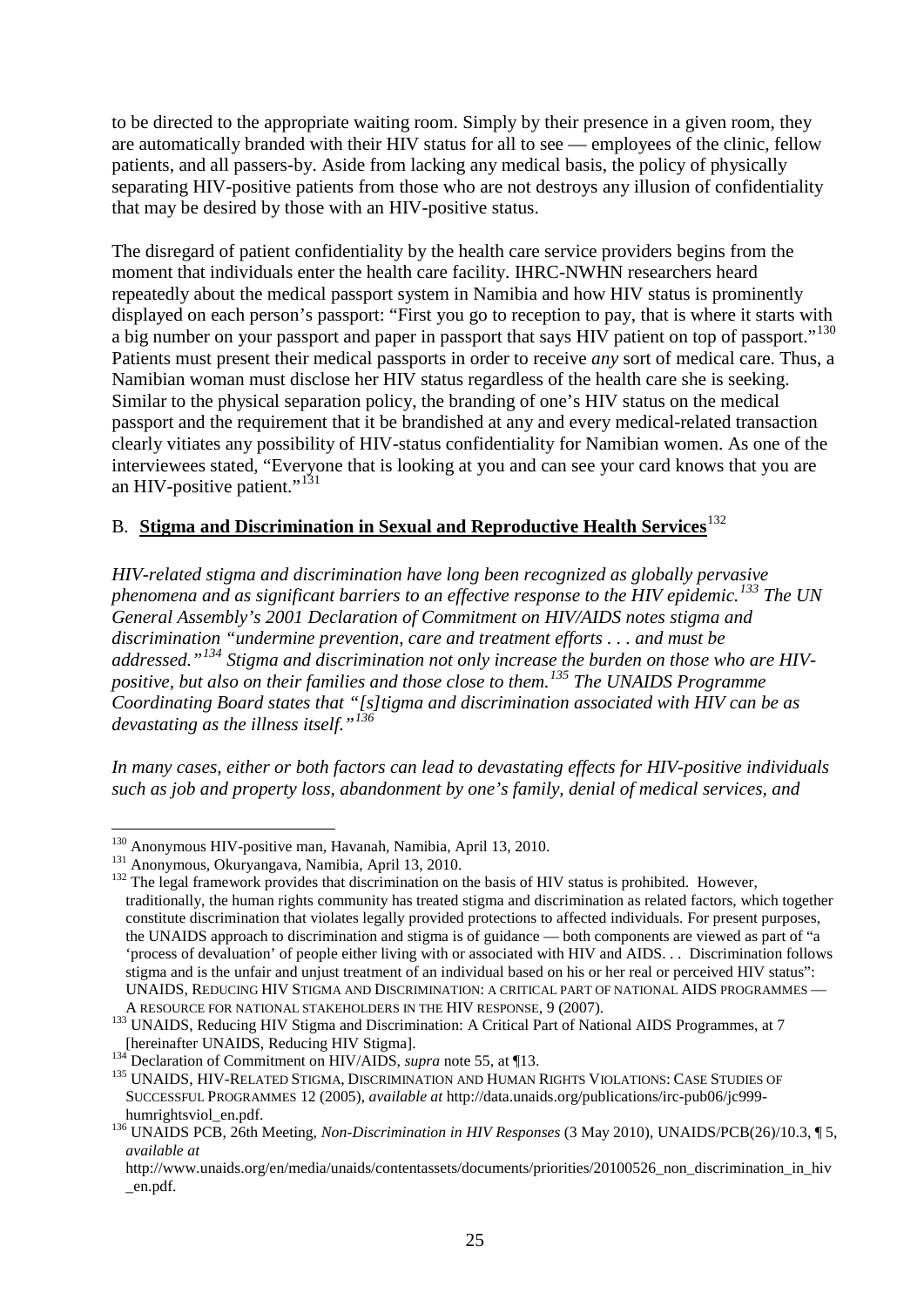*verbal and physical abuse.[137](#page-25-0) Although there are conflicting studies, several suggest that "women experience HIV-related stigma and discrimination more than men, are more likely to experience the harshest and most damaging forms, and have fewer resources for coping with it."[138](#page-25-1)* 

<span id="page-25-7"></span>The need to address stigma and discrimination in Namibia has been acknowledged in successive versions of the country's National Policy on HIV/AIDS.<sup>[139](#page-25-2)</sup> However, interviews with women in four Namibian communities revealed to IHRC and NWHN that stigma and discrimination continue to be prevalent, particularly in the context of sexual and reproductive health services. One HIV-positive woman, for example in describing her birthing experience, told us "No one wanted to touch me."<sup>[140](#page-25-3)</sup>

While undergoing one of the most challenging experiences of any woman's life, women living with HIV (who are already plagued with greater stress over their health and the health of their child) are singled out and discriminated against throughout their pregnancy, including during labor. Along with bearing the emotional weight of such conduct, HIV-positive pregnant women also find themselves at increased (yet avoidable) health risks and their babies face great (and once again, avoidable) risk of contracting HIV.<sup> $141$ </sup> A participant articulated one common experience at a clinic:

[The] first time I went to the clinic was in 2005 for antenatal care because I wanted to find out if I was pregnant. I already knew I was HIV-positive. That is why I went for antenatal care. During the visit, the nurse in charge said, 'How can you get pregnant? You know you are HIV-positive; you are spreading the disease. How will you afford this child? Why didn't you use a condom when you know you are HIV-positive? $142$ 

Rather than providing information on how this woman living with HIV could minimize the risk of mother-to-child transmission, the nurse in this instance criticized the patient seeking antenatal care.

In IHRC-NWHN focus groups, women living with HIV demonstrated fear of accessing reproductive health services. One participant articulated a story reflective of the fear faced by many other HIV-positive women:

I was on ARVs since 2005 and have a boyfriend and have been sexually active without a condom and got pregnant. I was afraid to tell the nurses I was pregnant when I went to the ARV clinic. I aborted at home.<sup>[143](#page-25-6)</sup>

Aware of the trends of discrimination of HIV-positive pregnant women by health care workers, others in a similar position have been loathe to reveal their status to nurses. The woman quoted chose to self-abort at home rather than face what she feared would be harsh judgment by the

<span id="page-25-0"></span> $\frac{137}{138}$  *Id.* at ¶ 14.

<span id="page-25-2"></span><span id="page-25-1"></span><sup>139</sup> *See, e.g.,* NATIONAL POLICY ON HIV/AIDS, *supra* note [56,](#page-15-14) at 7; NATIONAL STRATEGIC PLAN ON HIV/AIDS: THIRD MEDIUM TERM PLAN, at 33 (2004–2009); NATIONAL STRATEGIC PLAN ON HIV/AIDS: MEDIUM TERM

<span id="page-25-5"></span><span id="page-25-4"></span>

<span id="page-25-3"></span>PLAN II, 9 (1998–2004).<br><sup>140</sup> Anonymous, Rehoboth, Namibia, April 15, 2010.<br><sup>141</sup> *Id.*<br><sup>142</sup> Anonymous, Dorabis, Namibia, April 17, 2010.<br><sup>143</sup> Anonymous, Rehoboth, April 15, 2010.

<span id="page-25-6"></span>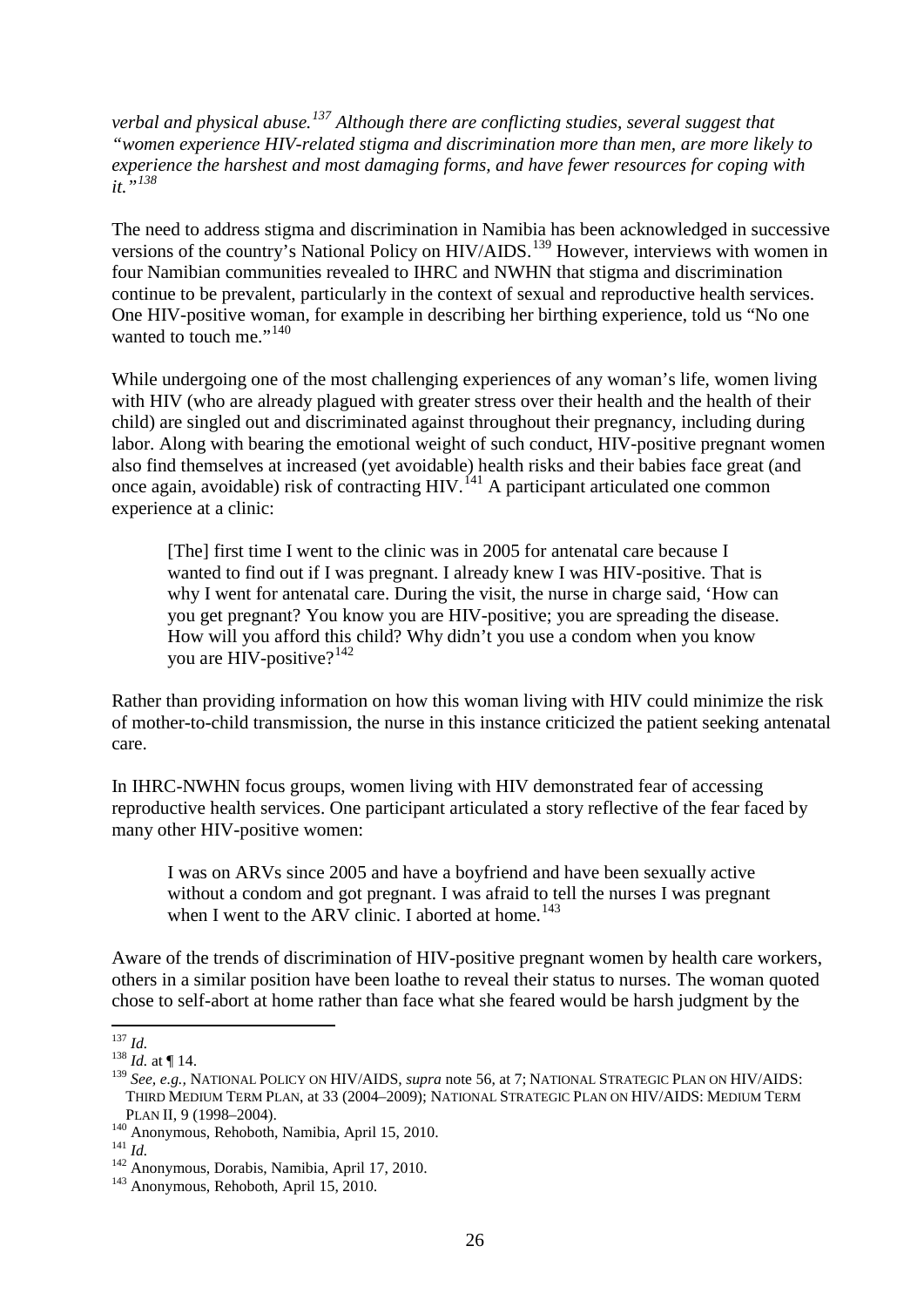nurses at the ARV treatment clinic. This fear of stigma not only creates a climate where women living with HIV hesitate to seek out adequate prenatal care, but also places their immediate physical health in danger when they seek out solutions for themselves.

Further, the accounts to IHRC and NWHN researchers reveal continued discrimination during labor and child delivery. For example, one participant stated:

The nurses in the maternity ward are not helpful to the pregnant women, especially [those working] the night shift. They just sit in office; you keep calling them, but they do not come. Sometimes they come when the baby is already out. Sometimes the babies are dying because the nurse is late. The women don't know what is happening. The nurses don't want to come close to the women. They always come after the baby is already out.<sup>[144](#page-26-0)</sup>

Maternity ward health care providers would reportedly avoid interacting with women living with HIV for fear of exposure to HIV. Participants noted that segregation of HIV-positive from HIVnegative women in the maternity ward contributed to a system that both enabled discrimination by health care workers and further stigmatized the women living with HIV.

### **C. Forced and Coerced Sterilization**

*Women living with HIV have been targets of forced and coerced sterilization procedures. Those who are poor are even more at risk for such unwanted medical intervention because they are considered "unable" or "unworthy" of bearing and rearing children. Medical doctors violate their own ethics, and violate the rights of women when they subject them to such abusive interventions. Forced and coerced sterilization, in many societies, can cause women to be isolated, ostracized, and cast out from their families, as they no longer can bear children. The UNAIDS Reference Group on HIV and Human Rights has called upon governments and nongovernmental actors alike to "stop paying lip service to the rights of women and girls, and invest in tangible programs that empower women and girls to assert their sexual and reproductive autonomy and rights, including freedom from violence and coercion."[145](#page-26-1) The Reference Group statement stresses specifically that women living with HIV must be protected from "forced and coerced sterilization."[146](#page-26-2)*

IHRC-NWHN research confirms and elaborates on the findings in the ICW's 2008 report, which represents the range of detailed instances where women described their experiences of forced and coerced sterilization. These include situations wherein medical personnel violated their reproductive and sexual rights in the following ways: failed to obtain consent; failed to communicate with patients due to language barriers; obtained consent under duress and/or based on misinformation; demanded consent to sterilization in order for a female patient to access other necessary services including abortion and child delivery; demanded and/or obtained consent for sterilization without providing information about sterilization or other contraceptive options; recorded misinformation on medical passports; and denied women access to medical records.<sup>[147](#page-26-3)</sup>

 <sup>144</sup> Anonymous, Okuryangava, Namibia, April 16, 2010.

<span id="page-26-1"></span><span id="page-26-0"></span><sup>145</sup> UNAIDS Reference Group on HIV and Human Rights, *Stay the Rights Course: Statement to the 2011 United Nations High Level Meeting on AIDS*, *available at* http://www.stoptortureinhealthcare.org/sites/default/files/staythe-rights-course\_0.pdf.<br><sup>146</sup> *Id.* 100.<br><sup>147</sup> ICW, THE FORCED AND COERCED STERILIZATION OF HIV POSITIVE WOMEN IN NAMIBIA, *supra* note [123,](#page-22-5) at 10-

<span id="page-26-2"></span>

<span id="page-26-3"></span><sup>12.</sup>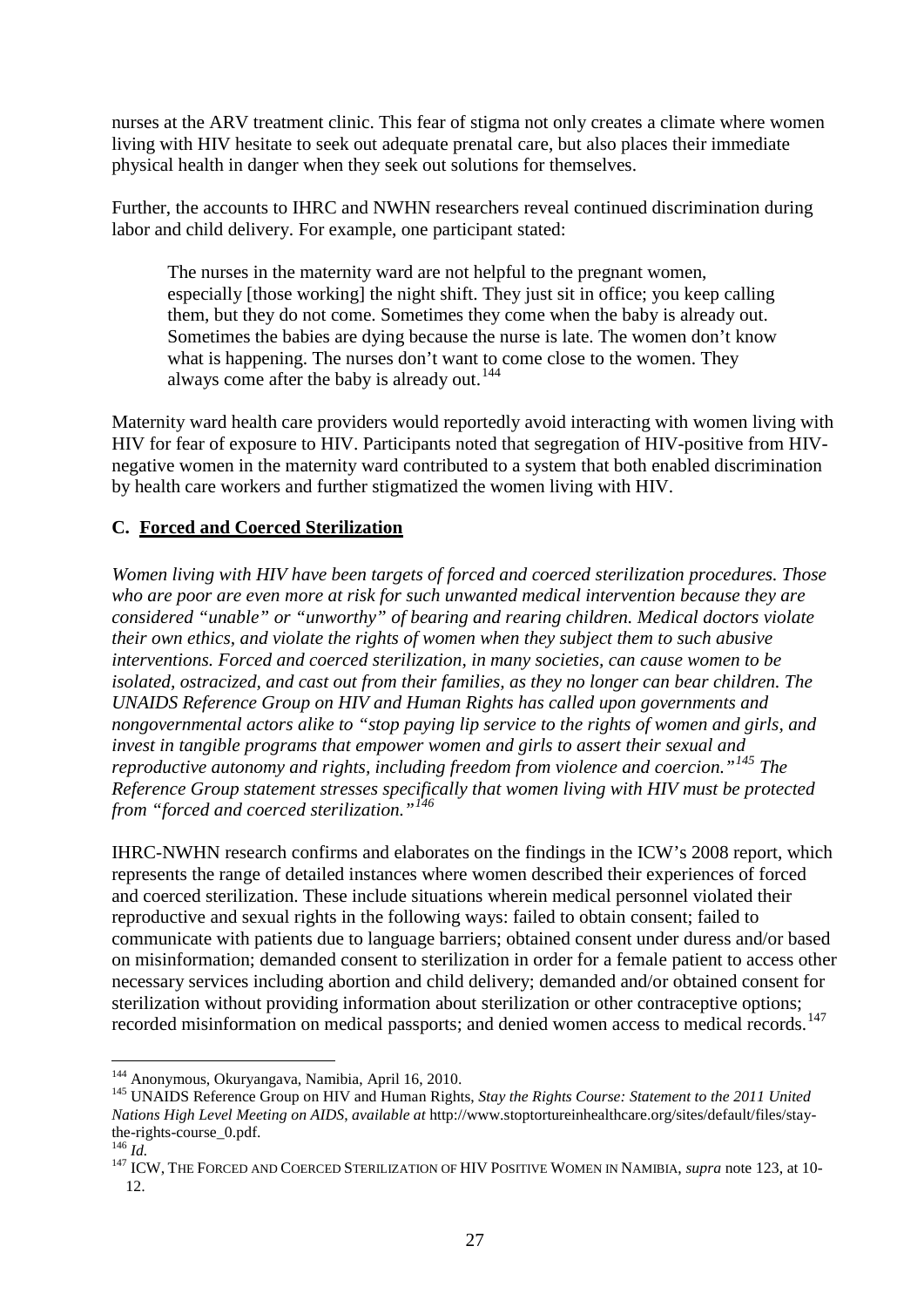Our investigations revealed that the majority of reported cases of forced and coerced sterilization involve the failure of medical personnel to obtain informed consent in part by failing to provide HIV-positive women with a description of the nature of the sterilization procedure, as well as its effects, consequences, and risks. Women living with HIV continuously revealed this pattern to IHRC-NWHN researchers throughout the focus groups and during one-on-one interviews held in April 2010. The entrenched practice of disregarding informed consent and subjecting women to unwanted sterilizations has provoked outrage, as one participant lamented, "You are a person living positive; how can you have rights and have your doctor without your signature or your family['s permission] sterilize you?"<sup>[148](#page-27-0)</sup>

Interviews indicated that significant numbers of women living with HIV have been coerced or forced into sterilization procedures by hospital personnel without being properly advised on the medical realities of having children as an HIV-positive woman:

I did not get information that a person living positive can have babies. They just told me I must go for sterilization, so I went for it. It was not my idea. They said, 'If you go for sterilization, it's for your health and so you don't want to spread the disease.' I did not want to have a positive baby. $149$ 

Accounts of women being urged toward sterilization or being sterilized were common in the focus group discussions. Many of the stories explicitly spoke to misinformation and intimidation on the part of health care providers and hospital staff:

Before the surgery they said I have a soft hormone and we will see what we can do about it. The other doctor who came in said, "Oh! You are sterilized! . . . I started crying but no one can help me.<sup>[150](#page-27-2)</sup>

As this quote illustrates, this woman was not provided with any information she could use to make an informed medical decision. Rather, reference was made to a "soft hormone," and she found herself in an operating room, receiving a procedure that had not been previously discussed. Many women experienced paternalistic attitudes from medical providers. One woman reported a physician saying: "[Y]ou have enough kids, you are unemployed, and no money, you have to get sterilized."<sup>[151](#page-27-3)</sup>

The violation of these women's human rights is not an exercise in abstraction — it takes a physical and emotional toll. Said one of the focus group's participants, "What also hurts is that I wasn't allowed to sign. You should have someone's consent before you sterilize them."<sup>[152](#page-27-4)</sup> Motherhood and fertility are prized in Namibia and the documented cases probably only scratch the surface of the true problem.<sup>[153](#page-27-5)</sup> Many women find that having the ability to have children "stripped from them makes it even harder . . . to negotiate already treacherous personal relationships."[154](#page-27-6) Some men have abandoned their partners upon learning they had been sterilized.<sup>[155](#page-27-7)</sup> Other women have reportedly decided not to inform their partners out of fear of

<span id="page-27-0"></span><sup>&</sup>lt;sup>148</sup> Anonymous, Rehoboth, April 15, 2010.<br><sup>149</sup> Anonymous, Dordabis, Namibia, April 17, 2010.

<span id="page-27-3"></span>

<span id="page-27-5"></span><span id="page-27-4"></span>

<span id="page-27-2"></span><span id="page-27-1"></span><sup>150&</sup>lt;br>
Anonymous HIV-positive woman, Havanah, Namibia, April 15, 2010.<br>
<sup>151</sup> Anonymous, Rehoboth, Namibia, April 15, 2010.<br>
<sup>152</sup> Anonymous, Rehoboth, Namibia, April 15, 2010.<br>
<sup>152</sup> Anonymous, Rehoboth, Namibia, April 15, *available at* http://www.huffingtonpost.com/priti-patel/namibia-women-face-forced\_b\_356245.html. 154 *Id.* <sup>155</sup> *Id.*

<span id="page-27-7"></span><span id="page-27-6"></span>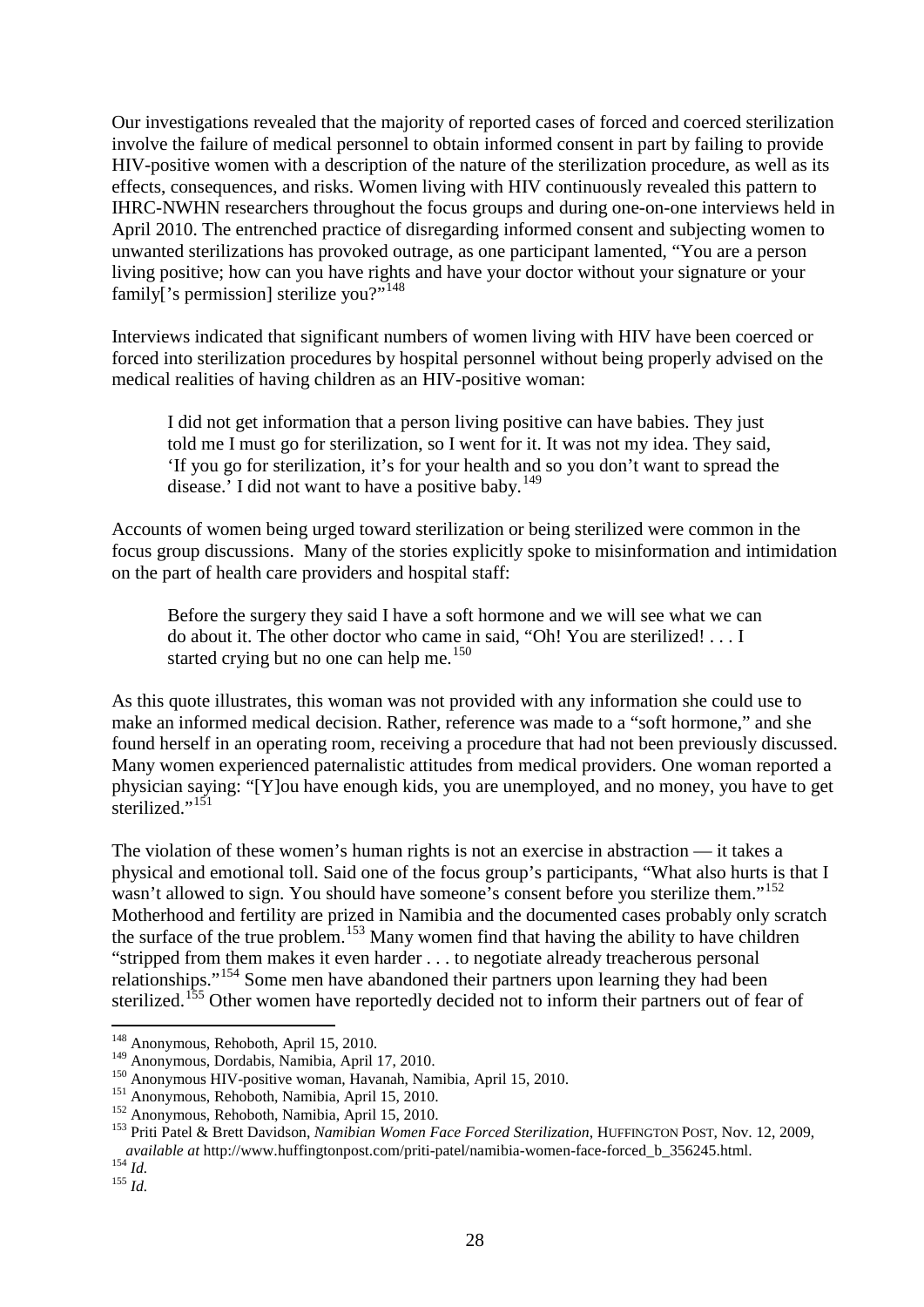such abandonment and alienation.<sup>[156](#page-28-0)</sup>

#### **III. CULTURAL BARRIERS**

*When considering the access to justice, traditional and otherwise, IHRC-NWHN observed that the pervasive stereotyping and gender bias against women and girls acts as a barrier to justice within these formal frameworks, which are the function of patriarchy. This is but one dimension in which the prevailing cultural attitudes in a society shape the enforcement and provisions of human rights.*

*Addressing rights related to the sexual and reproductive health of women is a fundamental measure of respect for the equality of women and girls. Any long-term sustainable change led by the Government will only take root if there are concurrent efforts to alter the attitudes prevalent in society at large. To that end, IHRC-NWHN highlight some aspects that act to restrict any meaningful enforcement and protections for women's sexual and reproductive health rights in Namibia.* 

## **A. Structural Obstacles and Intergenerational Transactional Sex**

Namibia's unemployment rate is reported to be as high as 51 percent.<sup>[157](#page-28-1)</sup> In rural communities like Havana, Rehoboth, and Dordabis, there is ongoing frustration with the lack of employment. The IHRC-NWHN team's discussion with the community in Dordabis suggests many teenage girls in the area consider transactional sex relationships with migrant workers to be their only opportunity for money, entertainment, or fun. Although teenage girls cite boredom as a reason for engaging in such conduct, it is likely that this high-risk behavior results from a climate of poverty and a perception of the lack of any other feasible options. As one interviewee told us, "Many men come here for construction work. They are always new to the community. Young females drop out of school and hook up with them in exchange for money or entertainment and drinks."  $158$ 

There is evidence that relationships based upon intergenerational transactional sex, or "sugar daddy" relationships, contribute to the spread of HIV across Southern Africa. Numerous studies have documented the serious effects such relationships have on HIV transmission in the region. $159$ 

<span id="page-28-1"></span><span id="page-28-0"></span><sup>156</sup> *Id.* <sup>157</sup> Though the CIA's World Factbook offers a wildly improbable 2008 estimate of 5 percent for Namibia's unemployment rate (*see* https://www.cia.gov/library/publications/the-world-factbook/geos/wa.html), and Namibia's Ministry of Trade and Industry claims 30 percent (*see*

http://www.mti.gov.na/subpage.php?linkNo=53), one Namibian paper places it around 51 percent based on unofficial statistics (*see* Charles Tjatidini, *President Exhorts Nation to Fight Unemployment*, S. TIMES, April 30, 2010,

http://www.southerntimesafrica.com/article.php?title=President%20exhorts%20nation%20to%20fight%20unempl oyment&id=4034&sid=454590aefd73ae1efd6ebf8817d87fc9). This is in line with what the IHRC team heard in

Windhoek. 158 Anonymous, Dordabis, Namibia, April 16, 2010.

<span id="page-28-3"></span><span id="page-28-2"></span><sup>159</sup> *See*, *e.g.*, Suzanne Leclerc-Madlala, *Age-disparate and Intergenerational Sex in Southern Africa: The Dynamics of Hypervulnerability*, 22 AIDS S17 (2008).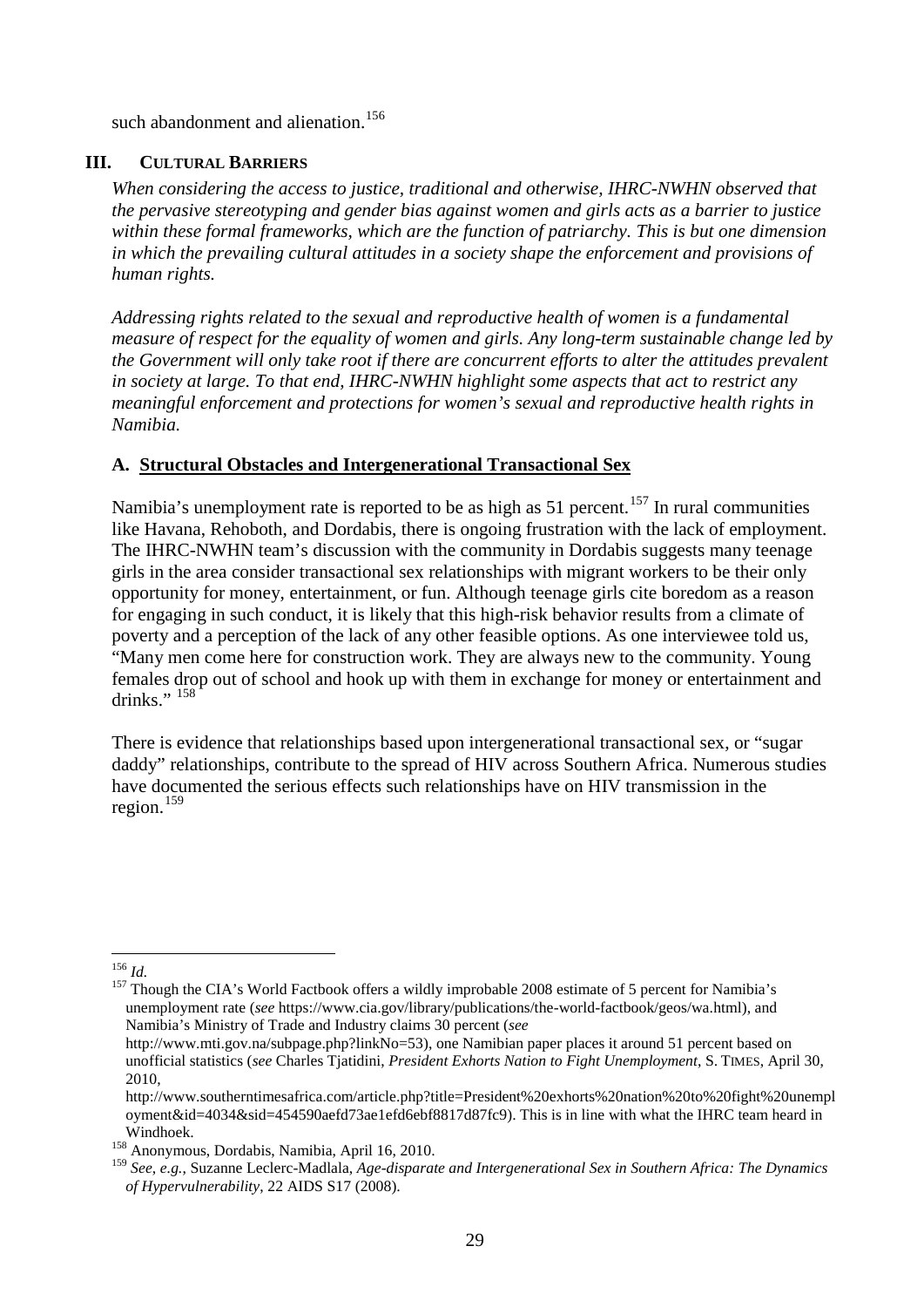While there is a law criminalizing sexual activity with a person under the age of  $16$ ,  $160$  focus group participants told IHRC and NWHN that some Namibian girls as young as 10 enter into transactional sexual relationships with much older adults. [161](#page-29-2) Both IHRC-NWHN findings and United Nations Children's Fund (UNICEF) data support that assertion.<sup>[162](#page-29-3)</sup>

Anecdotal evidence collected from four areas and focus group participants suggests that both male and female children take part in intergenerational sexual relationships in exchange for compensation such as cellphones, alcohol, and cash.<sup>[163](#page-29-4)</sup> One told us:

<span id="page-29-0"></span>They [young people] go to the *shebeen* (local bar), and they start drinking because there is nothing to do. No work, no job, nothing. So they drink there and they end up sleeping with someone who has money. Someone buys them alcohol and they end up in bed. $164$ 

Most IHRC-NWHN focus group participants reported knowing of "sugar mommies" in their communities, as well as "sugar daddies."<sup>[165](#page-29-6)</sup> However, no quantifiable data comparing the incidence of "sugar daddies" to that of "sugar mommies" are available; anecdotal evidence and recent UNICEF findings suggest that the traditional "young female with much older male partner" model of intergenerational transactional sex relationships is still the most common variation.<sup>[166](#page-29-7)</sup> The IHRC-NWHN team heard reports of Namibian men seeking out young, uneducated women and girls when passing through rural areas looking for work.<sup>[167](#page-29-8)</sup> A feature of participation in such relationships was to engage in high-risk sex, and young women faced difficulties negotiating safe sex given economic disenfranchisement.<sup>[168](#page-29-9)</sup>

Factors identified as a reason for engaging in such relationships are boredom and a lack of other opportunities. One participant commented, "This would stop if there were work . . ."[169](#page-29-10) In the rural community of Dordabis, the local school only goes up to grade seven. As one interviewee explained, "To go to high school, young people must travel, and no one has the money for that."[170](#page-29-11) Unable to continue their education, young people in Dordabis reportedly remain in their isolated, impoverished community with very little to do. TV and radio signals do not reach the area, and community members report that "there is only a church choir" to provide entertainment.<sup>[171](#page-29-12)</sup>As one resident put it, "The youth here have nothing . . . they drop out at grade

<span id="page-29-1"></span><sup>&</sup>lt;sup>160</sup> Combating of Immoral Practices Act of 1980. Originally, the statute referred only to girls, the 2000 revision changed it to be gender neutral. For discussion, see Legal Assistance Centre, *Rape in Namibia: An Assessment of the Operation of the Combating of Rape Act*, 2006, at 135 (discussing the Combating of Immoral Practices Act Amendment Act 7 of 2000) *available at* www.lac.org.na/projects/grap/Pdf/rapefull.pdf.[*hereinafter* LAC Rape Paper].<br><sup>161</sup> Anonymous young woman, Windhoek, Namibia April 12, 2010.

<span id="page-29-3"></span><span id="page-29-2"></span> $162$  UNICEF, NAMIBIA'S WOMEN AND GIRLS: REAPING THE BENEFITS OF GENDER EQUALITY? 3 (2007) (citing a survey finding 42 percent of females aged 10-14 "had their first sexual encounter through forced sex" as well as

<span id="page-29-6"></span>

<span id="page-29-5"></span><span id="page-29-4"></span><sup>&</sup>lt;sup>163</sup> Discussion with groups in Windhoek, Havana, Dordabis, and Rehoboth showed this trend.<br><sup>164</sup> Interview with group leader, April 17, 2010.<br><sup>165</sup> Groups in Windhoek, Havana, Dordabis, and Rehoboth showed this trend. Th in this trip of homosexual young male-"sugar daddy" relationships, but this is likely due to the team's methodology and focus on women-centered issues. It should not be considered as a suggestion that such relationships do not occur.<br>
<sup>166</sup> See UNICEF, NAMIBIA'S WOMEN AND GIRLS: REAPING THE BENEFITS OF GENDER EQUALITY?, *supra* not[e 162.](#page-29-0)<br>
<sup>167</sup> Anonymous, Windhoek, Namibia, April 12, 2010,<br>
<sup>168</sup> Anonymous, Dordabis, Namibia

<span id="page-29-7"></span>

<span id="page-29-8"></span>

<span id="page-29-9"></span>

<span id="page-29-12"></span><span id="page-29-11"></span><span id="page-29-10"></span><sup>&</sup>lt;sup>170</sup> Anonymous, Dordabis, Namibia, April 16, 2010. <sup>171</sup> *Id.*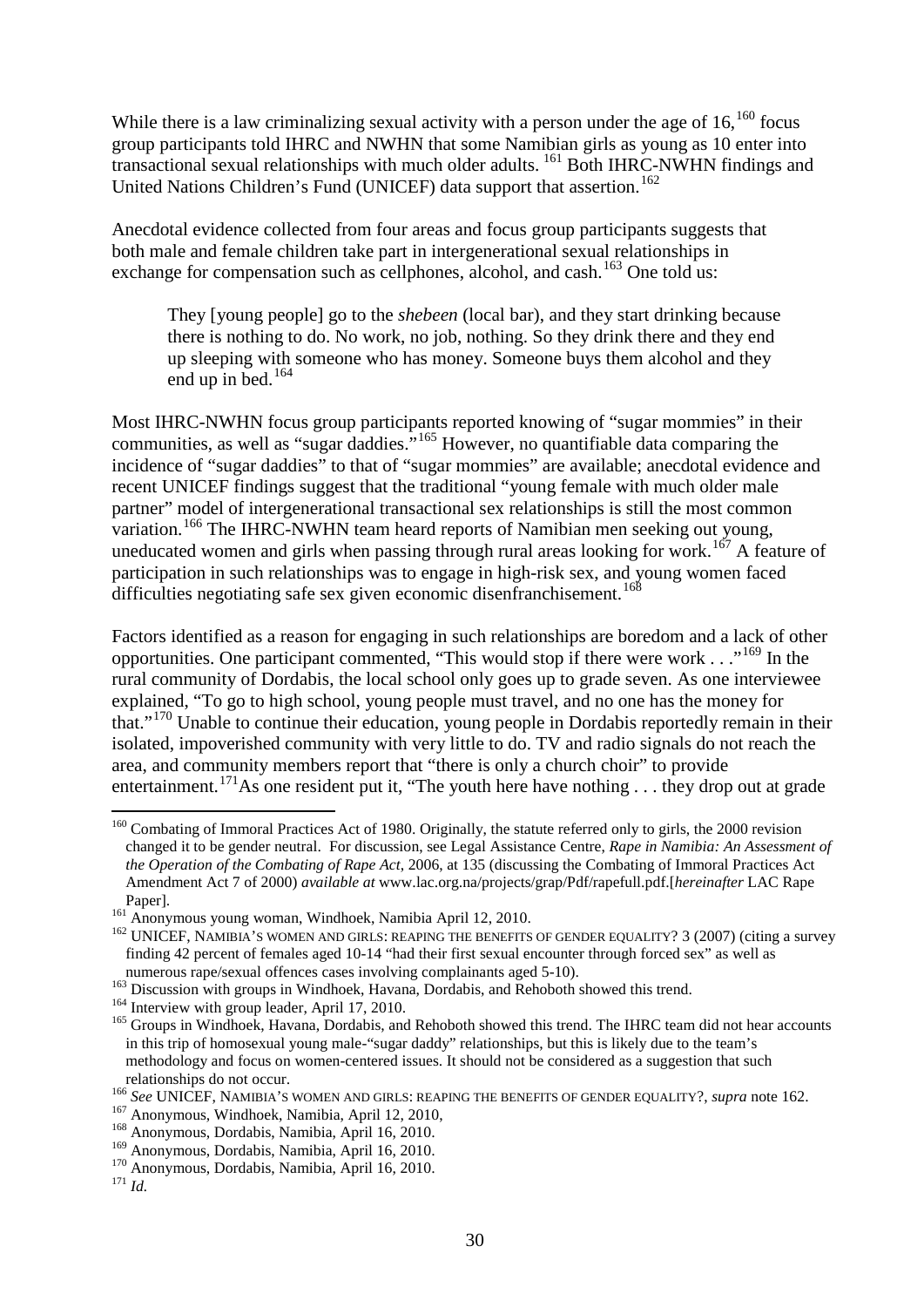seven and have babies. The babies drop out after grade seven and have babies. It's a cycle."<sup>[172](#page-30-0)</sup>

## **B. Intimate Partner Violence**

The IHRC-NWHN team's conversations with Namibian women suggest that women who attempt to assert their right to safe sex frequently face severe consequences, as one interviewee commented:

There is a fight every day in each house. The beatings of the woman. The woman is scared to say, 'My husband or boyfriend beat me because I say I want to use a condom.' In some cases women just commit suicide because they are scared. Maybe my husband is beating me because I want to use a condom. If I tell anyone, they say, 'How can you tell your husband to use a condom? $173$ 

In Havana, every member of the focus group had heard of women being beaten for asking their partners to use condoms.<sup>[174](#page-30-2)</sup> This reported prevalence of violence and the community's awareness of it likely has considerable detrimental effect on the condom-related behavior of women in the area. Focus group participants report that cultural norms in Havana dictate that women have no right to ask their partners to use condoms. One woman interviewed observed, "Sometimes there is a fight. He leaves you in the house, and he goes to another woman. You cry, what am I going to do? So next time, all you can say is, "It's OK not to use a condom."[175](#page-30-3) The success of educational efforts to promote the use of condoms is undermined by intimate partner violence.<sup>[176](#page-30-4)</sup> One participant offered:

Some people end up divorcing [their] wife just because of the condoms. They break relationships up. Or the woman is beaten just for asking to use a condom. He says all along you have been having sex without condoms, now you must be cheating and that's where you learned about condoms. [177](#page-30-5)

HIV prevention programs targeting community education enjoy wide sponsorship in Namibia. Evidence suggests that women are far more likely than men to attend HIV workshops and learn about condom use.[178](#page-30-6) Indeed, UNAIDS reports express concern that "[d]espite evidence that beneficial behaviour change can be achieved, few HIV programmes engage men and boys."<sup>[179](#page-30-7)</sup> For education to be effective, those who acquire knowledge must be empowered to act on it. Put simply, women who assert their right to safe sex must be free from violence. As a participant put it, "Women's workshops are good — but [women] go home to men."<sup>[180](#page-30-8)</sup>

Although Namibia has recently reformed its legal policy with respect to intimate partner

<span id="page-30-1"></span>

<span id="page-30-2"></span>

<span id="page-30-4"></span><span id="page-30-3"></span>

<span id="page-30-0"></span><sup>&</sup>lt;sup>172</sup> *Id.*<br>
<sup>173</sup> Anonymous, Havana, Namibia, April 16, 2010.<br>
<sup>174</sup> Havana and Okuryangava, Namibia, April 16, 2010<br>
<sup>175</sup> Anonymous, Namibia, April 16, 2010.<br>
<sup>176</sup> For further evidence of the efficacy of educational e *supra* note [10,](#page-10-8) at 33 (showing for the indicator "Females aged 15–24 years with comprehensive correct knowledge of HIV/AIDS (%)," Namibia leads the field of countries that submitted data with 65 percent of

<span id="page-30-6"></span>

<span id="page-30-5"></span>Namibian young women having such knowledge).<br><sup>177</sup> Anonymous HIV-positive man, Okuryangava, Namibia, April 16, 2010.<br><sup>178</sup> This was apparent to the IHRC team based on interviews with community members as well as with NGO workers in Namibia.<br><sup>179</sup> UNAIDS, GLOBAL REPORT, *supra* note 3, at 121.

<span id="page-30-8"></span><span id="page-30-7"></span><sup>&</sup>lt;sup>180</sup> NGO Worker, Windhoek, Namibia, April 15, 2010.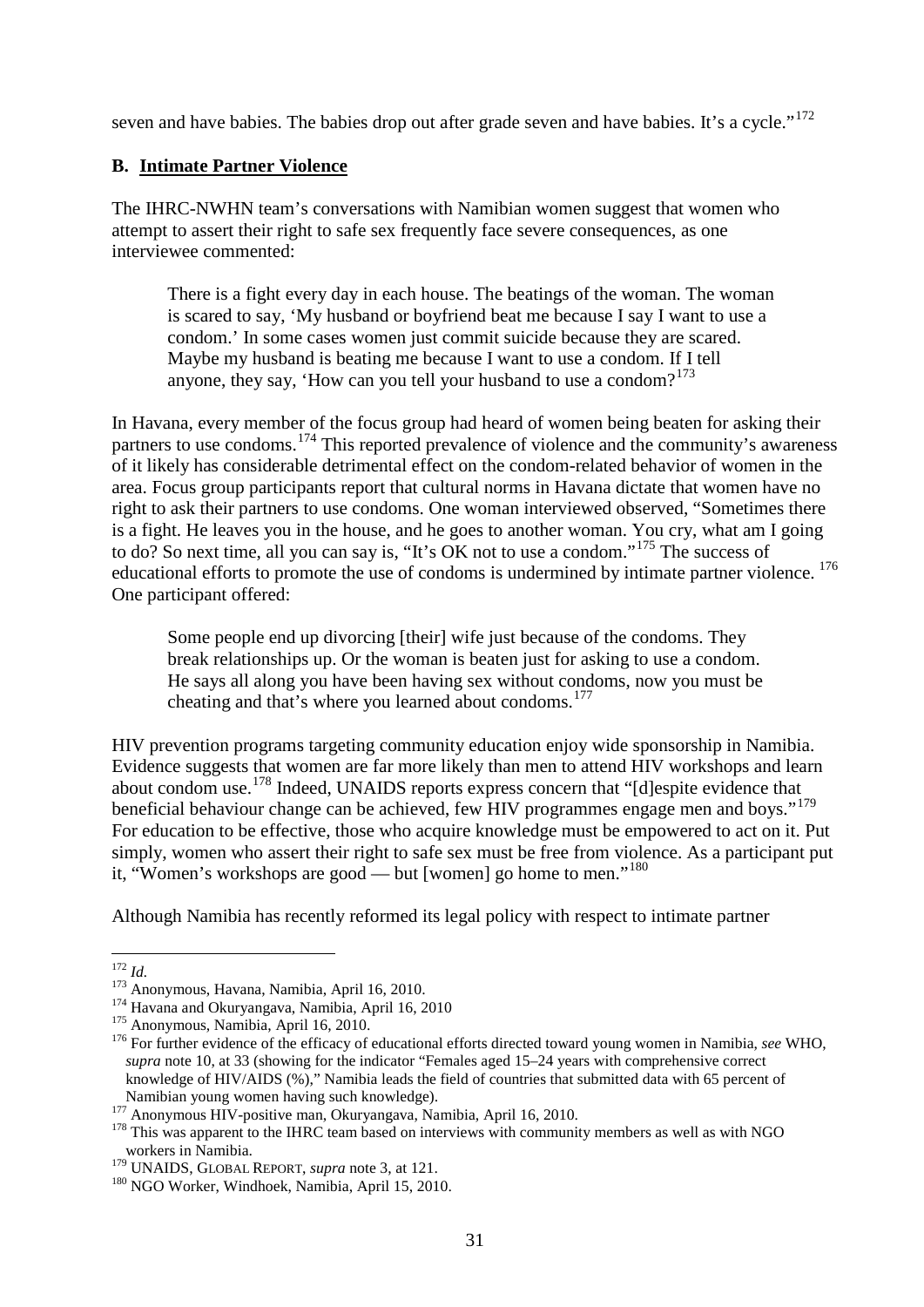violence,<sup>[181](#page-31-0)</sup> this legislative shift seems to have had little effect thus far on the lives of many Namibian women. In some communities, there is no visible government infrastructure to provide the necessary recourse for abandoned or abused women. Women who are "chased away" by their partners and families report that they are "made [to] sleep outside" with "nowhere to go and no way to get food." $182$ 

#### **IV. LEGAL ANALYSIS AND FINDINGS: OBLIGATIONS UNDER INTERNATIONAL AND NATIONAL LAW AND POLICY**

## **A. Stigma and Discrimination in Sexual and Reproductive Health Services**

#### **1. National Law and Policy**

Namibia's national laws and policies establish clear norms regarding stigma and discrimination against people living with HIV/AIDS. The Policy states :( 1) "People living with HIV/AIDS shall not be discriminated against in access to health care and related services", and (2) "HIV/AIDS shall not be used as a reason for denying an individual access to social services, including health care."[183](#page-31-2) The Policy also reflects recognition of the interlinked relationship between gender-based discrimination and discrimination based on HIV status. It provides that all women, including those living with HIV, are to be granted equal access to HIV-related information and health services, including women-friendly sexual and reproductive health services.<sup>[184](#page-31-3)</sup> Women also "have the right to have control over, and to decide responsibly, free of coercion, discrimination and violence, on matters related to their sexuality and reproductive health." $^{185}$  $^{185}$  $^{185}$ 

Namibia's Guidelines for the Prevention of Mother-to-Child Transmission of HIV acknowledge the need to train health care workers so that they do not discriminate against women living with HIV during labor. These guidelines note that rather than isolating these women, health professionals should take universal precautions—such as wearing gloves and plastic aprons—for all women who are in labor, regardless of HIV status.<sup>[186](#page-31-5)</sup> In addition, they acknowledge that "[e]motional support during labour is important for all women, and may be even more crucial for an HIV-positive woman who is concerned about her condition and the risk of transmission to the child." $187$ 

The Government of Namibia has indicated its willingness to implement legal reforms to address stigma and discrimination against people living with HIV with respect to other areas of life. For example, the Labour Act of 2007 includes a provision that prohibits workplace discrimination against people based on their HIV status.<sup>[188](#page-31-7)</sup> In July 2010, Namibia amended its Immigration Control Act to lift travel restrictions on people living with HIV.<sup>[189](#page-31-8)</sup> The Third Medium Term Plan, which encompassed the implementation of the Policy from 2007-2009,<sup>[190](#page-31-9)</sup> emphasized the

<span id="page-31-0"></span><sup>&</sup>lt;sup>181</sup> *See* NAMIB. COMBATING OF DOMESTIC VIOLENCE ACT NO. 4 OF 2003.<br><sup>182</sup> Anonymous, Rehoboth, Namibia, April 15, 2010.

<span id="page-31-5"></span><span id="page-31-4"></span>

<span id="page-31-3"></span><span id="page-31-2"></span><span id="page-31-1"></span><sup>&</sup>lt;sup>183</sup> NATIONAL POLICY ON HIV/AIDS, *supra* note [56,](#page-15-14) at 7.<br><sup>184</sup> *Id.* at 8.<br><sup>185</sup> *Id.*<br><sup>185</sup> NAMIB. MINISTRY OF HEALTH AND SOCIAL SERVICES, GUIDELINES FOR THE PREVENTION OF MOTHER-TO CHILD TRANSMISSION OF HIV 13 (2008).<br><sup>187</sup> *Id.* 188 NAMIB. LABOUR ACT § 5(2) (2007).

<span id="page-31-6"></span>

<span id="page-31-8"></span><span id="page-31-7"></span><sup>189</sup> *Press Release: Namibia lifts travel ban for people living with HIV*, UNAIDS (July 8, 2010), *available at* http://www.unaids.org/en/resources/presscentre/pressreleaseandstatementarchive/2010/july/20100708prnamibia/.

<span id="page-31-9"></span><sup>&</sup>lt;sup>190</sup> NATIONAL POLICY ON HIV/AIDS, *supra* note [56,](#page-15-14) at 34.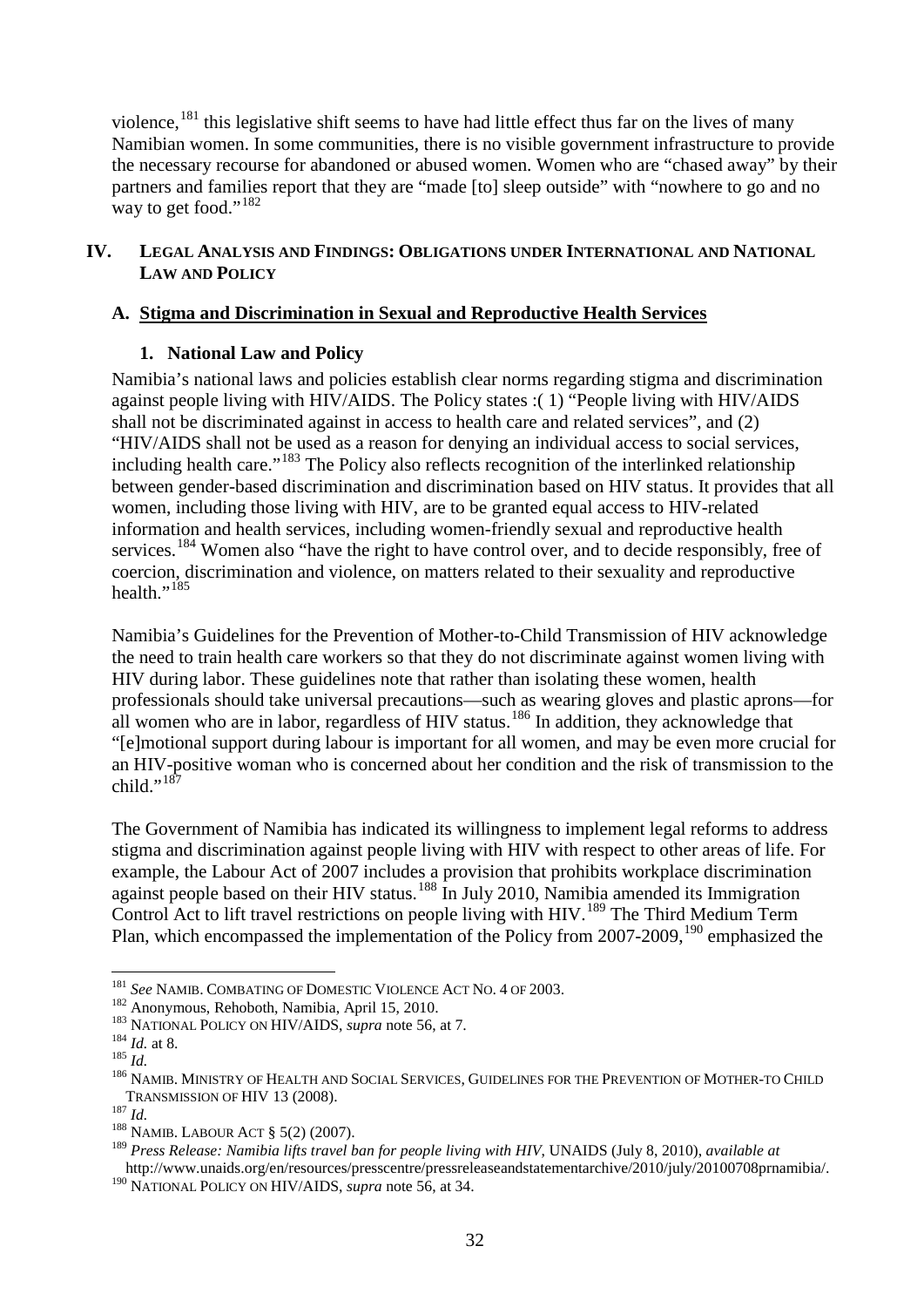need for policy development and law reform in order to "create an enabling environment that effectively addresses stigma and discrimination."<sup>[191](#page-32-1)</sup>

While these steps are encouraging, to date Namibia has no general statutory or constitutional prohibition on discrimination based on HIV status. This precludes a clear legal basis in domestic law to ensure that there be no discrimination against people living with HIV. On the whole, Namibia's domestic legal and policy frameworks (with the exception of a statutory or constitutional prohibition on discrimination on the basis of HIV status) conform to the standards required internationally. What the accounts of the Namibian women render clear, however, is that these are not being implemented and translated into substantive protections for the affected community.

### **2. International Human Rights Implications**

International and regional human rights treaties prohibit discrimination based on various grounds, including gender, disability, and "other status" (which has been interpreted to include actual or presumed HIV status, as discussed below). Based on the experiences recounted by women living with HIV who attempt to access sexual and reproductive health services, it is clear that the various types of discriminations are inextricably linked. The effects of any one type of discrimination are necessarily compounded by that of another type of discrimination: the stigma associated with an HIV-positive status is compounded for a woman who is structurally perceived by society as being inferior and not meriting equal treatment. Other factors that exacerbate the lived experience of discrimination include residing in a rural area and being young.

### <span id="page-32-8"></span><span id="page-32-0"></span>*a. Discrimination on the Basis of HIV Status*

As a starting point, the ICCPR prohibits any discrimination on the basis of a variety of enumerated grounds as well as on the basis of "other status."<sup>[192](#page-32-2)</sup> The U.N. Commission on Human Rights has determined that "the term 'or other status' in nondiscrimination provisions in international human rights texts can be interpreted to cover health status, including HIV/AIDS."<sup>[193](#page-32-3)</sup> The Commission also has found that "existing international human rights standards" prohibit "Discrimination on the basis of AIDS or HIV status, actual or presumed."<sup>[194](#page-32-4)</sup>

<span id="page-32-7"></span>A similar approach has been taken with respect to the International Covenant on Economic, Social, and Cultural Rights (ICESCR) by the Committee on Economic, Social and Cultural Rights (CESCR). The CESCR has cited "health status" as an example of a category that would fall within the "other status" provision in the prohibition on discrimination in the IECSCR.<sup>[195](#page-32-5)</sup> Furthermore, the CESCR notes the "widespread stigmatisation of persons on the basis of their health status . . . often undermines the ability of individuals to enjoy fully their Covenant rights."<sup>[196](#page-32-6)</sup> The CESCR has underscored the importance of adopting a holistic approach to fighting discrimination, as opposed to one that is formal and technical, and recognized that States

 <sup>191</sup> NATIONAL STRATEGIC PLAN ON HIV/AIDS: THIRD MEDIUM TERM PLAN, *supra* note [139,](#page-25-7) at 33.

<span id="page-32-2"></span><span id="page-32-1"></span><sup>&</sup>lt;sup>192</sup> International Covenant on Civil and Political Rights, Dec. 16, 1966, 999 U.N.T.S. 171, art. 26 [hereinafter ICCPR].

<span id="page-32-3"></span><sup>193</sup> Comm'n on Human Rights Res. 995/44, ¶ 1, U.N. Doc. E/CN.4/1995/176 (3 Mar. 1995). Examples of treaties which prohibit discrimination on the basis of "other status" include, ICCPR, *supra* note [192,](#page-32-0) art. 26; International Covenant on Economic, Social, and Cultural Rights, Dec. 16, 1966, 999 U.N.T.S. 3, art. 2(2) [hereinafter ICESCR]. The African Charter on Human and People's Rights likewise prohibits discrimination based on "other status." African Union, African Charter on Human and People's Rights, June 27, 1981, 21 I.L.M. 58, art. 2. (1982) [hereinafter African Charter].

<span id="page-32-4"></span> $^{194}\dot{I}$ .

<span id="page-32-5"></span><sup>195</sup> Committee on Economic, Social, and Cultural Rights (CESCR), *General Comment 20,* ¶ 33, U.N. Doc. E/C.12/GC/20 (July 2, 2009).

<span id="page-32-6"></span> $196$  *Id.*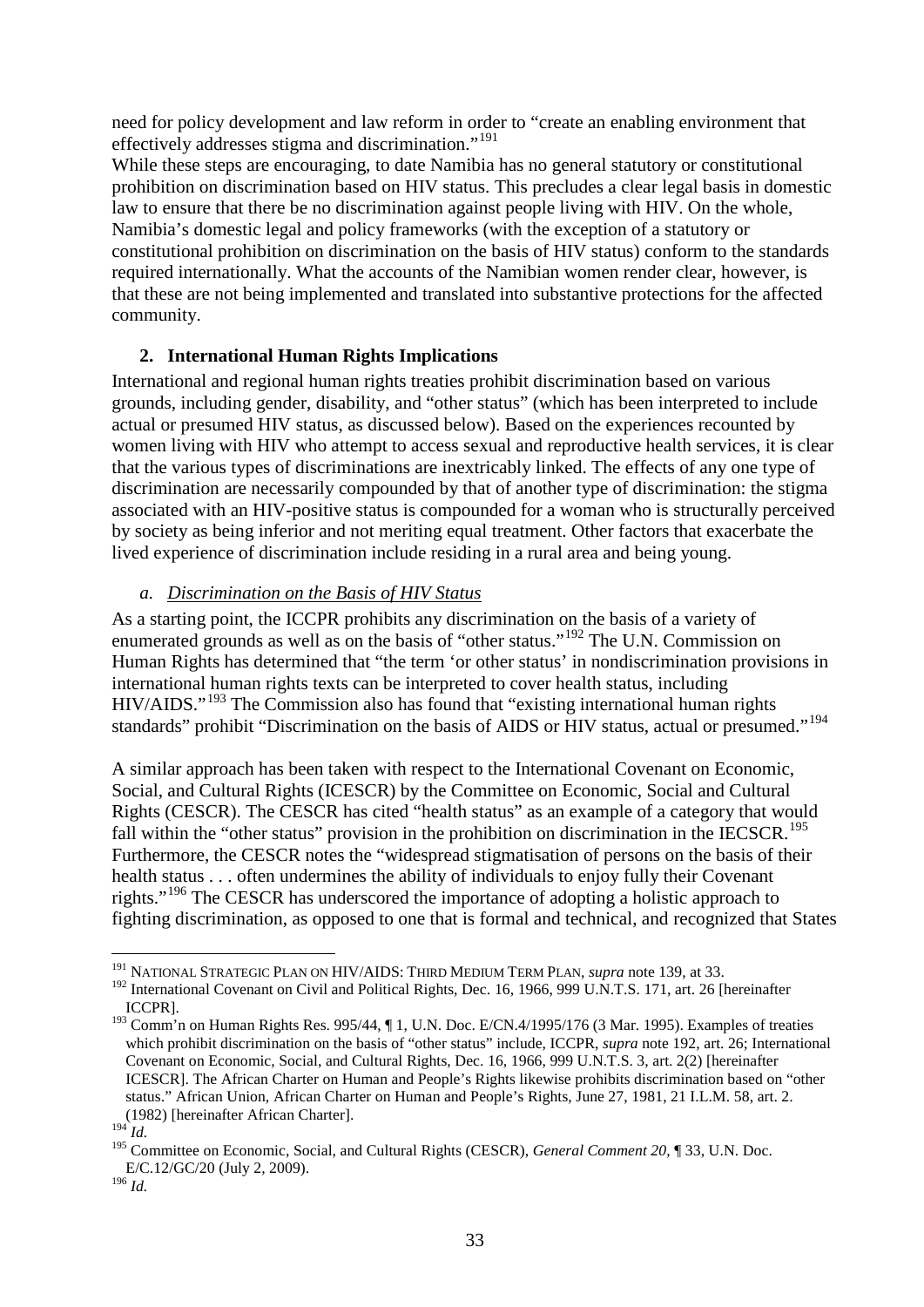Parties must "immediately adopt the necessary measures to prevent, diminish and eliminate the conditions and attitudes which cause or perpetuate substantive or de facto discrimination" so as to fulfill their treaty obligations.<sup>[197](#page-33-0)</sup>

The spirit of these treaty commitments toward prohibiting discrimination on the basis of health status has also manifested in various international policy documents. First, at the UNGASS on HIV/AIDS in 2001, states reiterated their commitment to eliminate discrimination against people living with  $HIV^{198}$  $HIV^{198}$  $HIV^{198}$  and agreed to "develop strategies to combat stigma and social exclusion connected with the epidemic" and ensure access to health care and health services for HIVpositive individuals. [199](#page-33-2) Second, the 2006 *International Guidelines on HIV/AIDS and Human Rights,* which act as a roadmap for states on the intersection between international human rights norms and HIV,<sup>[200](#page-33-3)</sup> underscore the necessity of legal protections for people living with HIV.<sup>[201](#page-33-4)</sup>

<span id="page-33-14"></span>Despite these legal protections in form, the reality for women living with HIV in Namibia is starkly different. As noted in section IV (A) above, there is no provision for domestic legal remedies for discrimination on the explicit basis of HIV status (due to an absence of a statutory or constitutional prohibition to this effect). From an international law point of view, the absence of such a provision in Namibian domestic law places Namibia in violation of its obligation to adopt legal prohibitions on discrimination under numerous of the treaties discussed above (for example, Article 26 of the ICCPR). Based on IHRC-NWHN observations, the Namibian Government has failed to guarantee to women living with HIV their rights to equality and nondiscrimination in breach of the ICESCR, $^{202}$  $^{202}$  $^{202}$  especially as related to the provision of health care services. [203](#page-33-6)

#### <span id="page-33-13"></span>*b. Discrimination on the Basis of Sex (and other status)*

The burden of discrimination borne by women living with HIV in Namibia is compounded by systemic gender-based discrimination.<sup>[204](#page-33-7)</sup> Discrimination against women on the basis of their sex is prohibited by various international human rights treaties, those already cited (the ICCPR $^{205}$  $^{205}$  $^{205}$ and ICESCR<sup>[206](#page-33-9)</sup>) as well as the Convention on the Elimination of all forms of Discrimination Against Women (CEDAW), $^{207}$  $^{207}$  $^{207}$  the African Charter on Human and People's Rights, $^{208}$  $^{208}$  $^{208}$  and the African Protocol on the Rights of Women. [209](#page-33-12)

<span id="page-33-0"></span> <sup>197</sup> *Id.*

<span id="page-33-1"></span><sup>&</sup>lt;sup>198</sup> Declaration of Commitment on HIV/AIDS, *supra* note [55,](#page-15-13) at  $\P$  58.<br><sup>199</sup> *I<sub>J</sub>* 

<span id="page-33-3"></span><span id="page-33-2"></span><sup>&</sup>lt;sup>200</sup> Office of the United Nations High Commissioner for Human Rights and the Joint United Nations Programme on HIV/AIDS, *International Guidelines on HIV/AIDS and Human Rights* (2006 Consolidated Version), ¶¶ 107-109,

<span id="page-33-5"></span>

<span id="page-33-7"></span><span id="page-33-6"></span>

<span id="page-33-4"></span>U.N. Doc. HR/PUB/06/9 (July 2006) [hereinafter *International Guidelines*].<br><sup>201</sup> *Id.* at  $\P$  22(f).<br><sup>202</sup> ICESCR, *supra* note [193,](#page-32-7) at arts. 2, 3.<br><sup>203</sup> ICESCR, *supra* note 193, at art. 12.<br><sup>204</sup> Joint United Nations P *Handbook on HIV and Human Rights for National Human Rights Institutions*, ¶ 110, U.N. Doc. HR/PUB/07/3 (2007) [hereinafter *Handbook on HIV and Human Rights*].<br><sup>205</sup> ICCPR, *supra* note 192, at art. 3.

<span id="page-33-9"></span><span id="page-33-8"></span> $\frac{^{206}}{^{207}}$  ICESCR, *supra* note [193,](#page-32-7) at art. 2(2).<br><sup>207</sup> Convention on the Elimination of All Forms of Discrimination against Women, Dec. 18, 1979, 1249 U.N.T.S.

<span id="page-33-10"></span><sup>13,</sup> art. 2 [hereinafter CEDAW]. 208 African Charter, *supra* note [193,](#page-32-7) at art. 2.

<span id="page-33-12"></span><span id="page-33-11"></span><sup>&</sup>lt;sup>209</sup> African Union, Protocol to the African Charter on Human and Peoples' Rights on the Rights of Women in Africa, July 11, 2003, art. 2 [hereinafter African Protocol on the Rights of Women].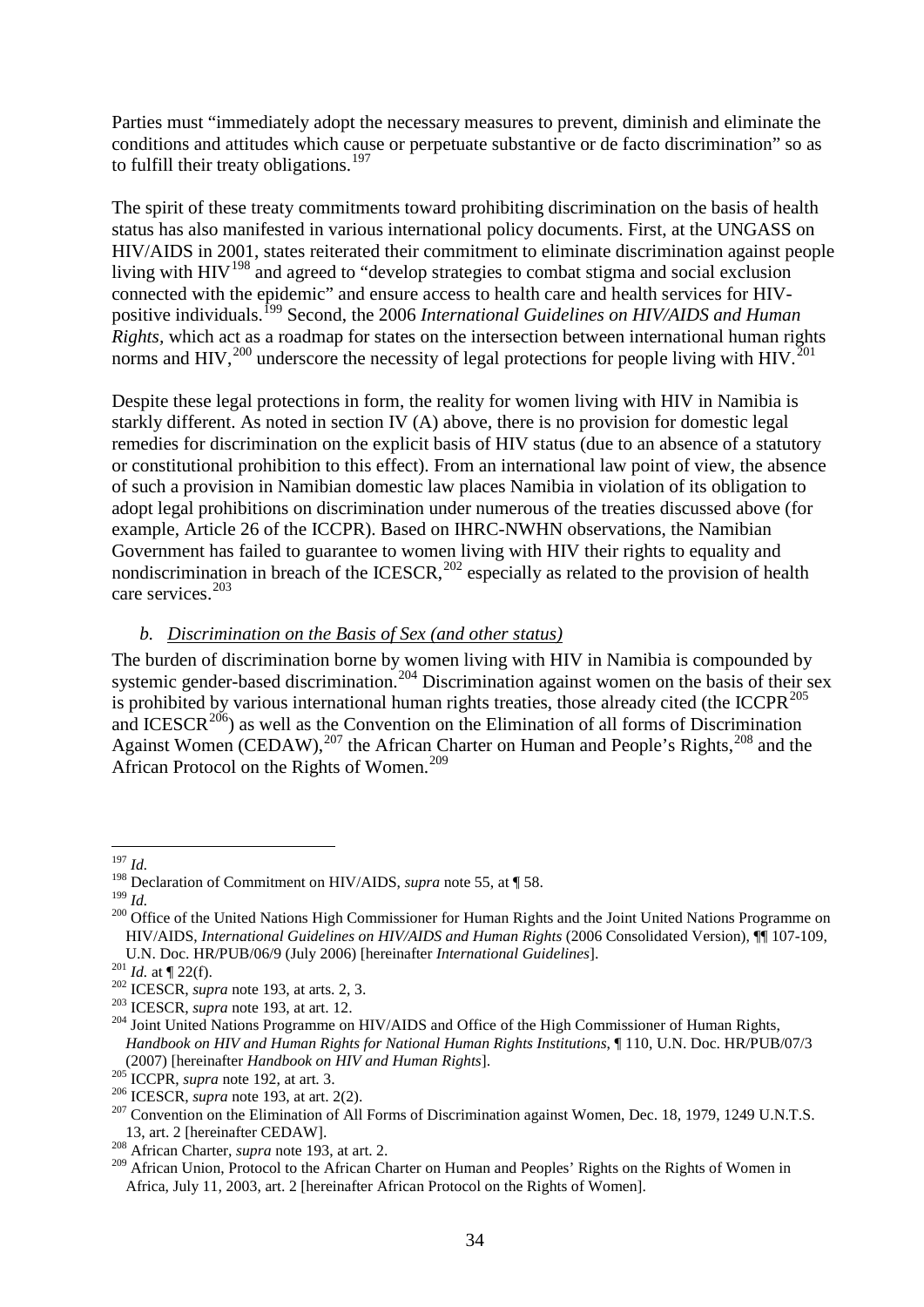These treaties echo a call for the prohibition of discrimination on the basis of sex — for example, the African Charter prohibits discrimination on the basis of sex,<sup>[210](#page-34-0)</sup> and calls on all States Parties to "eliminate every discrimination against women and to ensure the protection of the rights of women as stipulated in international declarations and conventions."<sup>[211](#page-34-1)</sup> The African Protocol on the Rights of Women commits States Parties to "combat all forms of discrimination against women through appropriate legislative, institutional and other measures."<sup>[212](#page-34-2)</sup>

As many of the women in our focus group revealed, girls (under 18 years old) are vulnerable to the same kinds of gender-based discrimination and HIV infection. The Convention on the Rights of the Child (CRC) prohibits discrimination "of any kind" against a child.<sup>[213](#page-34-3)</sup> This is to be irrespective of whether the child is in fact HIV-positive, and Article 24 explicitly addresses obligations to promote and protect a child's health.<sup>[214](#page-34-4)</sup> The CRC's General Comments 3 (on HIV) and 4 (on adolescent health) elaborate the range of equality and nondiscrimination measures that states must take. However, it would appear that, in Namibia, no explicit legal protections are in place for the girl to be free of discrimination.

## **B. Testing**

### **1. National Law and Policy**

The Namibian Constitution provides for the right to dignity<sup>[215](#page-34-5)</sup> and the rights to equality and freedom from discrimination,<sup>[216](#page-34-6)</sup> rights that would entitle women to voluntary counseling and testing.

The Policy recognizes that patients should be entitled to these rights, emphasizing that "[t]esting for HIV should always be voluntary, save as may be provided for in applicable legislation."<sup>217</sup> The Policy also holds that HIV testing must only be done with the informed consent of the patient, such consent being obtained by "adequate information about the nature of an HIV test, including the potential implications of a positive and negative result." <sup>[218](#page-34-8)</sup> It is incumbent on medical personnel to "ensure that the informed consent of the patient is obtained prior to HIV testing for the purposes of differential diagnosis, [and] that such testing is accompanied by pre and post test counseling."<sup>[219](#page-34-9)</sup> This approach is an articulation of the Government's intention to "promote a routine offer of voluntary counseling and testing for couples planning to have a child, all pregnant women and all children exposed to HIV infection in accordance with national PMTCT guidelines."<sup>[220](#page-34-10)</sup>

Nevertheless, it is clear that there remain Namibian women who are coerced into receiving an

<span id="page-34-2"></span>

<span id="page-34-1"></span><span id="page-34-0"></span><sup>&</sup>lt;sup>210</sup> African Charter, *supra* note [193,](#page-32-7) at art. 3.<br><sup>211</sup> *Id.* at art. 18.<br><sup>212</sup> African Protocol on the Rights of Women, *supra* note [209,](#page-33-13) at art. 2(1).<br><sup>213</sup> Convention on the Rights of the Child, Nov. 20, 1989, 1577 U

<span id="page-34-4"></span><span id="page-34-3"></span>

<span id="page-34-5"></span>

<span id="page-34-7"></span><span id="page-34-6"></span>and counseling can be found in other instruments, such as: NAMIB. MINISTRY OF LABOUR, GUIDELINES FOR IMPLEMENTATION OF NATIONAL CODE ON HIV/AIDS IN EMPLOYMENT §§6.3, 6.5 (1998); NAMIB. MINISTRY OF HEALTH AND SOCIAL SERVICES, NATIONAL POLICY ON INFANT AND YOUNG CHILD FEEDING §3.4 (2003); NAMIB. HIV/AIDS CHARTER OF RIGHTS §4 (2004); and THE PATIENT CHARTER OF NAMIBIA, *supra* note [92,](#page-19-13) at 3,5,7 and 9. <sup>218</sup> NATIONAL POLICY ON HIV/AIDS, *supra* note [56,](#page-15-14) at 18.

<span id="page-34-8"></span>

<span id="page-34-10"></span><span id="page-34-9"></span> $^{220}$  *Id.* at 20.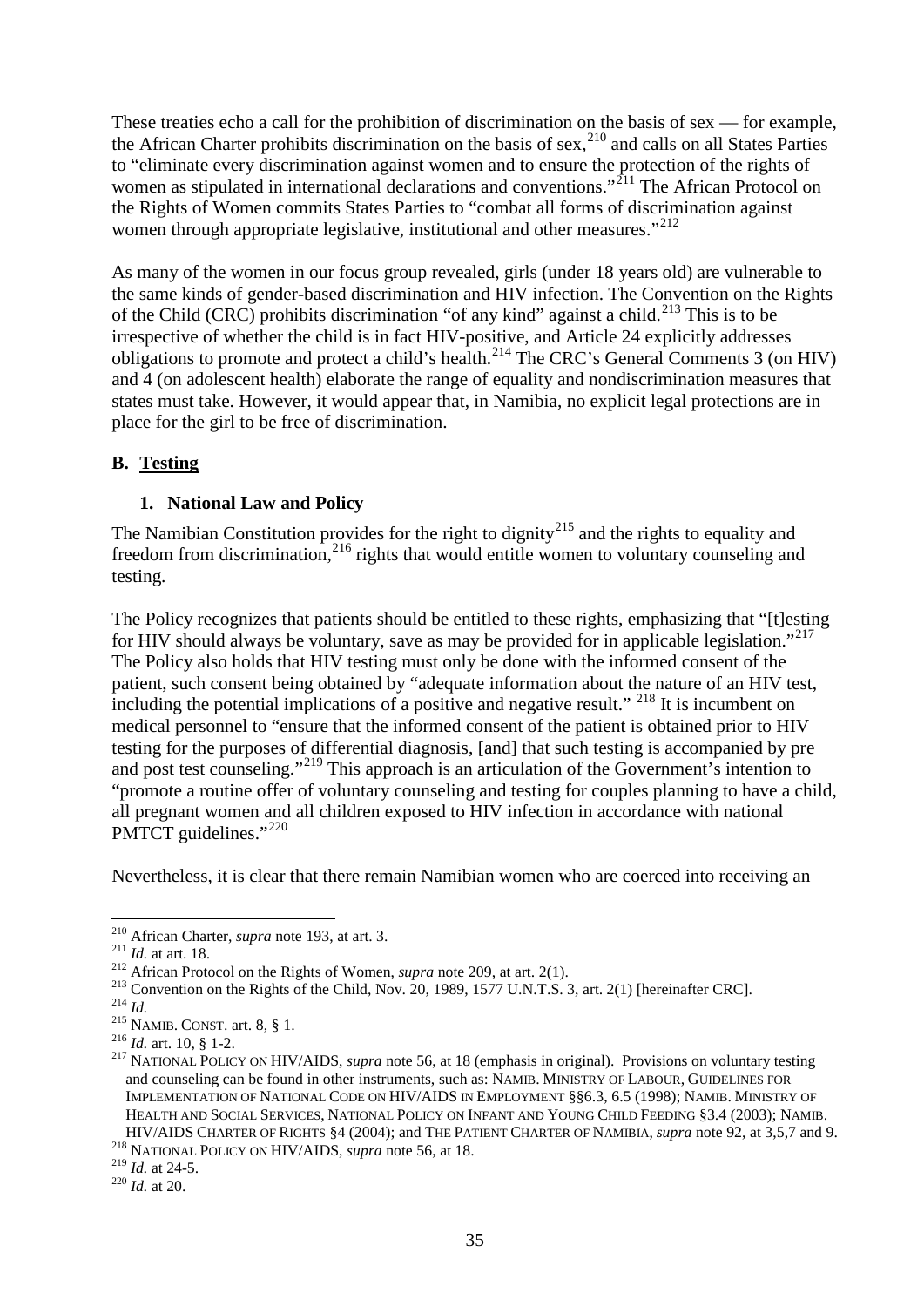HIV test as part of their antenatal care and are left in doubt of either the results of the test or the implications of HIV status, which is in violation of and contradiction to these legal protections and policy commitments.

#### **2. International Human Rights Implications**

#### *a. Discrimination*

As discussed previously, major international human rights treaties including the ICCPR, the ICESCR, CEDAW, the African Charter, and the African Protocol on the Rights of Women prohibit discrimination against women. The impact of compulsory HIV testing on women found by IHRC-NWHN research has also inflicted mental suffering, and is a violation of these general prohibitions against discrimination on the basis of sex. Further, these effects also violate Namibia's specific duty to provide health care that is free from discrimination, as required under Article 12 of CEDAW. It is thus incumbent on the Namibian Government to take "all appropriate measures" to eliminate this discrimination.<sup>[221](#page-35-0)</sup> Some possible steps Namibia could take include enacting or strengthening "anti-discrimination and other protective laws that protect vulnerable groups . . . from discrimination in both the public and private sectors," particularly vulnerable, pregnant women.<sup>[222](#page-35-1)</sup>

In addition to exacerbating stigma and discrimination, the lack of status confidentiality for HIVpositive Namibians is tantamount to discrimination on the basis of HIV status. Such statesponsored discrimination at Namibian health care facilities constitutes a violation of Namibia's international treaty obligations to ensure the right to equality and nondiscrimination as defined in the ICCPR and the ICESCR.

#### *b. Rights to Privacy, Information, and Health*

Article 17(1) of the ICCPR prohibits "arbitrary or unlawful interference" with individual privacy. This right encompasses "information concerning a person's private life"<sup>[223](#page-35-2)</sup> as well as a woman's "reproductive functions."<sup>[224](#page-35-3)</sup> A failure to provide the requisite information so that a pregnant woman is able to meaningfully consent to or decline HIV testing is clearly a violation of these privacy protections.

The CESCR has interpreted the right to health in the ICESCR to incorporate "access to health-related education and information, including on sexual and reproductive health."<sup>[225](#page-35-4)</sup> This right involves "information accessibility," which is "the right to seek, receive and impart information and ideas concerning health issues" in a manner that does not "impair the right to have personal health data treated with confidentiality."<sup>[226](#page-35-5)</sup> To meet this obligation, states must provide patients with appropriate HIV-related information, education, and support, as well as access to voluntary counseling and testing.<sup>[227](#page-35-6)</sup> The broader ability to access information related to HIV/AIDS,

<span id="page-35-0"></span><sup>&</sup>lt;sup>221</sup> CEDAW, *supra* note 207, at art 2.<br><sup>222</sup> International Guidelines, *supra* note 200, ¶ 9 (Guideline 5).

<span id="page-35-2"></span><span id="page-35-1"></span><sup>&</sup>lt;sup>223</sup> Human Rights Committee (HRC), *General Comment 16: Article 17: The Right to Respect of Privacy, Family, Home and Correspondence, and Protection of Honour and Reputation*, ¶ 10, U.N. Doc. A/43/40 (32nd Sess.,

<span id="page-35-3"></span><sup>1988) [</sup>hereinafter HRC *General Comment 16*].<br><sup>224</sup> HRC, *General Comment 28: Equality of Rights between Men and Women*, ¶ 20, U.N. Doc.<br>CCPR/C/21/Rev.1/Add.10, (68th Sess., 2000) [hereinafter HRC *General Comment 28*].

<span id="page-35-6"></span><span id="page-35-5"></span>

<span id="page-35-4"></span><sup>&</sup>lt;sup>225</sup> CESCR, *General Comment No. 14, supra* not[e 34,](#page-13-6) at  $\P$  8.<br><sup>226</sup> *Id.* at  $\P$ 12(b).<br><sup>227</sup> *Handbook on HIV and Human Rights, supra* note 204, at 6.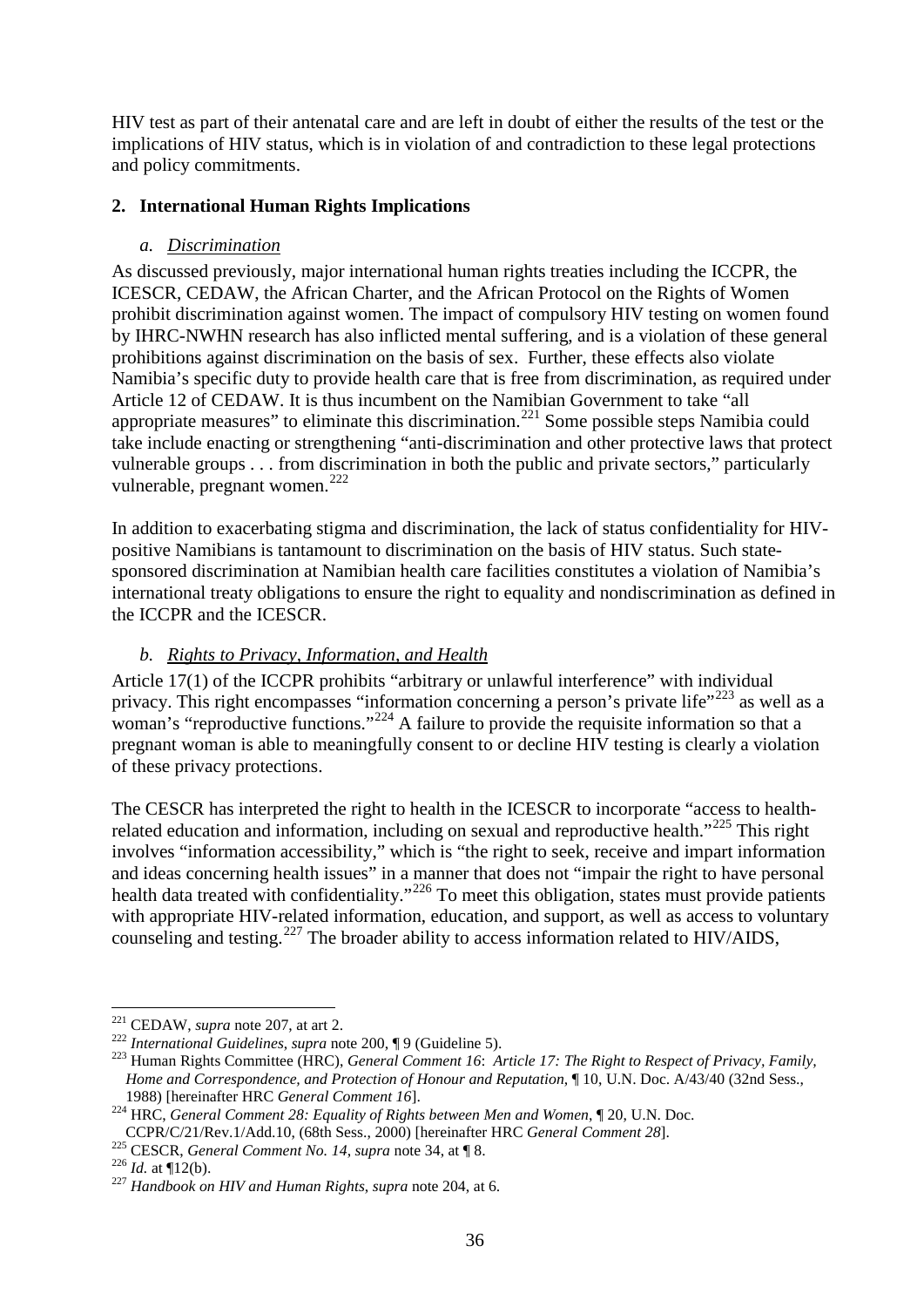<span id="page-36-9"></span>especially with respect to prevention and treatment, is key as well.<sup>[228](#page-36-0)</sup>

<span id="page-36-10"></span>The requirements to protect a pregnant woman's rights to dignity, to make an informed choice, and to confidentiality are also implicated under a state's obligation under Article 12 of CEDAW to ensure "access to quality health-care services." <sup>[229](#page-36-1)</sup> Further, insofar as girls are concerned, the CRC mandates that states must provide "appropriate pre-natal and post-natal health care" for mothers<sup>[230](#page-36-2)</sup>

<span id="page-36-11"></span>CEDAW imposes a specific obligation on States Parties to ensure that women are not discriminated against in the provision of health care.<sup>[231](#page-36-3)</sup> In the context of testing (and in sterilization as discussed below), the failure to provide information or to obtain informed consent undermines women's (and girls with reference to the CRC) right to health. We have found the Namibian Government is in violation of CEDAW because it has not taken "all appropriate measures" to eliminate this discrimination against women living with HIV, particularly discrimination in health care services.<sup>[232](#page-36-4)</sup> As the International Guidelines on HIV/AIDS and Human Rights recognize and stress, "[d]iscrimination against women, de facto and de jure, renders them disproportionately vulnerable to HIV and AIDS" and "[s]ystematic discrimination based on gender also impairs women's ability to deal with the consequences of their own infection and/or infection in the family, in social, economic, and personal terms."<sup>[233](#page-36-5)</sup>

Regional treaties contain similar provisions protecting an individual's right to receive information as a constituent part of health care.<sup>[234](#page-36-6)</sup> The African Protocol on the Rights of Women requires States Parties to ensure that individuals are given "the right to be informed on one's health status and on the health status of one's partner, particularly if affected with sexually transmitted infections, including HIV/AIDS, in accordance with internationally recognised standards and best practices."<sup>[235](#page-36-7)</sup>

In addition to the violations of the right to informed consent and counseling, the right to privacy and confidentiality have been also violated in the context of Namibian health care workers' treatment of HIV status. Under the International Guidelines on HIV/AIDS, a state should enact legislation to ensure that information about HIV status of an individual is protected against "use or disclosure in the health-care and other settings."<sup>[236](#page-36-8)</sup>

In Namibia, there is no legislation in place that explicitly protects privacy, confidentiality, and information in health care settings. IHRC-NWHN findings suggest that existing policies serve to broadcast, rather than conceal, the HIV status of Namibian citizens. The failure to afford citizens confidentiality with respect to HIV status represents a significant weakness in Namibian

<span id="page-36-0"></span> <sup>228</sup> *See* Office of the High Commissioner on Human Rights and the World Health Organization, *The Right to Health Fact Sheet No. 31*, (June 2008), 21, *available at* http://www.unhcr.org/refworld/docid/48625a742.html (noting "it is important to ensure the availability of medicines and strengthen HIV prevention by, for instance, providing condoms and HIV-related information and education, and preventing mother-to-child transmission) [hereinafter

*The Right to Health Fact Sheet*].<br><sup>229</sup> CEDAW Committee, *General Recommendation 24*, ¶ 22., U.N. Doc. A/54/38 (1999).

<span id="page-36-4"></span>

<span id="page-36-6"></span><span id="page-36-5"></span>

<span id="page-36-3"></span><span id="page-36-2"></span><span id="page-36-1"></span><sup>&</sup>lt;sup>230</sup> CRC, Nov. 20, 1989, 1577 U.N.T.S. 3, Art 24(2)(d).<br><sup>231</sup> CEDAW, *supra* note 207, at art. 12.<br><sup>232</sup> See CEDAW, *supra* note 207, at art. 2.<br><sup>232</sup> International Guidelines, *supra* note 200, at 110.<br><sup>234</sup> African Cha information"). <sup>235</sup> African Protocol on the Rights of Women, *supra* note 209, at art. 14(1)(e). <sup>236</sup> *International Guidelines*, *supra* note 200, at ¶ 21(a).

<span id="page-36-7"></span>

<span id="page-36-8"></span>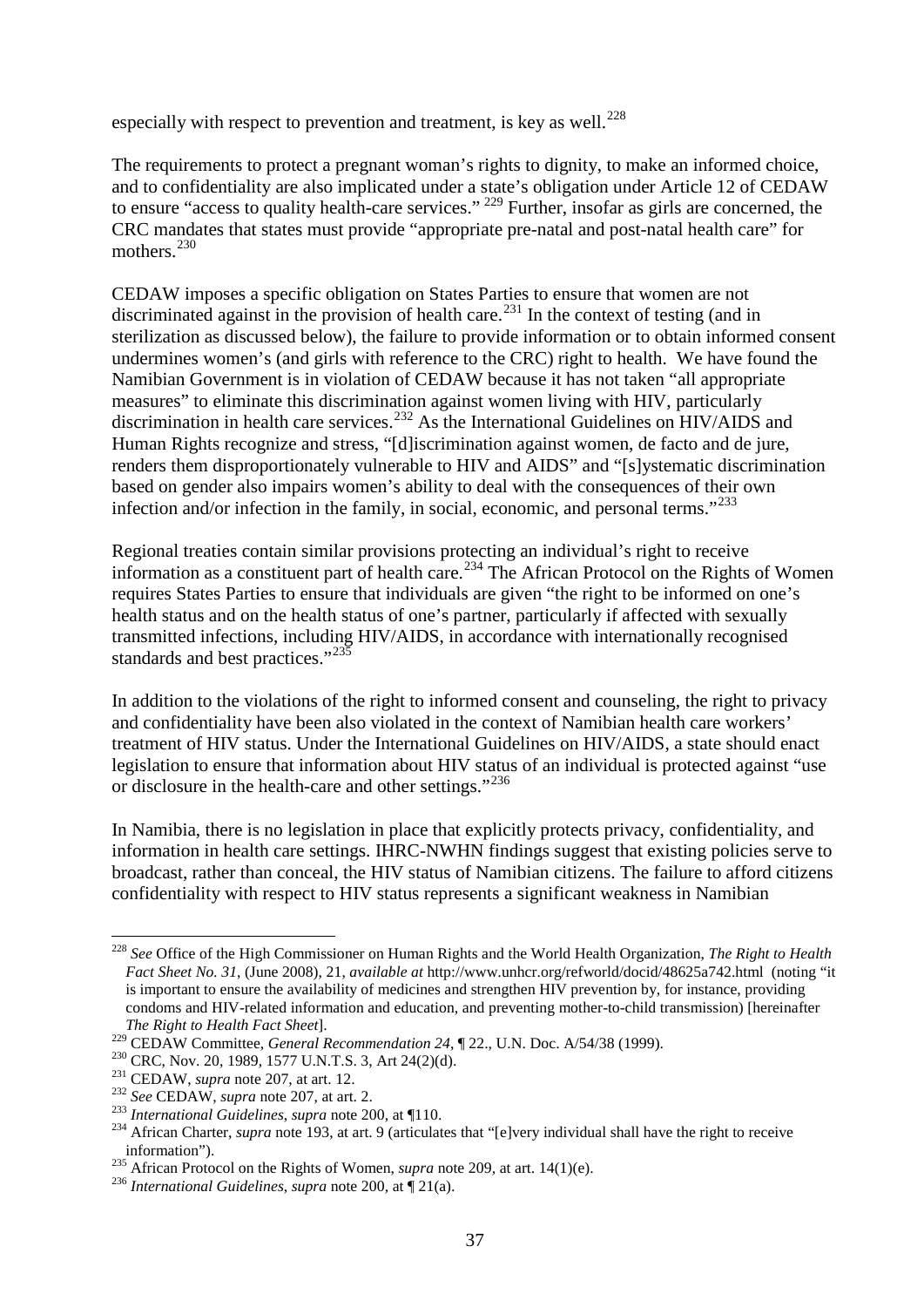HIV/AIDS policy that actively contributes to discrimination against HIV-positive individuals. The use of medical passports with prominent HIV-status indicators and separate physical waiting areas also erects barriers to adequate care for women living with HIV.

Furthermore, these policies violate "the right to have personal health data treated with confidentiality" inherent in the right to health as incorporated in the ICESCR<sup>[237](#page-37-0)</sup> and implicate the right to privacy in the ICCPR. They also deter the achievement of "[u]niversal access to care and treatment [that] is also an important component of the right to health for persons living with HIV/AIDS."[238](#page-37-1)

As far as political commitments (which further support interpretations of the duties of States Parties under international human rights law), Namibia and other states recognized the right of men and women "to be informed and to have access to safe, effective, affordable and acceptable methods of family planning of their choice" in the Beijing PFA.<sup>[239](#page-37-2)</sup> In the Political Declaration on HIV/AIDS, which the U.N. General Assembly endorsed in 2006, States Parties made a commitment to promote "a wide range of prevention programmes that take account of local circumstances, ethics and cultural values, . . . including information, education, and communication, in languages most understood by communities and respectful of cultures."<sup>[240](#page-37-3)</sup> In the Declaration of Commitment on HIV/AIDS, states also committed to providing voluntary and confidential counseling and testing to HIV-infected women and access to effective treatment to reduce mother-to-child transmission of HIV.<sup>[241](#page-37-4)</sup> Finally, the International Guidelines on HIV/AIDS and Human Rights emphasize that women in prenatal treatment "should be provided with accurate information about the risk of prenatal transmission to support them in making voluntary and informed choices about reproduction."<sup>[242](#page-37-5)</sup>

#### **C. Forced Sterilization**

### **1. National Law and Policy**

The Namibian Constitution recognizes the rights to life;<sup>[243](#page-37-6)</sup> dignity;<sup>[244](#page-37-7)</sup> equality;<sup>[245](#page-37-8)</sup> to found a family;<sup>[246](#page-37-9)</sup> freedom from cruel, inhuman, and degrading treatment;<sup>[247](#page-37-10)</sup> and freedom from discrimination.[248](#page-37-11) The Namibian National Policy on HIV/AIDS echoes rights found in the Namibian Constitution.<sup>[249](#page-37-12)</sup> It articulates that "women and girls, including women living with HIV/AIDS . . . shall have equal access to appropriate, sound HIV-related information" and women-friendly health services.<sup>[250](#page-37-13)</sup> The Policy also recognizes the need for information, stating that "couples, in which one or both partners are HIV-positive, wanting to have a child should be provided with adequate information on the risk of mother-to-child transmission as well as the risk of re-infecting each other so that they can make an informed decision as to whether or not to

<span id="page-37-0"></span><sup>&</sup>lt;sup>237</sup> CESCR, *General Comment No. 14, supra* note 34, at ¶ 12(b).

<span id="page-37-1"></span><sup>&</sup>lt;sup>238</sup> *The Right to Health Fact Sheet, supra* note [228,](#page-36-9) at 21.<br><sup>239</sup> *Beijing PFA, supra* note 53, ¶94.

<span id="page-37-3"></span><span id="page-37-2"></span><sup>&</sup>lt;sup>240</sup> Political Declaration on HIV/AIDS, G.A. Res. 60/262, ¶ 22, U.N. Doc. A/RES/60/262 (June

<sup>2, 2006).</sup>

<span id="page-37-4"></span><sup>&</sup>lt;sup>241</sup> Declaration of Commitment on HIV/AIDS, *supra* note [55,](#page-15-13) at ¶ 54.<br><sup>242</sup> *Id.*<br><sup>243</sup> NAMIB. CONST. art. 6.<br><sup>243</sup> MAMIB. CONST. art. 6.<br><sup>244</sup> *Id.* art. 8, §§ 1-2(b).<br><sup>245</sup> *Id.* art. 14, §.1.<br><sup>246</sup> *Id.* art. 8, §§ 1-

<span id="page-37-5"></span>

<span id="page-37-6"></span>

<span id="page-37-7"></span>

<span id="page-37-8"></span>

<span id="page-37-9"></span>

<span id="page-37-12"></span><span id="page-37-11"></span><span id="page-37-10"></span><sup>&</sup>lt;sup>248</sup> *Id.* at art. 10, §§ 1-2.<br><sup>249</sup> NATIONAL POLICY ON HIV/AIDS, *supra* note [56,](#page-15-14) pmbl.<br><sup>250</sup> *Id.* at Chapter 2.3.1

<span id="page-37-13"></span>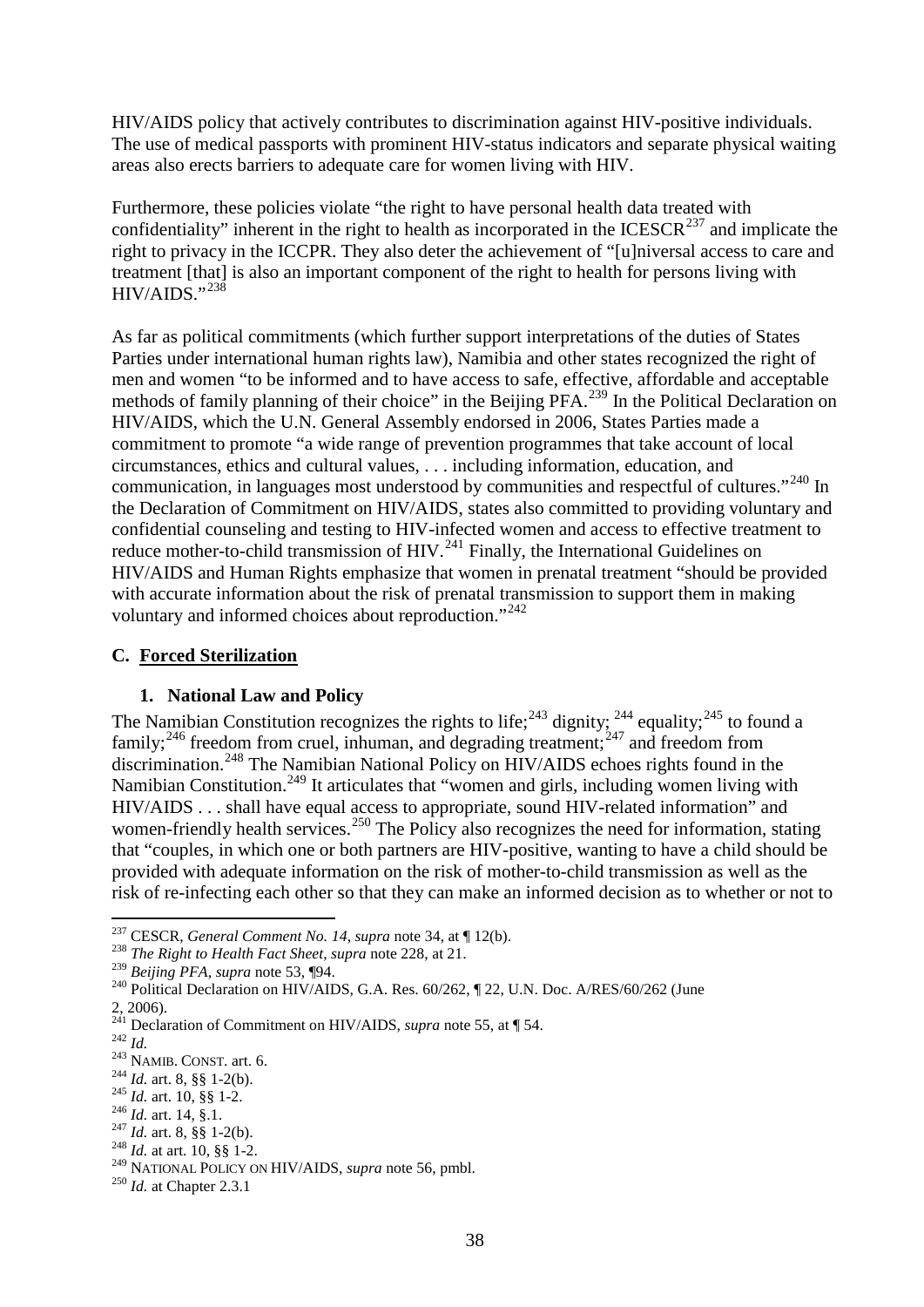have a child."<sup>[251](#page-38-0)</sup> With regard to medical personnel, the "government shall provide free access to safe obstetric care and ARV treatment to all HIV-positive pregnant women to prevent HIV transmission from mother to child. PMTCT programmes shall provide for treatment, care, and support for both parents."<sup>[252](#page-38-1)</sup>

Despite the rights articulated in the Namibian Constitution and the Policy, the experiences of women living with HIV who have been forced or coerced into sterilization in the health sector indicate that efforts have not been taken to ensure that these protections are meaningfully enforced by the health care sector.

#### **2. International Human Rights Implications**

#### <span id="page-38-13"></span>*a. Violation of the Right to Bodily Integrity*

Article 7 of the ICCPR explicitly provides that "no one shall be subjected without his free consent to medical or scientific experimentation."<sup>[253](#page-38-2)</sup> This article, which applies to all "medical institutions,"<sup>[254](#page-38-3)</sup> encapsulates protection for the dignity and integrity of an individual<sup>[255](#page-38-4)</sup> and covers acts that cause physical and mental pain and suffering.[256](#page-38-5) States must prevent forced sterilizations in order to comply with their obligations under Article  $7^{257}$  $7^{257}$  $7^{257}$ 

The ICESCR recognizes the right "of everyone to the enjoyment of the highest attainable standard of physical and mental health."<sup>[258](#page-38-7)</sup> As interpreted by the CESCR in its General Comment 14, the right to health encompasses "the right to control one's health and body including sexual and reproductive freedom, and the right to be free from interference, such as the right to be free from . . . non consensual medical treatment." <sup>[259](#page-38-8)</sup>

Article 16 of the Convention against Torture and Other Cruel, Inhuman or Degrading Treatment or Punishment (CAT) also requires States Parties to prevent acts of cruel, inhuman, or degrading treatment.<sup>[260](#page-38-9)</sup> Its treaty monitoring committee, the CAT Committee, has also expressed concerns regarding allegations of involuntary sterilization of women within the jurisdiction of States Parties.<sup>[261](#page-38-10)</sup>

The African Charter asserts that all human beings are entitled to respect for life, integrity, and dignity of person.<sup>[262](#page-38-11)</sup> The African Protocol on the Rights of Women recognizes that "every woman" is entitled to respect for her life, integrity, and security and prohibits "all forms of exploitation" and "cruel, inhuman or degrading" treatment.<sup>[263](#page-38-12)</sup>

<span id="page-38-3"></span><span id="page-38-2"></span>

<span id="page-38-1"></span><span id="page-38-0"></span><sup>&</sup>lt;sup>251</sup> *Id.* at Chapter 3.5.3-3.5.6.<br><sup>252</sup> *Id.* 253 ICCPR, *supra* note [192,](#page-32-0) art. 7. 254 Human Rights Committee (HRC), *General Comment 20, Article 7, Compilation of General Comments and* General Recommendations Adopted by Human Rights Treaty Bodies, ¶ 5, U.N. Doc. HRI/GEN/1/Rev. 1 (1994).<br>
<sup>255</sup> *Id.* at ¶ 2.<br>
<sup>256</sup> *Id.* at ¶ 5.<br>
<sup>257</sup> HRC, General Comment 28: Equality of Rights Between Men and Women (Ar

<span id="page-38-5"></span><span id="page-38-4"></span>

<span id="page-38-6"></span>

<span id="page-38-7"></span>

<span id="page-38-9"></span><span id="page-38-8"></span><sup>&</sup>lt;sup>260</sup> Convention against Torture and Other Cruel, Inhuman or Degrading Treatment or Punishment, Dec. 10, 1984, 1465 U.N.T.S. 85 [hereinafter CAT].

<span id="page-38-10"></span><sup>&</sup>lt;sup>261</sup> See Committee Against Torture (CAT Committee), *Concluding Observations: Czech Republic*, ¶ 85-87, U.N. Doc. A/59/44 (2004). <sup>262</sup> African Charter, *supra* note [193,](#page-32-7) at arts. 4, 5. <sup>263</sup> African Protocol on the Rights of Women, *supra* note [209,](#page-33-13) at art. 4(1).

<span id="page-38-11"></span>

<span id="page-38-12"></span>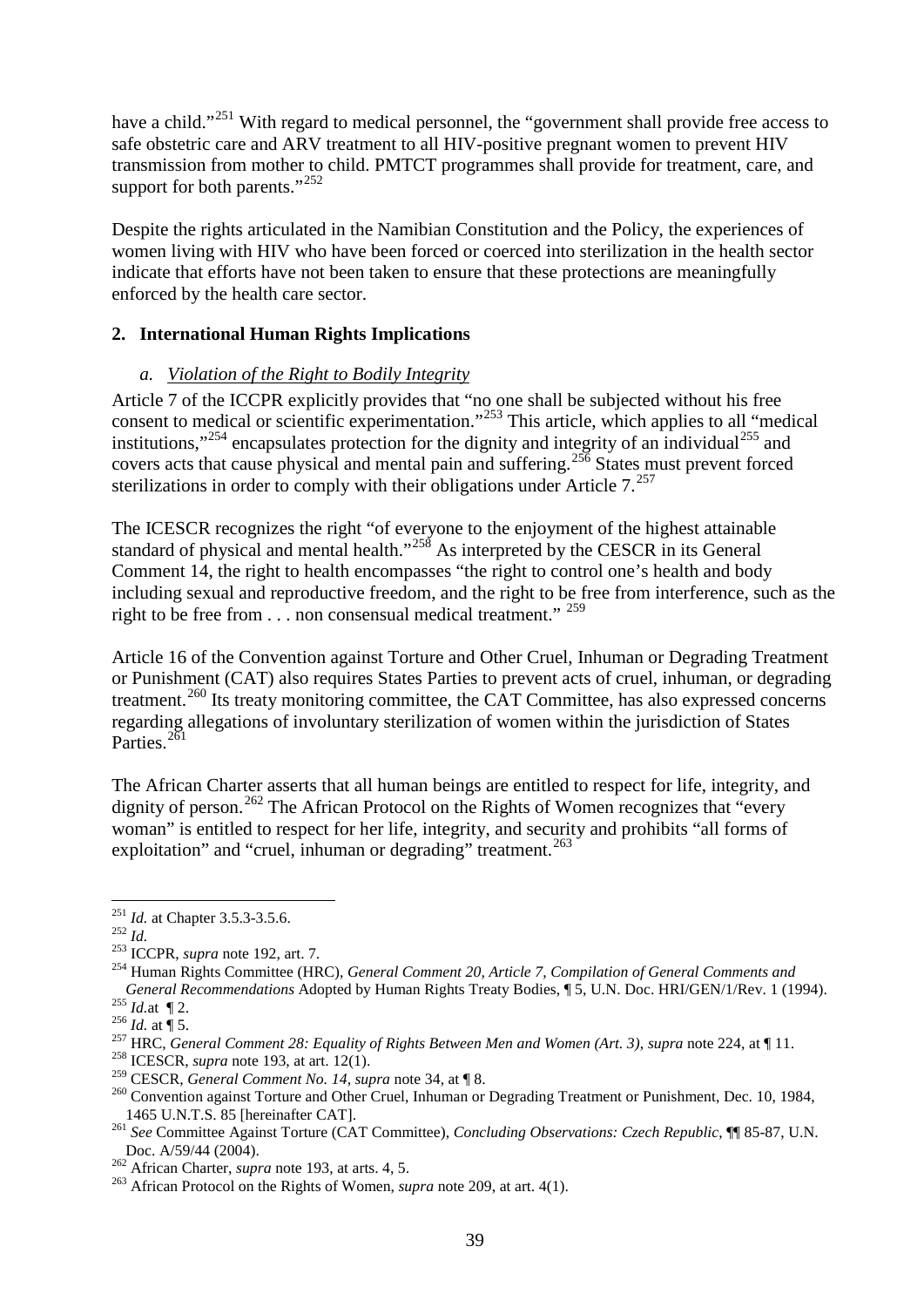Finally, the International Guidelines on HIV/AIDS and Human Rights specifically articulate that forced sterilization of women living with HIV is a violation of "the right to liberty and integrity of the person."[264](#page-39-0) Reports given to IHRC-NWHN reveal that sterilization of women living with HIV in Namibia has occurred without their "free consent," [265](#page-39-1) inflicts mental and physical suffering, and offends "the dignity and the physical and mental integrity of the individual."<sup>[266](#page-39-2)</sup> Sterilization without a woman's free consent is an affront to her bodily integrity and constitutes cruel, inhuman, and degrading treatment in violation of the ICCPR, the CAT, the African Charter, and the African Protocol on the Rights of Women.

Although the Namibian Constitution prohibits cruel, inhuman, and degrading treatment,  $267$  "it is not sufficient for the implementation of [international human rights obligations] to prohibit such treatment . . . or to make it a crime."[268](#page-39-4) Namibia must take "legislative, administrative, judicial, and other measures  $\dots$  to prevent and punish" these acts of nonconsensual sterilization. <sup>[269](#page-39-5)</sup> Domestic law must recognize "the right to lodge complaints against maltreatment" and these complaints "must be investigated promptly and impartially by competent authorities so as to make the remedy effective."<sup>[270](#page-39-6)</sup>

Finally, professional ethics of physicians and nurses also require a much more considerate standard of care than the one IHRC-NWHN documented. For example, the International Federation of Gynecology and Obstetrics' Ethical Considerations on Sterilization states that "the process of informed choice must precede informed consent to surgical sterilization." [271](#page-39-7) The physician must provide information regarding "recognized available alternatives, especially reversible forms of family planning which may be equally effective."  $272$  The physician must ensure that the patient "has been properly counseled concerning the risks and benefits of the procedure and of its alternatives" prior to commencing the procedure.<sup>[273](#page-39-9)</sup> IHRC-NHWN research demonstrates that there was no "free and informed consent" prior to sterilization, nor did the physician and patient engage in a process of "informed choice" with information regarding "risks and benefits of the procedure" and "recognized available alternatives, especially reversible forms of family planning." [274](#page-39-10)

#### *b. Violation of the Right to Found a Family*

The Universal Declaration of Human Rights recognizes the right of "men and women of full age ... to found a family"<sup>[275](#page-39-11)</sup> and describes the family as "the natural and fundamental group unit of society" that is "entitled to protection by society and the State."<sup>[276](#page-39-12)</sup> The ICCPR also recognizes

<span id="page-39-0"></span><sup>&</sup>lt;sup>264</sup> *International Guidelines, supra* note 200, at ¶ 118.<br><sup>265</sup> ICCPR, *supra* note 192, art. 7.

<span id="page-39-3"></span><span id="page-39-2"></span><span id="page-39-1"></span><sup>&</sup>lt;sup>266</sup> HRC, *General Comment 20, supra* note [254,](#page-38-13) at  $\P$  2.<br><sup>267</sup> NAMIB. CONST. art. 8, § 1-2(b).<br><sup>268</sup> HRC, *General Comment 20, supra* note 254, at  $\P$  8.<br><sup>269</sup> *L* 

<span id="page-39-4"></span>

<span id="page-39-7"></span><span id="page-39-6"></span><span id="page-39-5"></span><sup>&</sup>lt;sup>270</sup> *Id.* at ¶ 14.<br><sup>271</sup> INTERNATIONAL FEDERATION OF GYNECOLOGY AND OBSTETRICS (FIGO), RECOMMENDATIONS ON ETHICAL ISSUES IN OBSTETRICS AND GYNECOLOGY BY THE FIGO COMMITTEE FOR THE ETHICAL ASPECTS OF HUMAN REPRODUCTION AND WOMEN'S HEALTH, 93, (October 2009), *available at*

http://www.figo.org/docs/Ethics%20Guidelines%20%20English%20version%202006%20-2009.pdf [hereinafter

<span id="page-39-9"></span>

<span id="page-39-11"></span><span id="page-39-10"></span>

<span id="page-39-8"></span>FIGO, *Recommendations on Ethical Issues*].<br>
<sup>272</sup> *Id.*<br>
<sup>274</sup> *Id.* at 93.<br>
<sup>275</sup> Universal Declaration of Human Rights (UDHR), G.A. Res. 217A (III), *adopted* 10 December 1948, art. 16(1),<br>
U.N. Doc A/810.

<span id="page-39-12"></span><sup>&</sup>lt;sup>276</sup> *Id.* at art. 16(3).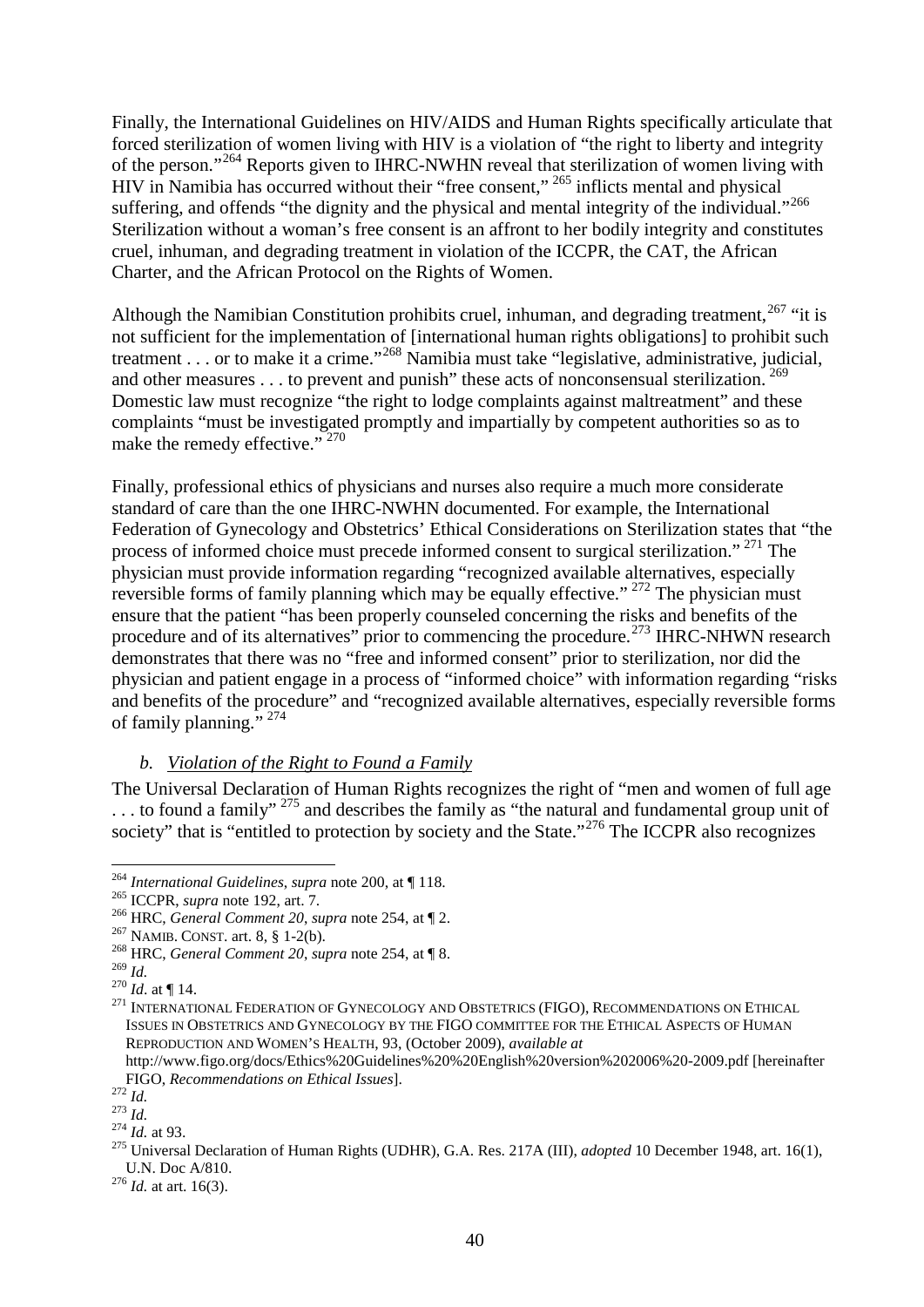the right to found a family, $277$  and the Human Rights Committee has held that this right "implies  $\ldots$  the possibility to procreate." <sup>[278](#page-40-1)</sup> In conjunction with this right, "family planning policies  $\ldots$ should be compatible with the provisions of the Covenant and should in particular not be discriminatory or compulsory.<sup>5[279](#page-40-2)</sup>

<span id="page-40-11"></span>CEDAW encompasses the right "to decide freely and responsibly on the number and spacing of . . . children."[280](#page-40-3) The CEDAW Committee has held that because "compulsory sterilization or abortion adversely affects women's physical and mental health," the practice violates women's right to freely choose to have children.<sup>[281](#page-40-4)</sup> In *A.S. v Hungary*, the CEDAW Committee held that a sterilization procedure performed "without [the woman's] full and informed consent . . . permanently deprived her of her natural reproductive capacity" and therefore violated her right to freely choose the number and spacing of her children.<sup>[282](#page-40-5)</sup> The hospital's decision not to provide "detailed information about the sterilization, including the risks involved and the consequences of the surgery, alternative procedures, or contraceptive methods" at a "stressful" time violated the state's obligation to fulfill the right to information.<sup>[283](#page-40-6)</sup>

The African Protocol on the Rights of Women provides that States Parties must "ensure that the right to health of women, including sexual and reproductive health, is respected and promoted."<sup>[284](#page-40-7)</sup> This right includes "a) the right to control their fertility; b) the right to decide whether to have children, the number of children and the spacing of children; [and] c) the right to choose any method of contraception."<sup>[285](#page-40-8)</sup> This right is also interlinked with the right to information, which requires that proper information relating to the medical risks associated with pregnancy for HIV-positive women be provided to those women.

In Namibia, some health care workers deem women who are HIV-positive unable to understand the information that is necessary for them to render a meaningful decision about serious medical issues including HIV testing and sterilization. This medical culture of paternalism toward HIVpositive women who seek treatment and/or are pregnant has the consequence of violating the core of women's reproductive rights — the right to have a child and a family at the time of and in a manner of their own choosing.

The International Guidelines on HIV and Human Rights specifically articulate that forced abortions and sterilization of women living with HIV "violate the human right to found a family."[286](#page-40-9) Women should be "provided with full and accurate information about the risk of perinatal transmission to support them in making voluntary, informed choices about reproduction." This information must include education about prevention of mother-to-child transmission.[287](#page-40-10)

<span id="page-40-1"></span><span id="page-40-0"></span><sup>&</sup>lt;sup>277</sup> ICCPR, *supra* note [192,](#page-32-0) art. 23(2).<br><sup>278</sup> HRC, *CCPR General Comment No. 19: Article 23, Protection of the Family, the Right to Marriage and Equality of the Spouses*, 27 July 1990, ¶ 5 [hereinafter HRC, *General Comment 19*].<br><sup>279</sup> *Id.* 

<span id="page-40-4"></span>

<span id="page-40-3"></span><span id="page-40-2"></span><sup>&</sup>lt;sup>280</sup> CEDAW, *supra* note 207, at art. 16(1)(e).<br><sup>281</sup> CEDAW Committee, *General Recommendation 19*,  $\parallel$  22, U.N. Doc. No. A/47/38 (11th Sess. 1992).<br><sup>282</sup> A.S. *v. Hungary*, Communication No. 4/2004, Committee on the El

<span id="page-40-7"></span><span id="page-40-6"></span><span id="page-40-5"></span><sup>&</sup>lt;sup>283</sup> *Id.*<br><sup>284</sup> African Protocol on the Rights of Women, *supra* note [209,](#page-33-13) at art. 14(1).<br><sup>285</sup> *Id.*<br><sup>286</sup> International Guidelines, supra note [200,](#page-33-14) at ¶ 118.<br><sup>286</sup> *International Guidelines, supra* note 200, at ¶ 118.

<span id="page-40-9"></span><span id="page-40-8"></span>

<span id="page-40-10"></span>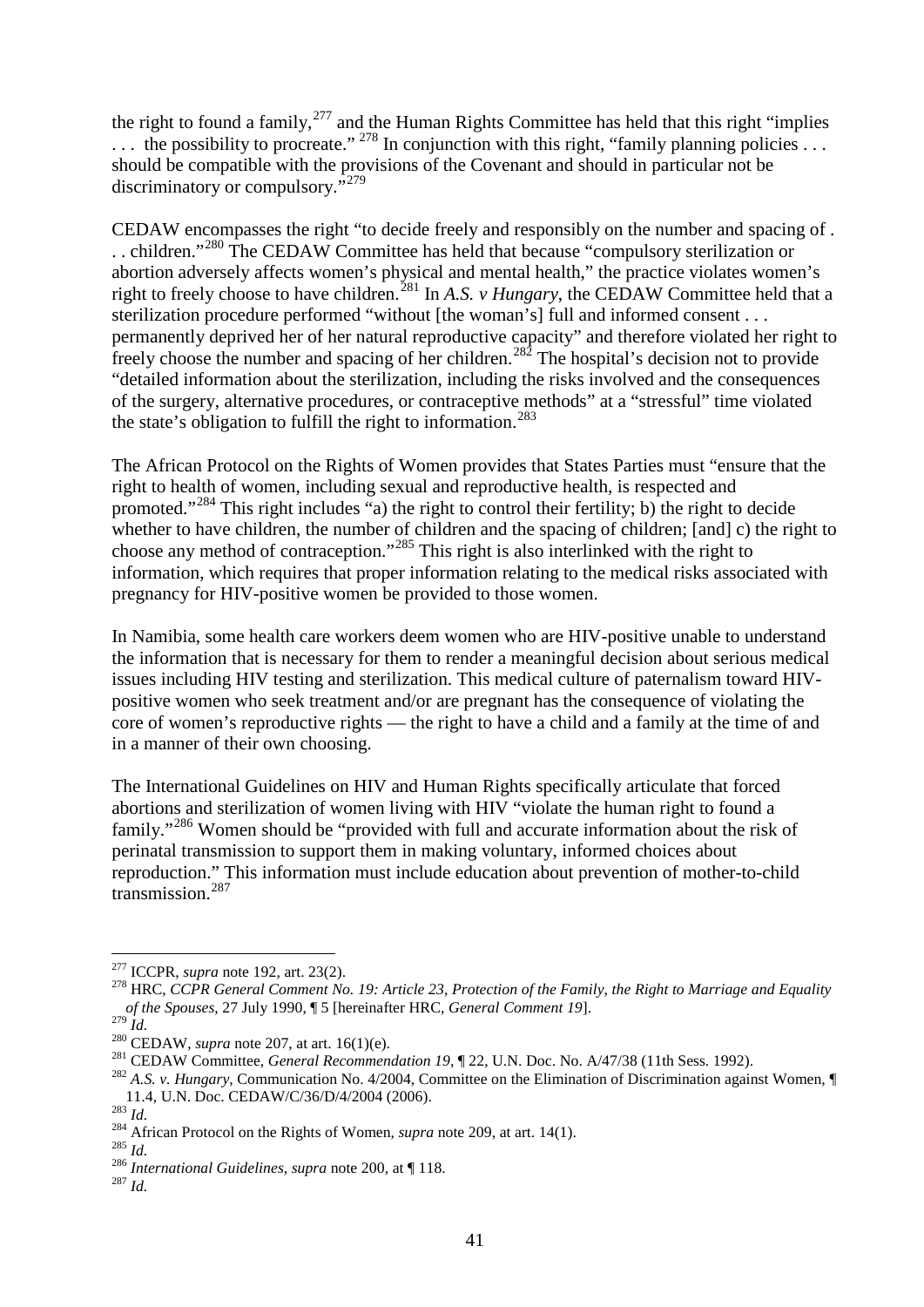## *c. Discrimination on the Basis of Sex and HIV Status*

Forced and coerced sterilization in Namibia appears to occur disproportionately to women living with HIV and is based solely on these women's HIV-positive status and ability as women to bear children. Such sterilization constitutes a discriminatory act on the basis of HIV status in violation of the Namibian Government's obligations to not discriminate on the basis of sex or HIV status under Article 3 of the ICCPR, Article 2(2) of the ICESCR, Articles 2(e) and 8 of CEDAW, and Article 18 of the African Charter. This practice also constitutes a discriminatory act inflicting "physical, mental or sexual harm or suffering" on the basis of sex, in violation of Namibia's CEDAW obligations. [288](#page-41-0)

## *d. Violation of the Right to Information*

Attendant in a violation of the right to bodily integrity in the context of forced sterilization is the absence of provision of complete information as to the nature of the procedure, its effects, consequences, and risks associated with it. The lack of adequate information regarding sterilization violates the right to be informed regarding health status "in accordance with internationally recognized standards and best practices" under the African Protocol on the Rights of Women.<sup>289</sup>

At this juncture, the right to health in the context of the state's "specific and continuing obligation to move as expeditiously and effectively as possible towards the full realization" of the right to health<sup>[290](#page-41-2)</sup> ought to be borne in mind. While international human rights law accounts for a State Party's limited resources by allowing for "progressive realization" of the right to health, this does not deprive the obligation of having any immediate effect.<sup>[291](#page-41-3)</sup> Some specific obligations identified in CESCR General Comment 14 that Namibia should be seeking to enforce with immediate effect include: (a) to not apply coercive medical treatments (save in exceptional circumstances as provided);<sup>[292](#page-41-4)</sup> (b) to refrain from "censoring, withholding or intentionally misrepresenting health-related information;"<sup>[293](#page-41-5)</sup> and (c) to adopt legislation "ensuring equal" access to health care and health-related services provided by third parties."<sup>[294](#page-41-6)</sup> The failure of Namibia to have taken these measures, in addition to the failure to prevent or rectify the conduct discussed in the preceding sections (which violate the sexual and reproductive health rights of HIV-positive women) needs to be countered immediately.

As has been discussed with respect to the various legal breaches above, an overall framework of applicable law is presently available in Namibia — both in the form of domestic law and policy and international human rights treaty obligations. What is absent, however, is enforcement of these rights and protections in order to bring an end to the continuing violations of the rights of women living with HIV.

## **D. Cultural Barriers: International Human Rights Implications**

Namibia has the responsibility under the ICESCR to promote "social determinants of good health, such as environmental safety, education, economic development and gender equity."<sup>[295](#page-41-7)</sup>

<span id="page-41-0"></span><sup>288</sup> CEDAW Committee, *General Recommendation 19*, *supra* note [281,](#page-40-11) ¶ 6. <sup>289</sup> African Protocol on the Rights of Women, *supra* note [209,](#page-33-13) at art. 14(1).

<span id="page-41-2"></span><span id="page-41-1"></span><sup>290</sup> CESCR, *General Comment No. 14*, *supra* not[e 34,](#page-13-6) at ¶ 31.

<span id="page-41-3"></span> $^{291}$  *Id.* at ¶ 31.

<sup>292</sup> *Id.* at ¶ 34.

<span id="page-41-5"></span><span id="page-41-4"></span> $^{293}$  *Id.* at  $\frac{1}{3}$  34.

<span id="page-41-6"></span> $^{294}$  *Id.* at  $\int$  35.

<span id="page-41-7"></span><sup>295</sup> CESCR, *General Comment No. 14*, *supra* not[e 34,](#page-13-6) at ¶ 16.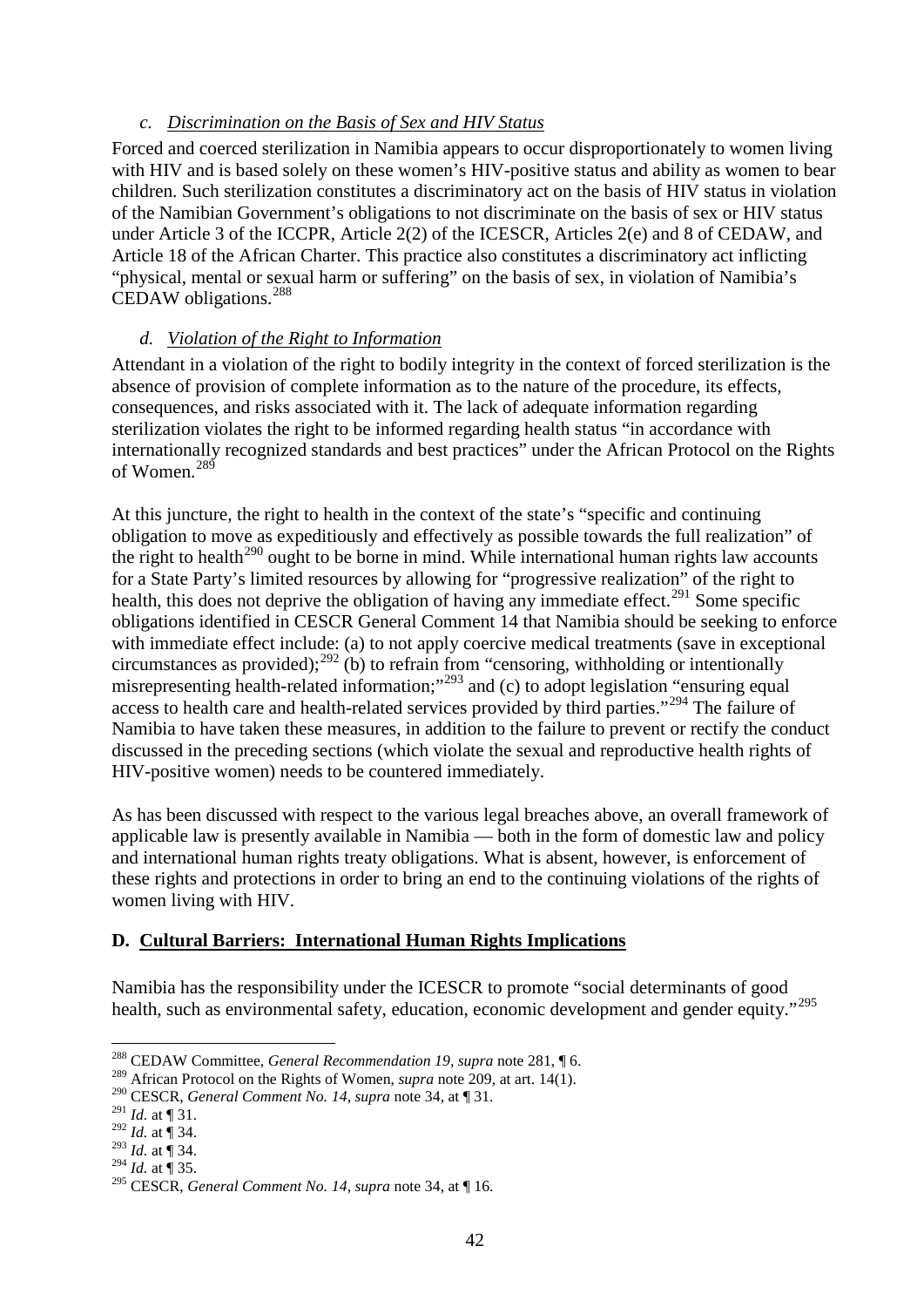Under CEDAW and the CEDAW Committee's General Recommendation 19, Namibia must "modify the social and cultural patterns of conduct of men and women, with a view to achieving the elimination of prejudices and customary and all other practices that are based on the idea of the inferiority or the superiority of either of the sexes or on stereotyped roles for men and women."<sup>[296](#page-42-0)</sup> Regional treaties, such as the African Protocol on the Rights of Women (Articles 4) and 5), erect similar frameworks for addressing violence against women and gender-based stereotypes.<sup>[297](#page-42-1)</sup> IHRC-NWHN research demonstrates that several aspects of the cultural and structural environment in Namibia have contributed to the previously discussed violations of HIV-positive women's human rights.

#### **1. Intergenerational Transactional Sex**

CEDAW has noted that "as a consequence of unequal power relations based on gender, women and adolescent girls are often unable to refuse sex or insist on safe and responsible sex practices."[298](#page-42-2) The CEDAW Committee has recognized the constrained choices of women and girls due to poverty and unemployment, where sex stereotypes are prevalent.<sup>[299](#page-42-3)</sup>

In addition, Article 34 of the CRC requires States Parties to "protect the child from all forms of sexual exploitation and sexual abuse" and take measures to prevent "[t]he inducement or coercion of a child to engage in any unlawful sexual activity [and] [t]he exploitative use of children in prostitution or other unlawful sexual practices."<sup>[300](#page-42-4)</sup> Additionally, under Article 19 of the CRC, States Parties must "take all appropriate legislative, administrative, social and educational measures to protect the child from all forms of physical or mental violence, injury or abuse ... [and] maltreatment or exploitation, including sexual abuse."[301](#page-42-5) These measures include the "establishment of social programmes to provide necessary support for the child" and "other forms of prevention and for identification, reporting, referral, investigation, treatment and follow-up of instances of child maltreatment."[302](#page-42-6)

The CRC's Committee on the Rights of the Child addresses the needs of adolescents specifically, stating that "adolescents who are sexually exploited, including in prostitution . . . are exposed to significant health risks, including. . . HIV/AIDS, . s. . violence, and psychological distress."<sup>[303](#page-42-7)</sup> In order to prevent the spread of HIV/AIDS, states should target environmental factors through programs that provide information to adolescents, programs that ensure adolescents have access to "preventative measures" (such as condoms), and programs "aimed at changing cultural views."<sup>[304](#page-42-8)</sup> Further, states should make efforts to reintegrate affected children in an environment that "fosters health, self-respect and dignity."[305](#page-42-9)

### **2. Intimate Partner Violence**

The ICESCR recognizes the equality of men and women<sup>[306](#page-42-10)</sup> and also protects the family.<sup>[307](#page-42-11)</sup> The

<span id="page-42-0"></span><sup>&</sup>lt;sup>296</sup> CEDAW, *supra* note 207, at art. 5.<br><sup>297</sup> African Protocol on the Rights of Women, *supra* note 209.

<span id="page-42-2"></span><span id="page-42-1"></span><sup>&</sup>lt;sup>298</sup> CEDAW Committee, *General Recommendation 24, supra* note [229,](#page-36-10) at ¶ 18.<br><sup>299</sup> CEDAW Committee, *General Recommendation 19, supra* note 281, at ¶ 15.

<span id="page-42-7"></span><span id="page-42-6"></span>

<span id="page-42-5"></span><span id="page-42-4"></span><span id="page-42-3"></span><sup>&</sup>lt;sup>300</sup> CRC, *supra* note [230.](#page-36-11)<br><sup>301</sup> Id.<br><sup>302</sup> Id. at art. 19(2).<br><sup>303</sup> CRC, *General Comment 4: Adolescent Health and Development in the Context of the Convention on the Rights of the Child*, ¶ 37, U.N. Doc. A/59/41 (33rd Sess., 2004).<br><sup>304</sup> *Id.* at ¶ 30.<br><sup>305</sup> *Id.* at ¶ 37.<br><sup>306</sup> ICESCR, *supra* note [193,](#page-32-7) at art. 3.<br><sup>307</sup> ICESCR, *supra* note 193, at art. 10(1).

<span id="page-42-8"></span>

<span id="page-42-9"></span>

<span id="page-42-10"></span>

<span id="page-42-11"></span>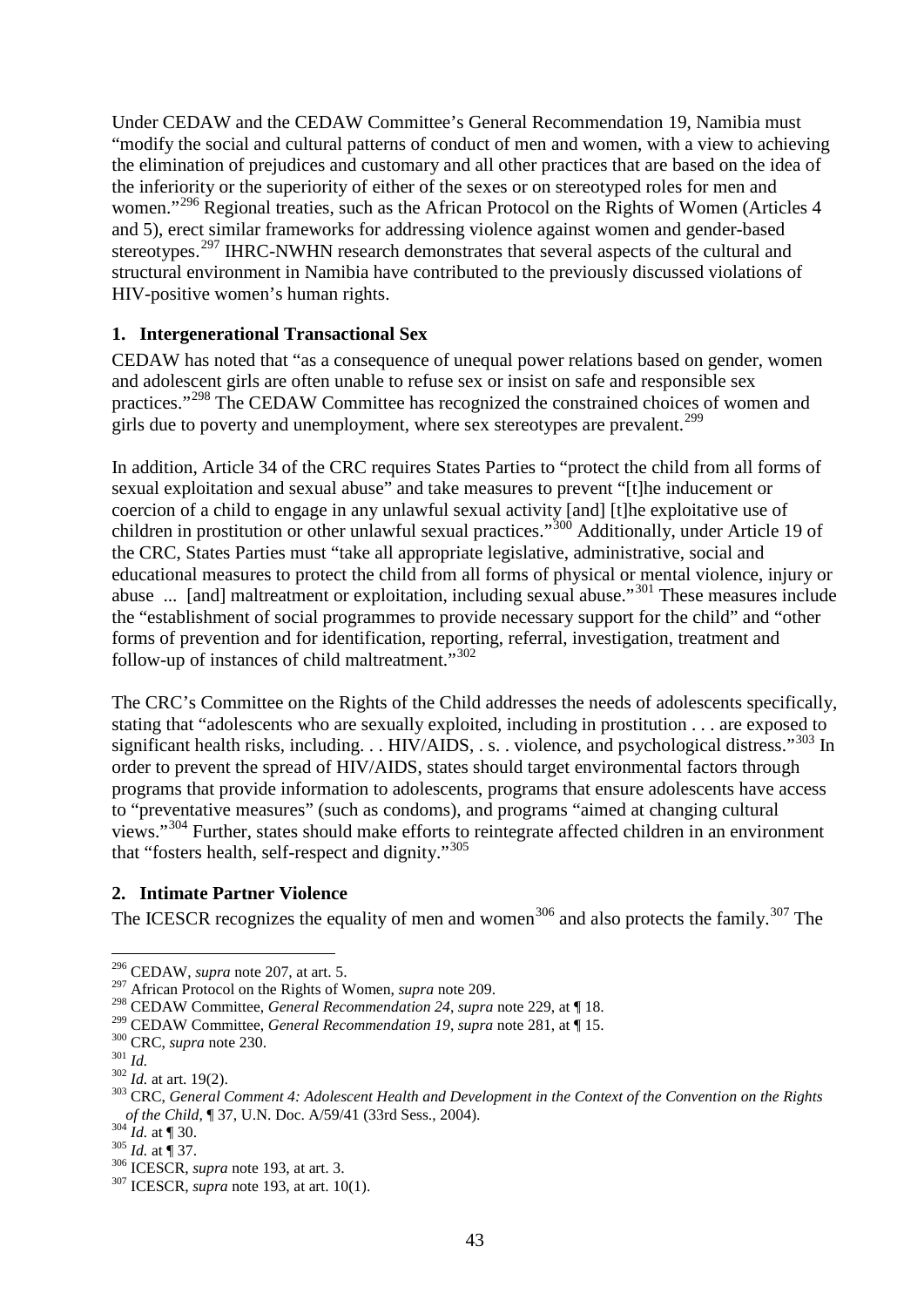CESCR has recognized that "gender-based violence is a form of discrimination that inhibits the ability to enjoy rights and freedoms, including economic, social, and cultural rights, on a basis of equality." <sup>[308](#page-43-0)</sup> Consequently, States Parties must provide "victims of domestic violence . . . with access to safe housing, [and] remedies and redress for physical, mental and emotional damage."<sup>[309](#page-43-1)</sup>

The CEDAW Committee has determined that gender-based violence "which impairs or nullifies the enjoyment by women of human rights and fundamental freedoms ... is discrimination within the meaning of Article 1 of the Convention."<sup>[310](#page-43-2)</sup> According to the CEDAW Committee, "commercial exploitation of women  $\dots$  contributes to gender-based violence." <sup>[311](#page-43-3)</sup> However, other societal factors also contribute to violence against women, including the fact that in many societies, women are "regarded as subordinate to men or as having stereotyped roles." <sup>[312](#page-43-4)</sup> Such "traditional attitudes" perpetuate violence against women, particularly "within family relationships."[313](#page-43-5) The violence that results contributes to a cycle in which "gender-based violence help[s] to maintain women in subordinate roles and contribute[s] to their low level of political participation and to their lower level of education, skills and work opportunities." [314](#page-43-6) 

The relevant standard of conduct for a state with regard to these international obligations is the due diligence standard.<sup>[315](#page-43-7)</sup> In the context of intimate partner violence as it falls within the scope of gender-based violence, the due diligence obligation requires the state to take all measures necessary to prevent and investigate gender-based violence, as well as to ratify international treaties, develop national legislation to implement treaty obligations, provide support services, and educate to increase awareness about discriminatory practices. [316](#page-43-8)

### **E. Conclusion**

Lack of availability of crucial information is often cited as an underlying cause of the global HIV/AIDS crisis. A recent article condensed analyses of relevant U.N. agencies and nongovernmental human rights groups and concluded that "[f]ulfilling the fundamental human right to information is essential in the prevention and ultimately the eradication of HIV/AIDS."<sup>[317](#page-43-9)</sup> At the basis of this claim are studies demonstrating that in countries where people do not have access to information about the risks of HIV/AIDS, prevention efforts will inevitably fail.<sup>[318](#page-43-10)</sup> The violation of one's human right to receive information needed to protect one's health, "as set forth in international human rights covenants," is pervasive.<sup>[319](#page-43-11)</sup>

<span id="page-43-0"></span> <sup>308</sup> Committee on Economic, Social, and Cultural Rights, *General Comment No. 16: The equal right of men and women to the enjoyment of all economic, social and cultural rights*,  $\mathbb{I}$  27, U.N.

<span id="page-43-2"></span>

<span id="page-43-3"></span>

<span id="page-43-4"></span>

<span id="page-43-5"></span>

<span id="page-43-6"></span>

<span id="page-43-8"></span><span id="page-43-7"></span>

<span id="page-43-1"></span>Doc. E/C.12/2005/4 (11 August 2005).<br>
<sup>309</sup> *Id.*<br>
<sup>310</sup> CEDAW Committee, *General Recommendation 19*, *supra* note [281,](#page-40-11) at ¶ 7.<br>
<sup>311</sup> *Id.* at ¶ 12.<br>
<sup>312</sup> *Id.* at ¶ 11.<br>
<sup>312</sup> *Id.* at ¶ 11.<br>
<sup>313</sup> *Id.* at ¶ 11.<br>
<sup>31</sup>

<span id="page-43-9"></span><sup>&</sup>lt;sup>317</sup> Kalah Macedo, *Global HIV/AIDS Pandemic is a Result of Human Rights Violations*, WORLD POVERTY AND HUMAN RIGHTS ONLINE (Mar. 28, 2010), http://wphr.org/2010/kahlah/global-hivaids-pandemic-is-a-result-of-

human-rights-violations. <sup>318</sup> *Id*. (citing studies conducted by UNDP and Human Rights Watch).

<span id="page-43-11"></span><span id="page-43-10"></span> $^{319}$  *Id.*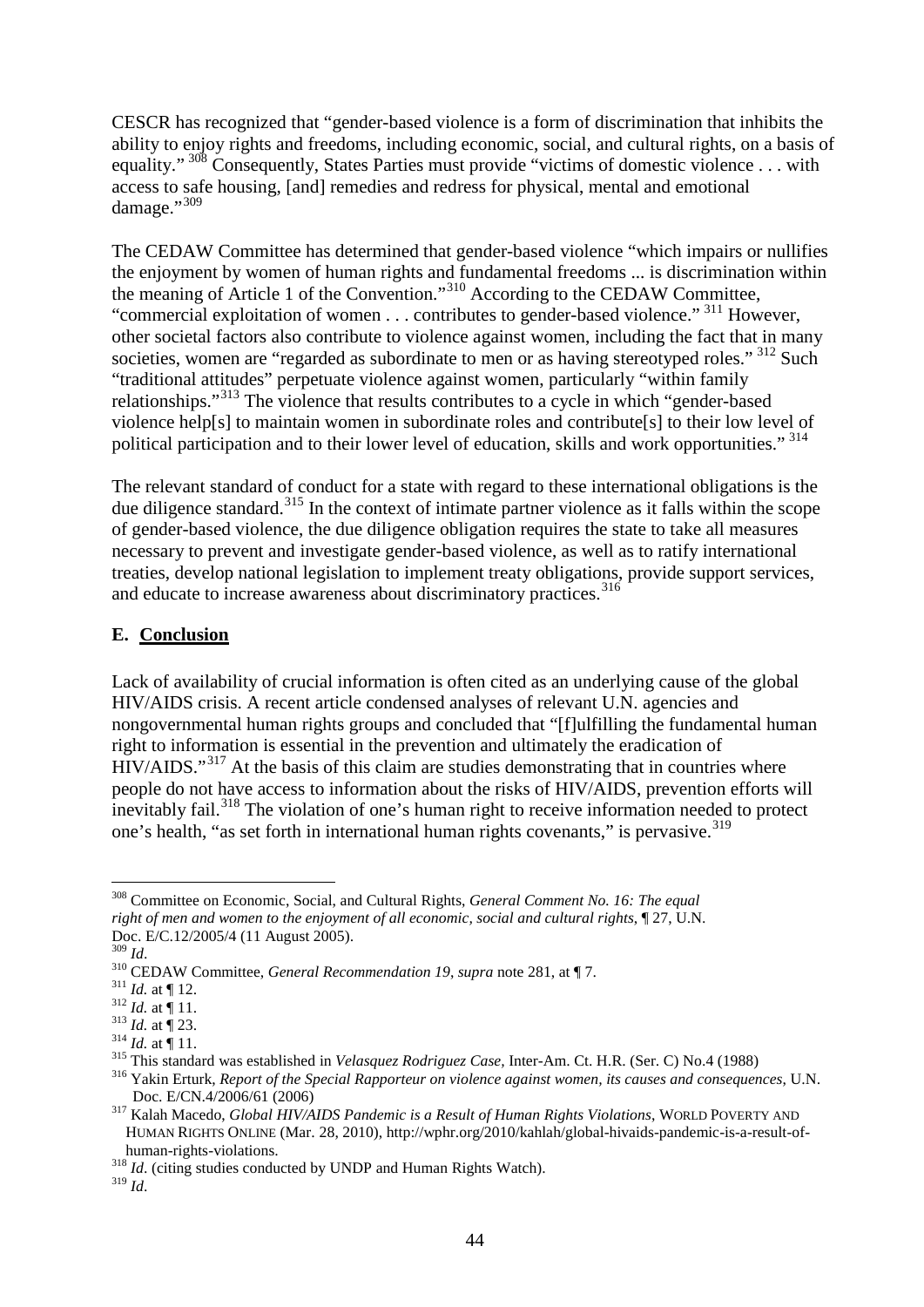## **V. RECOMMENDATIONS**

IHRC and NWHN make the following recommendations to redress the sexual and reproductive rights violations perpetrated upon women living with HIV and to help ensure that such violations no longer occur:

#### *Government of Namibia*

Stigma and Discrimination in the Context of Sexual and Reproductive Health Care

- Remove all barriers to women's access to comprehensive sexual and reproductive health services, education, and information.
- Monitor the provision of health services to women by public, nongovernmental, and private organizations, to ensure equal access and quality of care.
- Require all health services to be consistent with the human rights of women, including the rights to autonomy, privacy, confidentiality, informed consent, and choice.
- Ensure that the training curricula of health workers include comprehensive, mandatory, gender-sensitive courses on women's health and human rights.

#### Informed Consent: Forced and Coerced Sterilization

- Immediately take action to stop ongoing forced and coerced sterilization, including holding accountable those who have committed such acts and taking steps to ensure better surveillance and reporting mechanisms are implemented in health care facilities to prevent future violations.
- Involve women and girls living with HIV in each stage of policy and law design and implementation.
- Develop and implement a system to provide an effective and fair remedy to all women who have been subject to forced or coerced sterilization.
- Create a system that allows individuals to report violations of rights related to sexual and reproductive health care and that monitors responses from the Government.
- Provide long-term assistance to individuals and their families who have suffered forced or coerced sterilization.

#### Informed Consent: HIV Testing and Discrimination

- Immediately modify any segregated public health care facilities, such that patients are not physically sorted by HIV status either as policy or by hospital staff.
- Ensure that medical passports maintain privacy and are not used in a manner that violates patient confidentiality.
- Train staff and providers in health care facilities on human rights and associated approaches, in order to reduce stigma and discrimination of HIV-positive individuals.
- Build upon HIV education programs that have already proven successful, and institute programs designed to promote gender equality, human rights, and sexual and reproductive rights in particular.

Confidentiality

- Ensure that laws, policies, and regulations appropriately penalize any breach of confidentiality by health professionals regarding the private, health-related data of their patients.
- Establish and monitor the material facilities (locked file cabinets, secure databases, private consultation areas) as well as procedures to maintain the confidentiality of patient information.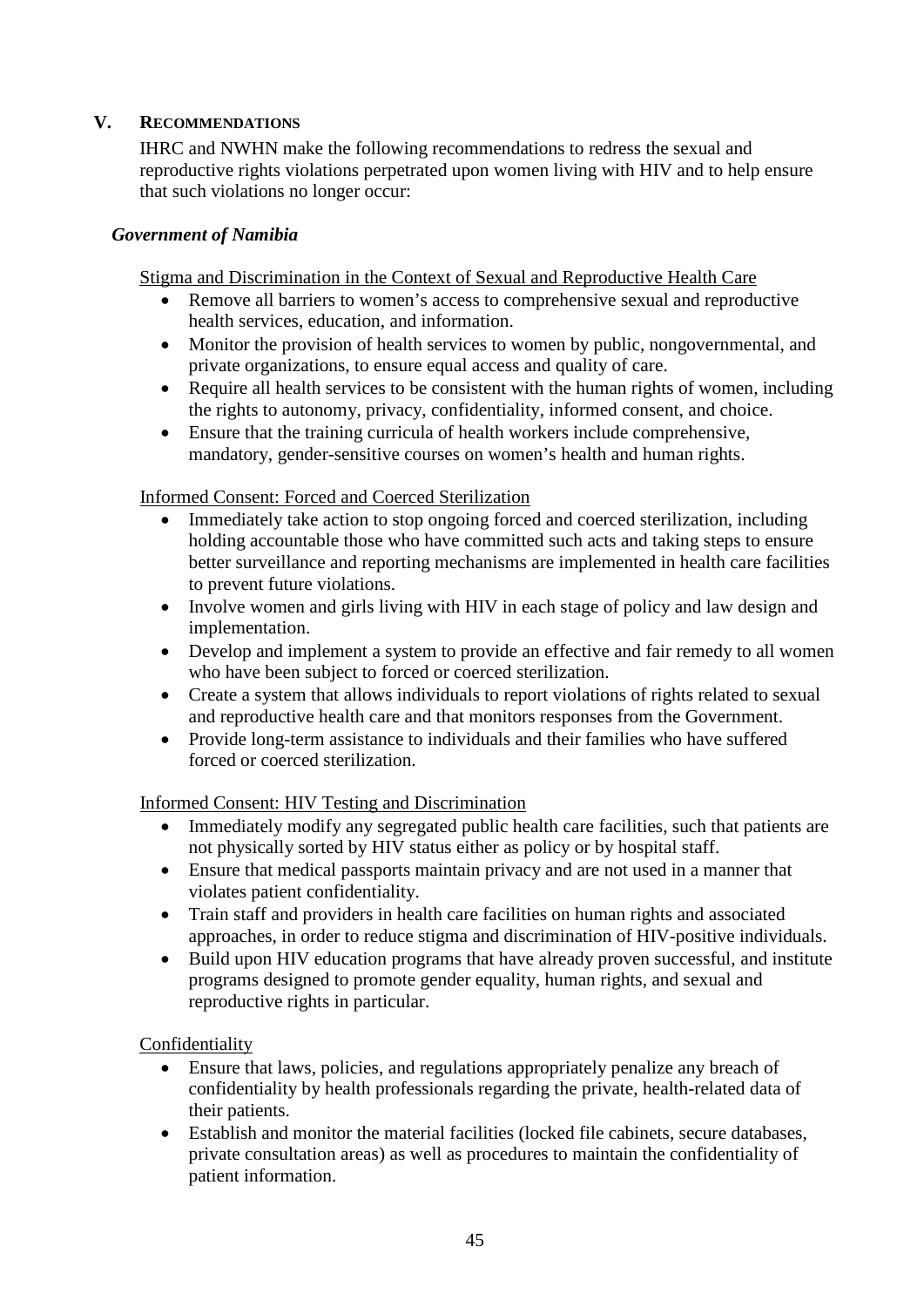- Train staff and providers in health care facilities on maintaining confidentiality.
- Educate patients on their rights to confidentiality and on the redress mechanisms available to them should their rights be violated.

## Information

- Ensure that health professionals provide complete, medically accurate sexual and reproductive health information in a manner consistent with U.N. CESCR General Comment 14 in terms of accessibility, acceptability, and quality.
- Establish oversight and redress mechanisms to ensure that such information is provided to patients.
- Train staff and providers to provide such information.
- Educate patients on their rights to information.

Cultural Barriers: Gender-Based Violence and Persistence of Stereotypes

- Eliminate gender-based violence by implementing Namibian and international laws and policies sanctioning such behavior.
- Educate community and youth leaders on gender equality.
- Provide educational and income generation opportunities to youth, men, and women in order to create alternative life choices, other than those based on gender-based stereotypes.

### *Donors*

Stigma and Discrimination in the Context of Sexual and Reproductive Health Care

- Support programming that integrates rights related to sexual and reproductive health care and HIV to ensure a full range of continuous care for women living with HIV.
- Support the training of hospital staff to decrease stigma and discrimination.
- Support grassroots efforts, especially organizations of women living with HIV, in advocating for and monitoring change.

Informed Consent: Forced and Coerced Sterilization

- Support funding that investigates instances of forced or coerced sterilization and takes an active role in holding doctors and providers accountable for rights violations.
- Fund ongoing documentation of rights violations, legal services, and the litigation process.

### Informed Consent: HIV Testing and Discrimination

• Provide technical and financial assistance to the Government of Namibia, its schools, and professional associations of medicine, nursing, midwifery, public health, and law, as well as civil society (especially nongovernmental organizations (NGOs) of and for people living with HIV) to ensure that rights related to informed consent are respected, protected, and fulfilled.

### Confidentiality

• Provide technical and financial assistance to the Government of Namibia, its schools, and professional associations of medicine, nursing, midwifery, public health, and law, as well as civil society (especially NGOs of and for people living with HIV) to ensure that rights related to confidentiality are respected, protected, and fulfilled.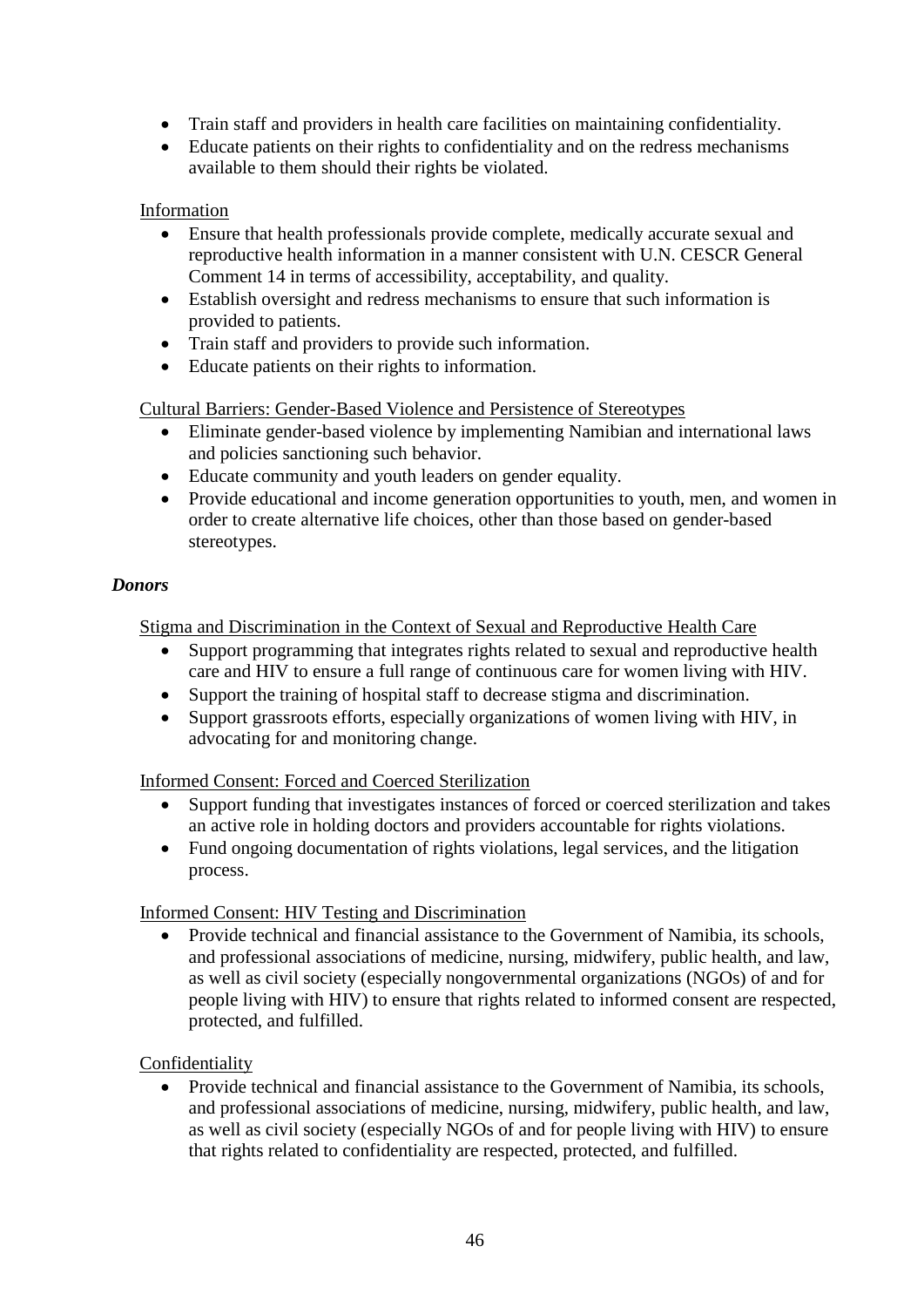## Information

• Provide technical and financial assistance to the Government of Namibia, its schools, and professional associations of medicine, nursing, midwifery, public health, and law, as well as civil society (especially NGOs of and for people living with HIV) to ensure that rights related to information (in the context of health) are respected, protected, and fulfilled.

Cultural Barriers: Gender-Based Violence and Persistence of Stereotypes

- Ensure that women living with HIV play a leadership role in programs.
- Prioritize funding for HIV-positive women's organizations and networks of HIVpositive people.
- Support programming that integrates a gender perspective with specific attention to gender-based violence.
- Fund educational programming that targets Namibian youth and aims to reduce HIVrelated stigma in Namibian society through dialogue and education.

## *Namibian Civil Society*

Stigma and Discrimination in the Context of Sexual and Reproductive Health Care

- Provide safe spaces for dialogue about sexual and reproductive health rights, as well as other challenges facing Namibian women and girls.
- Monitor the availability, accessibility, acceptability, and quality of the provision of sexual and reproductive health care and seek redress where appropriate.

### Informed Consent: Forced and Coerced Sterilization

• Continue to build capacity to document discrimination against women living with HIV in Namibia, with a particular focus on recognizing and investigating violations of sexual and reproductive rights, especially forced and coerced sterilization.

### Informed Consent: HIV Testing and Discrimination

• Continue to build capacity to document discrimination against women living with HIV in Namibia, with a particular focus on recognizing and investigating violations of sexual and reproductive rights, especially relating to HIV testing.

### Confidentiality

• Continue to build capacity to document discrimination against women living with HIV in Namibia, with a particular focus on recognizing and investigating violations of sexual and reproductive rights, especially related to confidentiality.

### Information

• Strengthen capacity to document discrimination against women living with HIV in Namibia, with a particular focus on violations of sexual and reproductive rights to information.